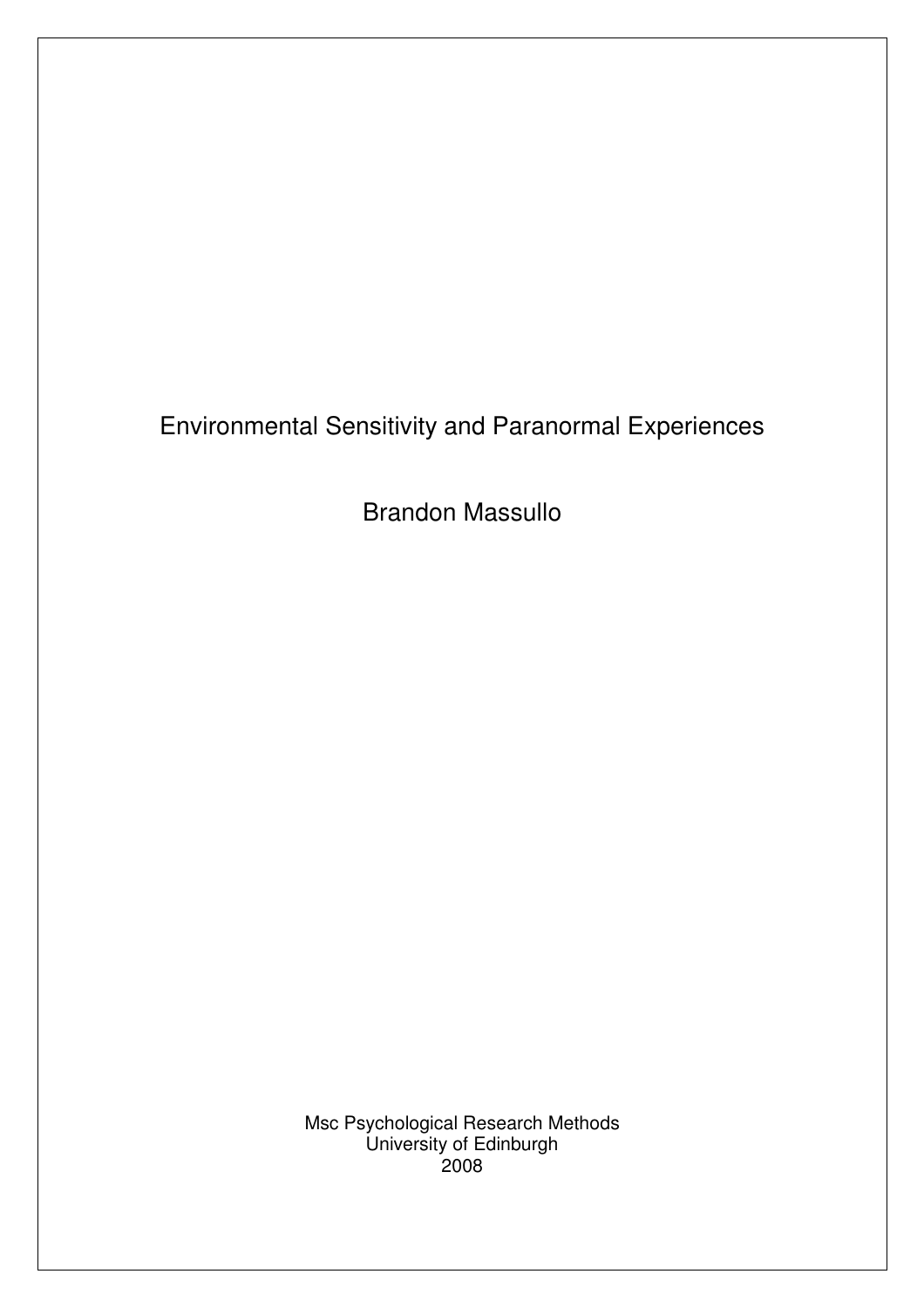### Abstract

The physical environment affects every individual differently, however past research suggests that certain individuals exhibit a greater susceptibility to environmental factors than the general population (Jawer, 2006). According to Jawer (2006) these environmentally sensitive individuals are also significantly more likely to report paranormal experiences than non-sensitives. The current study set out to test the hypothesis that environmentally sensitive individuals will report more past paranormal experiences as well as more haunt-type experiences in a natural setting. The study also looked at whether subtle differences in electromagnetic fields (EMFs) led to an increase in reported haunt-type experiences among sensitives. Methods: Participants (N=251) completed a questionnaire which categorized them as either environmentally sensitive or non-sensitive and were then led on a guided tour of an allegedly haunted location where they reported any unusual phenomena that they experienced. EMF readings were taken of the rooms visited on the tour and based on those readings the rooms were either designated as 'High EMF' rooms or 'Low EMF' rooms. Results: Sensitives reported significantly more past paranormal experiences and haunt-type experiences in a natural setting. Overall there were significantly more haunt-type experiences in 'High EMF' rooms than 'Low EMF' rooms suggesting an association between increased EMFs and reports of haunt-type experiences. Further analysis showed that sensitives reported significantly more haunt-type experiences in 'High EMF' rooms than 'Low EMF' rooms; however there was no significant difference in reported experiences between rooms among non-sensitives which suggests that sensitives could be picking up on subtle EMF differences leading to an increase in reports of haunt-type experiences.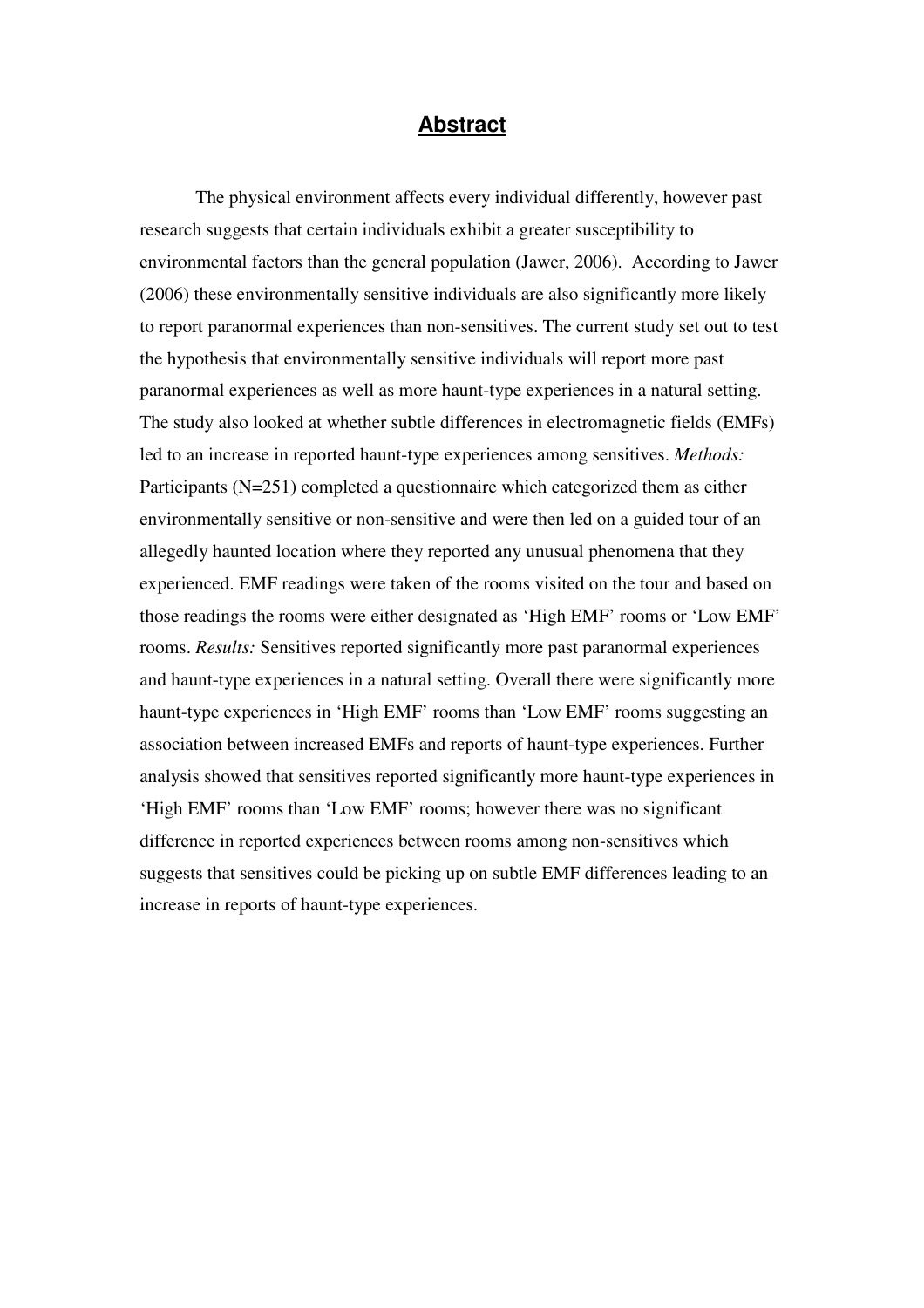### **Introduction**

As humans we are affected by and react to the environment in different ways. It has been suggested that the physical environment affects certain individuals more than others, which may lead to varying environmental conditions and dysfunctions (Jawer, 2005, 2006). According to Jawer (2006) these individuals would be categorized as environmentally sensitive. Past research points to environmental sensitivity as a neurobiological phenomenon by which certain individuals, from birth onward, are capable of registering very slight differences or changes in the physical environment and are inclined to a number of conditions, illnesses, and perceptions that in novelty as well as intensity distinguish them from the general population (Jawer, 2005, 2006). Environmentally sensitive individuals commonly report longstanding allergies, chronic pain and fatigue, depression, migraines, or sensitivity to light, sound, and smell (Jawer, 2005, 2006). Environmentally sensitive individuals were also more likely to report that their immediate family members suffered from the same conditions, which raises the possibility that environmental sensitivity has a genetic predisposition (Jawer, 2006). Those who were found to have heightened sensitivity to the environment or who were deemed environmentally sensitive were also found to report significantly more paranormal and apparitional experiences (Jawer, 2006). Paranormal experiences encompass a broad range of phenomenon which in one or more respects exceeds the limits of what is deemed physically possible on current scientific assumptions. For the purposes of this study it will be used as it is in most parapsychological research to describe experiences (i.e. telepathy, extra-sensory perception, psychokinesis, hauntings) that are outside the realm of human capabilities as presently conceived by conventional science (Irwin, 1999). Apparitional experiences refer to specific reports of ghosts or apparitions. The next section will discuss research highlighting individual differences in sensitivity as well as present evidence suggesting that these differences have a biological origin.

 The idea that we all experience the physical environment differently is not new, however recent research suggests that the differences regarding how individuals experience the physical environment have a biological origin (Coghlan, 2001; Hollingham, 2004; Menashe, Man, Lancet, & Gilad, 2003). For example, women exhibit markedly greater sensitivity across all senses (Velle, 1987, as cited in Jawer,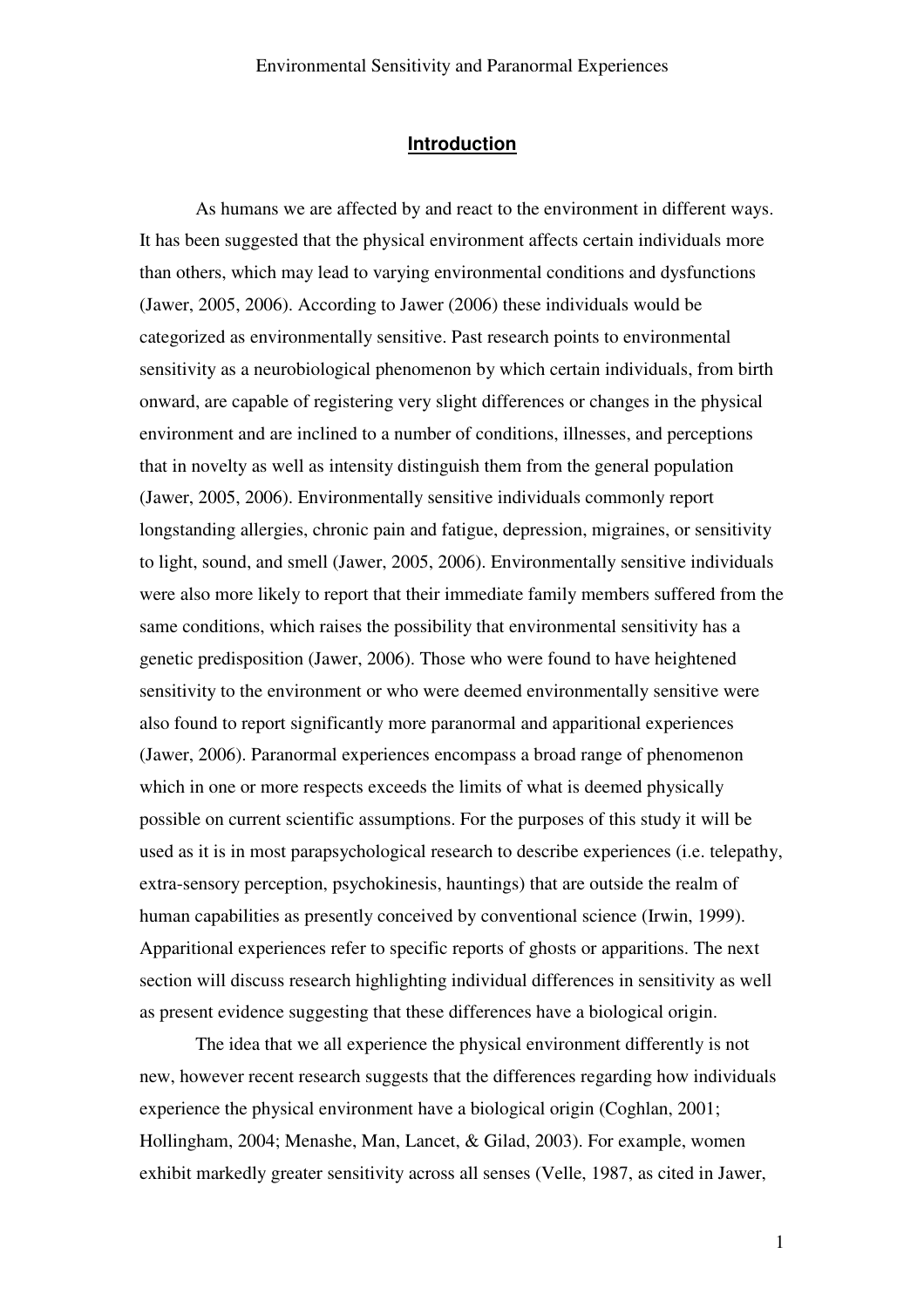2006). Females have been shown to exhibit greater sensitivity to smells than males (Brand & Millot, 2001) as well as colour perception, with certain females displaying enhanced colour vision due to chromosomal variants (Hollingham, 2004). Olfaction also seems to vary among cultures. Out of 1,000 olfactory genes 600 are pseudogenes, which are inherited like genes however were recently thought to have lost their function (Menashe et al., 2003). These pseudogenes were recently discovered to still function in certain individuals as studies suggest that each person has a unique combination of functioning psuedogenes, giving them an individualized repertoire of smell receptors with African-Americans having significantly more functioning olfactory sensors (Menashe et al., 2003).The perception of pain is also markedly different among individuals. Coghill, Haffie, and Yen (2001) provided evidence of a correlation between the amount of pain reported and the amount of brain activity in fMRI studies. The least sensitive group displayed modest brain activation whereas the highly sensitive group displayed robust activation. According to Coghill et al. (2001) "these results provide a compelling neurophysiological correlate of differing subjective experiences of pain produced by an identical sensory stimulus."(p.425)

 The idea that certain people are seemingly predisposed towards extraordinary sensitivity has led to research that has uncovered overlaps between environmental sensitivity and certain physical conditions (Jawer, 2005, 2006). Conditions such as migraines, fibromyalgia, irritable bowel syndrome (IBS), chronic fatigue syndrome, and asthma/allergies all have an overt association with environmental sensitivity and are also linked with depression, more prevalent in women (with symptoms getting worse during menstruation), and have genetic predispositions. Overlaps among migraines, fibromyalgia, IBS, and chronic fatigue syndrome have lead researchers to suspect that these conditions have a similar neurobiological basis, which leads to hypersensitivity (Center for the Advancement of Health, 2001; Jawer, 2005, 2006). The next few sections will look at each physical condition separately pointing out their overt associations with environmental hypersensitivity and possible neurobiological origins as well their links with depression, gender prevalence, and genetic predisposition.

One condition that is linked with heightened sensitivity to the environment is migraines. Some of the symptoms of migraines include increased sensitivity to environmental stimuli such as light, sound, and smell (Migraine Action Association, 2008). Environmental hypersensitivities are not only symptoms of migraines but are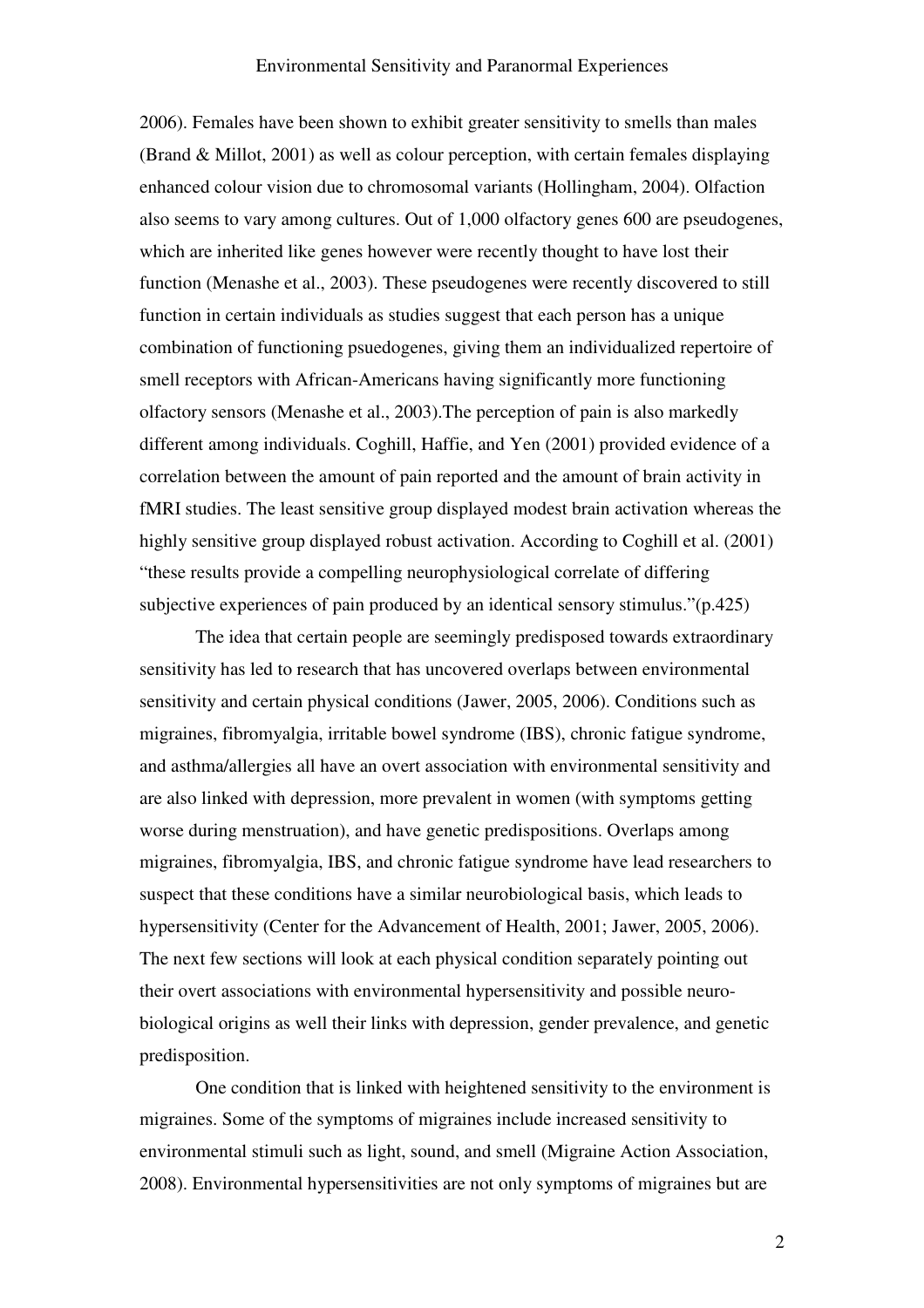also one of the leading triggers of migraines. Environmental triggers of migraines include; bright light, flickering/flashing light, loud noise, intense smell, changes of weather/climate, smoking, and stuffy atmospheres (Migraine Action Association, 2008). Recent studies have suggested that those with migraines have a more sensitive nervous system than most. (Bahara, Maitharu, Buchel, Frackowiak, & Goadsby, 2001; Bigal, Ashina, Burstein, Reed, Buse, et al., 2008). Researchers from Massachusetts General Hospital also found that the somatosensory cortex of the brain was up to 21% thicker in migraine sufferers, which they suggest could lead to migraine suffers being hypersensitive to stimuli in general (BBC News, 2007). According to Dr. Hadjikhani (as cited in BBC News, 2007) "it's possible that people who develop migraines are naturally more sensitive to stimulation."(p. 1) Dr. Hadjikhani goes on to suggest that this hypersensitivity may help explain " why people with migraines often also have other pain disorders such as back pain, jaw pain, and other sensory problems such as allodynia, where the skin becomes so sensitive that even a gentle breeze can be painful."(p.1, BBC News, 2007) Bigal et al. (2008) also found that migraines sufferers are significantly more likely to suffer from allodynia (i.e. very sensitive skin) which can lead certain suffers of migraines to find combing their hair, getting dressed and even putting on jewellery as intensely painful. Those who suffer from migraines are also more likely to be female with differences between sexes increasing dramatically during adolescence (Newman, 2007). Menstruation also exacerbates symptoms of migraines and allodynia as migraines are more severe and longer in duration (Newman, 2007) and brush-evoked allodynia is more widespread (Bigal et al., 2008). The most problematic symptom of migraines is intense and painful headaches and while the ability to detect pain is important in regards to protecting individuals from harming themselves in certain cases pain systems become too sensitive and cause one pain that has no benefit. Central sensitization, which is responsible for allodynia, is an increase in the excitability of neurons within the central nervous system (Woolf, nd.) This causes normal inputs to produce abnormal responses. It has also been suggested that fibromyalgia and IBS are also manifestations of abnormal sensory processing in the nervous system (Woolf, nd).

Fibromyalgia also know as chronic pain syndrome is often linked with IBS. The symptoms of fibromyalgia involve chronic widespread pain, fatigue, sleep disturbances, impaired concentration, memory issues, headaches, allergic symptoms, and hypersensitivity to environmental stimuli (odours, bright light, loud noises)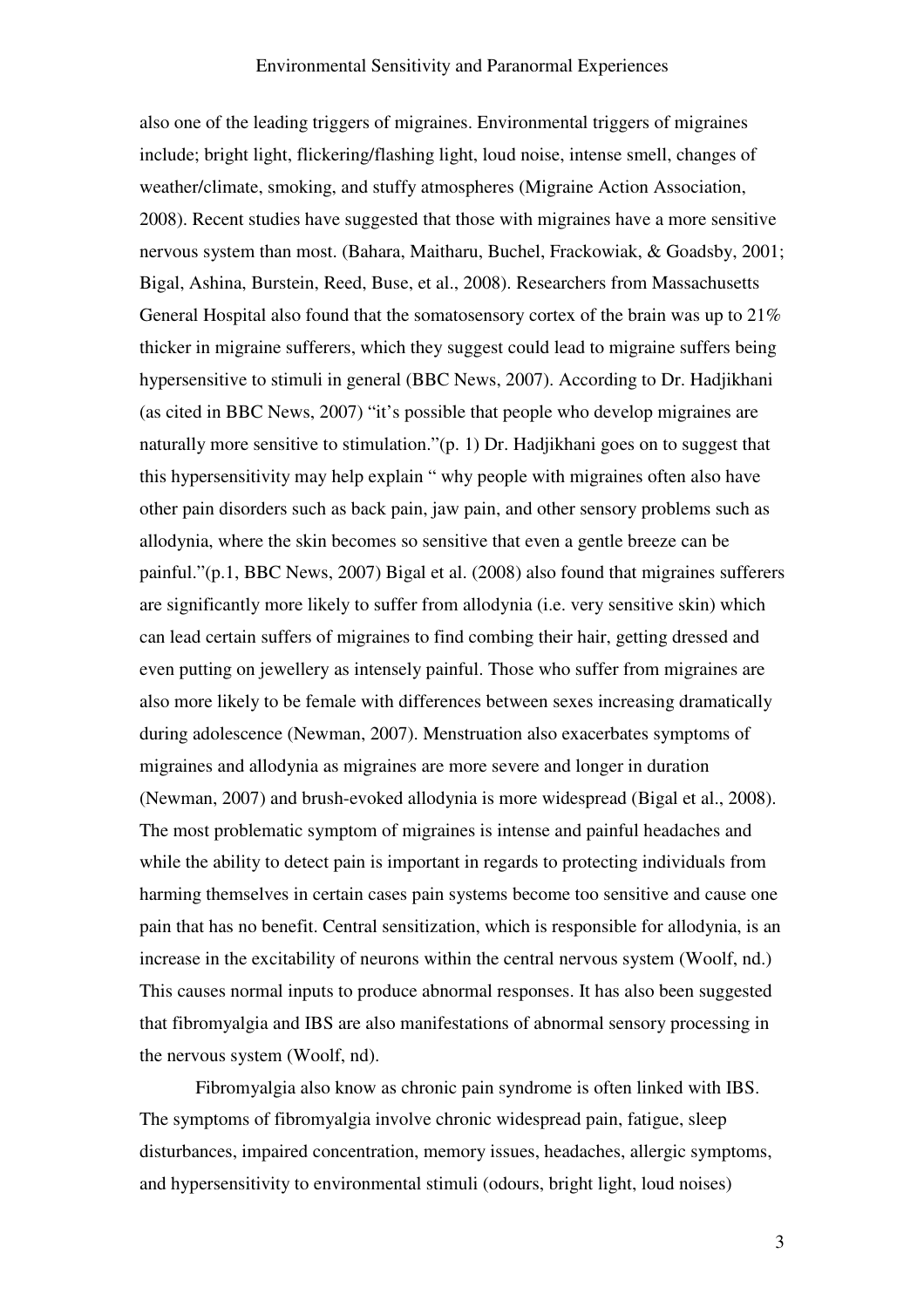(Buskilia & Sarzi-Puttini, 2006; Starlandyl, 2004; Winfield, 2007). Fibromyalgia suffers also report that their symptoms are aggravated by changing weather especially humidity and barometric pressure (Starlandyl, 2004). Much like migraines, fibromyalgia is not entirely understood however the most recent evidence suggests that it is the result of a malfunction in the central nervous system ((Buskilia  $\&$  Sarzi-Puttini, 2006; Winfield, 2007). Fibromyalgia is also reported to be more prevelant in females with a female to male ratio of 9:1 (Winfield, 2007). Women fibromyalgia suffers also report an increase of symptoms before and during menstruation (Ostensen, Rugelsjoen,& Wigers, 1997) There is also strong evidence suggesting a genetic predisposition as well as a link to depression (Buskilia & Sarzi-Puttini, 2006; Winfield, 2007).

While migraines, IBS, and fibromyalgia have been linked to a sensitive nervous system, allergies and asthma are linked with hypersensitivities in the immune system (Davies & Ollier, 1989; Sharon, 1998). Allergies and allergic asthma are caused by environmental substances know as allergens, which are generally harmless. Allergic reactions occur in response to harmless allergens that would pose no danger to the individual if they were not hypersensitive to them (Sharon, 1998). Different allergens produce different symptoms; however these symptoms are usually localized to the site of entry of the allergen. Common local allergic reactions include; hay fever, asthma, reactions to insect bites, and food/drug allergies (Sharon, 1998). Sensitivities to allergens vary considerably from person to person as it is possible to be allergic to a wide range of substances in the environment. The tendency to develop allergies is genetically inherited; however environmental factors also appear to be responsible for an increase in allergies (Davies & Oliver, 1989; Shallis, 1983; Sharon, 1998). Allergies and asthma are also significantly more prevalent in females from adolescence onwards (Shallis, 1983; Schatz & Camargo, 2004; Jensen-Jarolim & Untersmayr, 2008).Allergic diseases are also linked with menstruation and are reported to worsen during pregnancy in women suggesting a link with sex hormones (Jensen-Jarolim & Untersmayr, 2008). Shallis (1983) believes that the physical and mental stress associated with menstrual cycles and pregnancy on women lower their threshold-level of tolerance making them more sensitive and susceptible to irritants and allergens, thus exacerbating their symptoms.

The previous section has provided evidence suggesting that individuals possess differing levels of sensitivity to the environment. Evidence has also been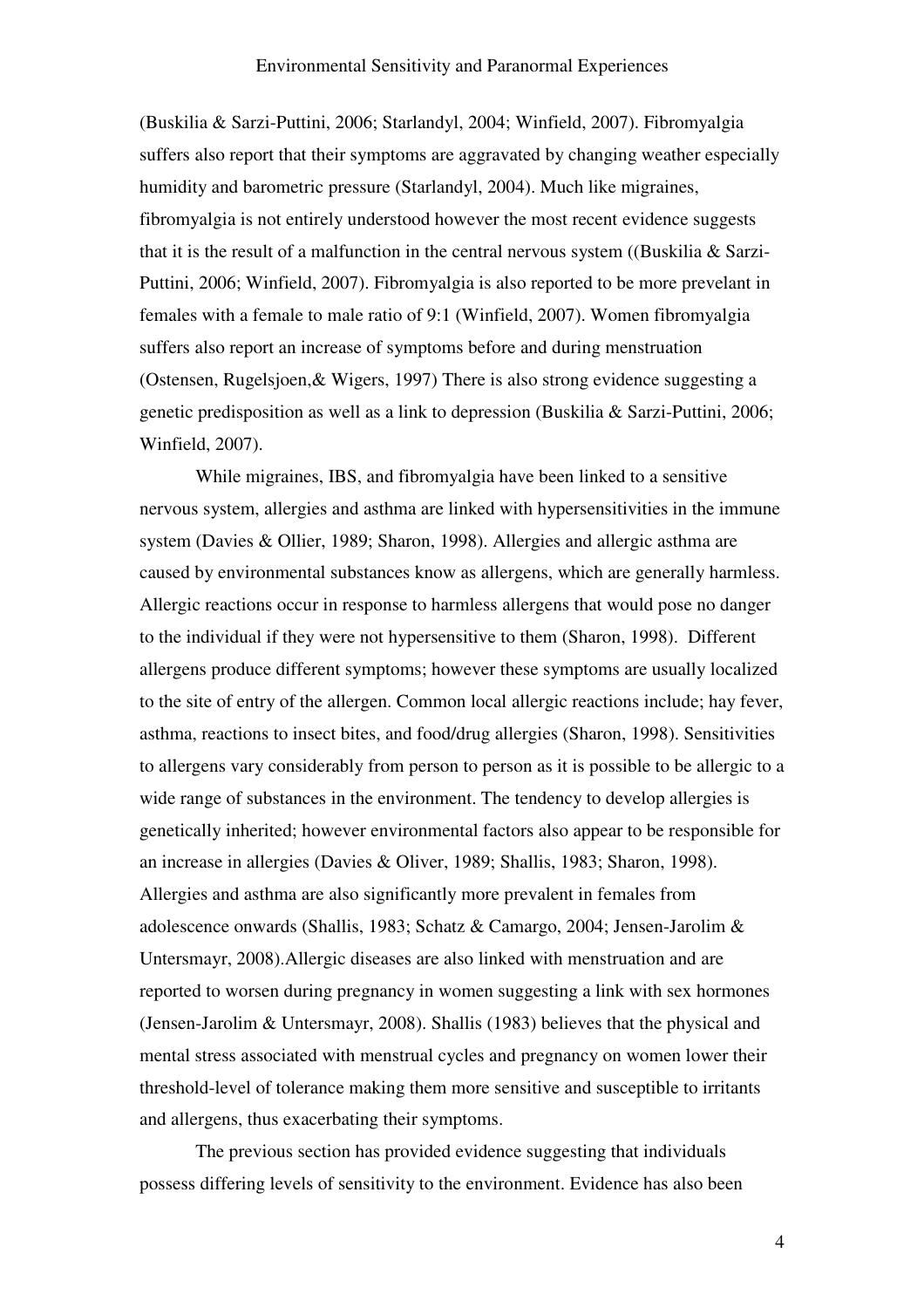provided linking environmental sensitivity with certain physical conditions such as migraines, fibromyalgia, IBS, chronic fatigue syndrome, asthma, allergies, and depression. The next section will introduce research regarding hyper-sensitivity to electromagnetic fields (EMFs) and chemicals as well as overlaps between the symptoms of these hyper-sensitivities and environmental conditions discussed earlier. EMFs are most often produced artificially by electrical power currents such as those found in homes and offices. When an electrical current travels through the wiring into an appliance, it produces an electromagnetic field, which consists of the electric field which is always present and the magnetic field (MF), which is only present when the power is turned on to the appliance. The next section will also discuss evidence that suggests a neurobiological origin to EMF hypersensitivity and a possible 'magnetic sense' possessed by all humans.

Electrosensibility (i.e. the ability to perceive or sense electric and electromagnetic fields ) , Electromagnetic hypersensitivity (EHS) ( i.e. developing physical and mental health symptoms due to exposure to electromagnetic fields tolerated by the general population), and Multiple Chemical Sensitivity (MCS) ( i.e. physical and mental health symptoms attributed to low levels of exposure to everyday chemical substances) are also considered environmental conditions (Leitgeb & Schrottner, 2003; Bailer, Rist, Witthoft, Paul, & Bayerl, 2004).

The symptoms of MCS and EHS overlap with each other as well as with other environmental conditions such as fibromyalgia, sick building syndrome, gulf war syndrome, migraines, chronic fatigue syndrome and allergies, which suggest that individuals with these conditions could share an overall heightened environmental sensitivity (Sanstrom, Lyskov, Hornsten et al., 2003; Jawer, 2006). Fibromyalgia patients also report Electrosensibility stating that they believe they can hear and feel electricity (Starlanyl, 2004). Starlanyl (2004) states that some have reported that " their brains seemed to be wound up by electrical storms, the full moon, auroras, and solar flares"(pg. 13). Starlanyl (2004) goes on to report how those with fibromyalgia often report that their presence effects street lights, VCR's, computers, or other electrical equipment. Jawer (2006) also found that those who were categorized as environmentally sensitive where significantly more likely to assert that they were affected by and effect electrical appliances.

There is a great deal of controversy regarding whether hypersensitivity to EMFs is the cause of EHS symptoms (for a literature review see Levallois, 2002).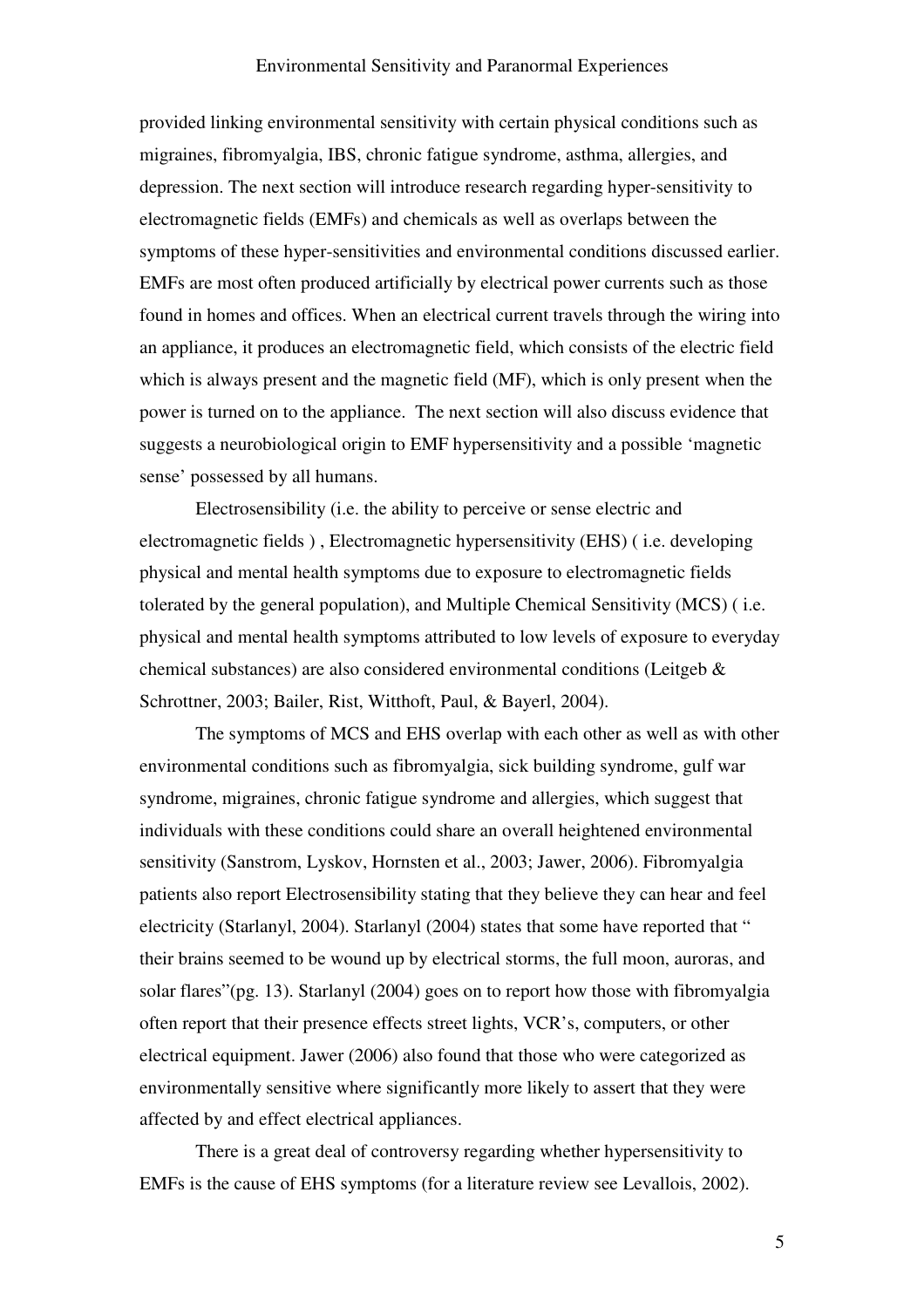While the evidence is far from clear-cut there is research suggesting that EHS and Electrosensibility have a neurobiological basis (Sandstrom, Lyskov, Burgund et al., 1997; Lyskov, Sandstrom, & Mild, 2001; Levallois, 2002; Starlanyl, 2004; Landgrebe, Hauser, Languth et al., 2007). Langrebe et al. (2007) found evidence that those participants who reported being sensitive to EMFs differed from the general population in terms of cortical excitability parameters and altered central nervous system function. According to Langrebe et al. (2007) self reported electrosensitives displayed significantly reduced intracortical facilitation, which could possibly account for the higher vulnerability of these participants to environmental stimuli. Langrebe et al. (2007) state that the data "may indicate a neurobiological predisposition to higher vulnerability for environmental influences." (p. 286) The results of a study by Leitgeb & Schrottner (2003) suggest that "very electrosensible people do exist and that they both individually and as a group can be differentiated from the general population." (p. 393). Leitgeb & Schrottner (2003) also provide evidence that suggests that females are significantly more sensitive to electricity than men.

 While there is research suggesting a neurobiological difference between reported elctrosenstives and controls, the effects on humans of EMFs commonly found in the environment is another focus of research. Research involving transcranial magnetic stimulation (TMS) in the laboratory has been able to show consistent findings regarding the effects of high frequency, high intensity EMFs on humans (Marino, Nilsen, Chessen et al., 2004). TMS is a non-invasive method of exciting neurons in the brain through direct application of magnetic fields over desired areas of the brain. TMS has several uses in neuropsychology and according to Walsh and Rushworth (1999) "it is an essential weapon in the neuropsychologist's contemporary armoury."(p125) Walsh and Rushworth believe that TMS has proven that it can be used "to establish the necessity of a brain region for cognitive processes."(p. 126) On the other hand research involving MF effects on humans in the real world environment has been inconsistent (Marino et al., 2004); however there is evidence that low-frequency, low-intensity electric and magnetic fields that are common in the environment are associated with various metabolic, behavioural and pathological effects (Barnes & Greenebaum, 2006 as cited in Carrubba et al., 2007b). When it comes to the effects of environmental MFs the central question to ask according to Marino et al. (2004) is whether magnetic fields, which are smaller in magnitude that those applied during TMS, are actually detected by human subjects. While there are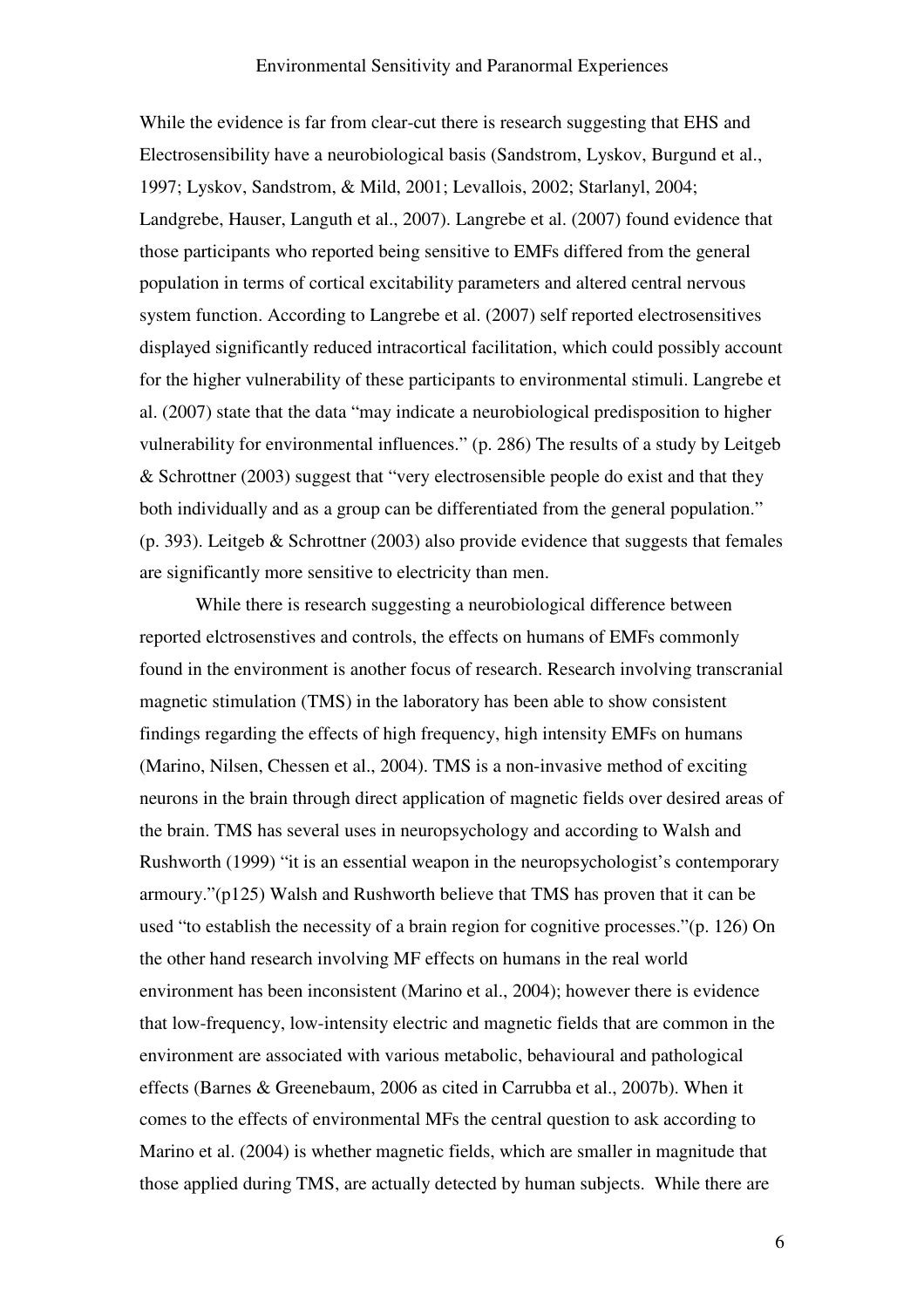several possible explanations for the inconsistencies regarding MF detection in the environment Carrubba, Frilot, Chesson et al (2008) believe that the most common and global explanation is the "use of inapplicable methods of analysis." (p. 104). Carrubba et al. (2008) goes on to point out that all previous studies of EMF-induced effects on brain activity used linear methods and were unable to reliably detect non-linear stimulus response patterns. The most recent research regarding the effects of MFs has been conducted utilizing non-linear methods and has provided evidence suggesting that both humans and animals can detect low strength MFs (Marino, Nilsen, Frilot, 2002; ; Marino et al., 2004; Carrubba, Frilot, Chesson et al., 2007a; Carrubba, Frilot, Chesson et al., 2007b; Carrubba et al., 2008). These results provide evidence that MFs commonly found in the environment have the capacity to alter electroencephalographic activity. Electroencephalographic activity is measured using an Electroencephalography (EEG) which measure electrical activity produced in the brain. The results of the studies are highly generalizable as the field strength and frequency utilized in these studies represent the field strengths and frequency commonly found in both general and workplace environments. The response rate for these experiments was a 100% in all but one study which means that there was an effect of the MF in almost all of the subjects (Carrubba et al., 2007a; Carrubba et al., 2007b; Carrubba et al., 2008; Marino et al., 2004). Carrubba et al (2007a) used an intra-subject design where each subject underwent three blocks (sham-field, sound, magnetic field) of 80 trials and where they were blind to when or for how long a field would be applied. Exposure took place in a darkened isolation chamber in order to reduce exposure to ambient stimuli. Equipment that controlled the coils and recorded the EEG were located outside the chamber in order to eliminate the possibility of audio or visual cues from the experimental apparatus (Carrubba et al., 2007a). The absence of sensory cues was further verified by interviewing the subject post experiment (Carrubba et al., 2007a). According to Marino et al. (2004) "the ability to detect low-strength, low-frequency MFs is a common property of the human nervous system."(p. 1195). Carrubba et al. (2007a) provide evidence suggesting that the detection of weak magnetic fields is a form of sensory transduction, much like the other sensory stimuli. Block (1992) states that sensory transduction plays an indispensable role as it is the mechanism by which external physical cues are transformed into internal biochemical or electrical signals that can be put to further use. External cues carry an array of information about the environment and internal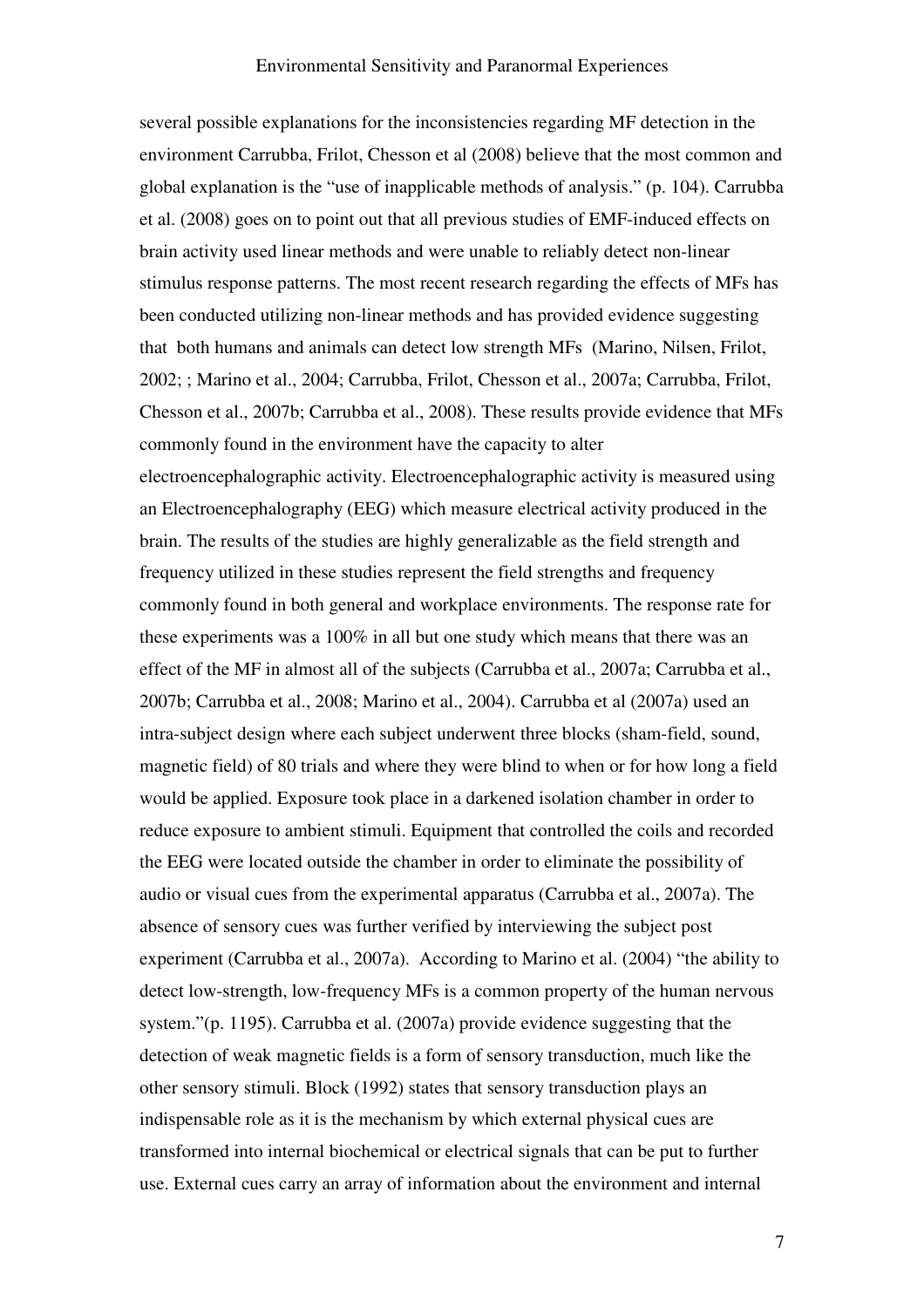cues present to the individual a distilled version of that information (Block, 1992). This process can be simple or complex and it varies among living organisms. Block (1992) points out that sensory modalities encompass more than the classic five senses as living things not only sense sound, light, chemicals, and pressure, but also position, heat, gravity, and electric and magnetic fields. There is a great deal of evidence that suggests birds, bees, butterflies, salmon, tuna, and a host of other organisms are able to detect low intensity magnetic fields directly; however the basis of their detection remains a mystery (Block, 1992). Carrubba et al. (2007a) believe that their evidence indicating that detection of weak MFs is a form of sensory transduction points to the idea that humans possess a 'magnetic sense' and that this ability to sense MFs falls below the level of consciousness. As mentioned above the methods for non-linear analysis of MFs is recent therefore the research has not taken into account individual sensitivity thresholds. However if an individual's 'magnetic sense' is similar to the other senses then there is good reason to believe that its sensitivity will vary among individuals and gender. Both environmental sensitivity and MFs have been linked with paranormal and apparitional experiences. The next section will review research regarding those links.

Jawer's (2006) research has found that certain characteristics are common among those with environmental sensitivities and environmental conditions and significantly different than controls. One of the differences pertains to paranormal experiences as those who were categorized as environmentally sensitive reported experiencing a higher number of paranormal and apparitional experiences (Jawer, 2005; 2006). Electrosensibility, EHS, and fibromyalgia have also been linked with increased number of paranormal experiences in other studies (Shallis, 1983; Starlanyl, 2004). Shallis (1983) surveyed electrical sensitives and found that 69% claimed to have had at least one psychic experience. Past research has suggested that MFs could be linked with anomalous experiences associated with reportedly haunted locations; however this area of research has been plagued by inconsistencies similar to those regarding detection of magnetic fields by humans. Persinger, Tiller, & Koren (2000) were able to induce paranormal or haunt-type phenomena by stimulating the temporal lobe with TMS in laboratory settings. This discovery provided evidence suggesting that exposure to certain levels of magnetic fields could induce haunt-type experiences (Persinger et al., 2000). Haunt-type experiences refer to commonly reported phenomena (i.e. change of temperature, overwhelming emotions, visual apparitions)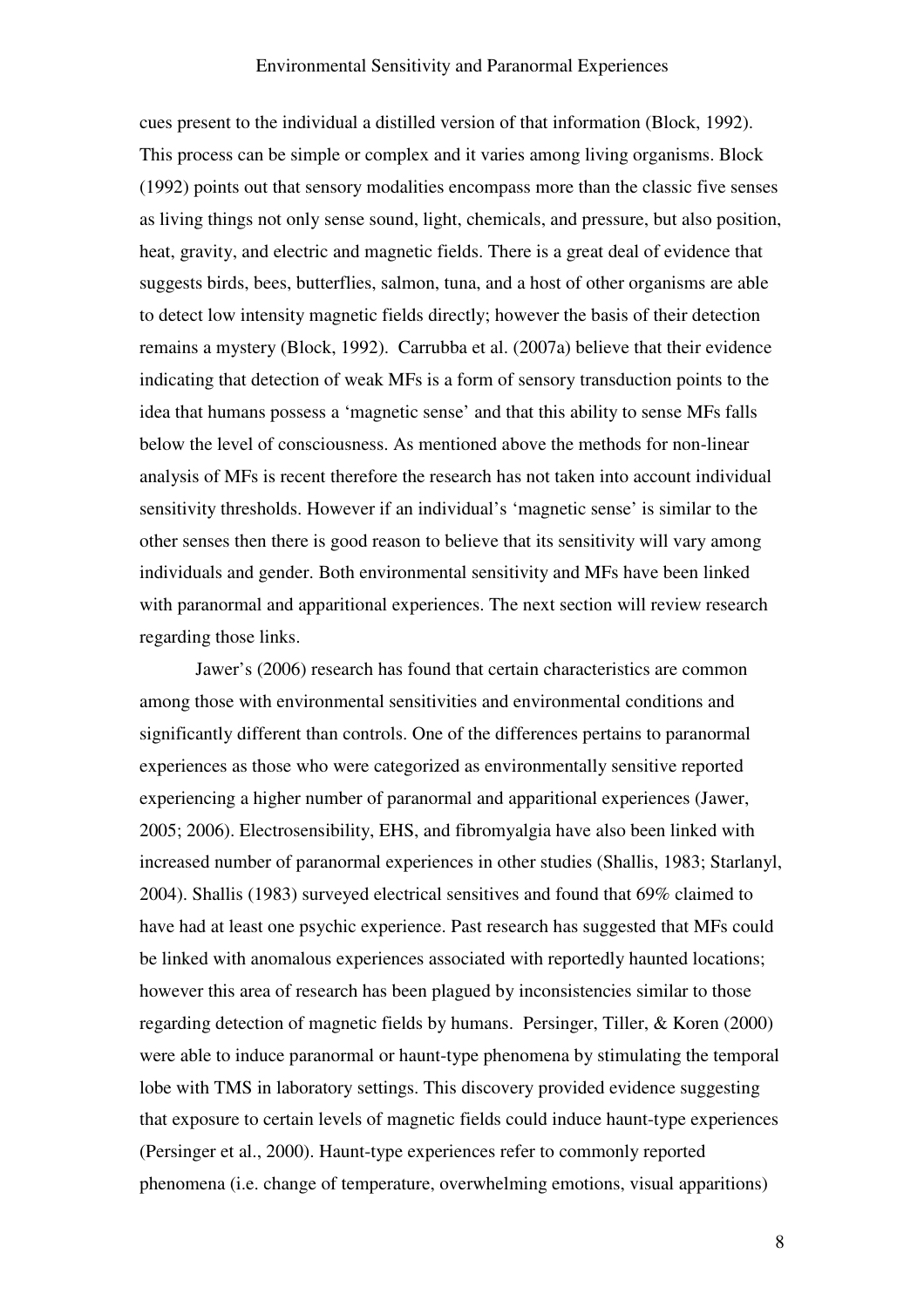experienced in haunted locations (Lange, Houran, Harte et al, 1996; Persinger et al., 2000; Wiseman, Watt, Greening et al., 2002). According to Braithwaite (2004) the general claim is that locations associated with haunt-type experiences may be magnetically remarkable in some way. However the effects of MFs on reported haunttype experiences have not been consistently replicated in natural settings as some studies have reported both an increase in ambient geomagnetic fields<sup>1</sup> (GMFs) (Nichols &Roll, 1999 as cited in Braithwaite, 2004) and EMFs at reportedly haunted locations (Roll, Maher, & Brown, 1996; Roll & Nichols, 2000 all cited in Braithwaite, 2004) whereas other studies regarding haunt-type experiences and allegedly haunted locations found no field abnormalities (Maher, 2000). Recent research also suggests that it is the variation or fluctuation of low-level MFs and unusual ambient levels that lead to haunt-type experiences (Braithwaite, 2004). Cook and Persinger (2001) believed that certain individuals with above average temporal lobe sensitivity or labile temporal lobes were more susceptible to EMFs therefore report more haunt-type experiences; however attempts to replicate this work have failed (Granqvist, Fredrickson, Unge et al., 2005). Granqvist et al.'s (2005) attempt at replicating Persinger's work provided evidence that sensed presence or mystical experiences are not the result of magnetic fields but rather suggestibility. Granqvist et al (2005) also point out that the Makarec and Persinger's (1990) Temporal Lobe Signs (TLS) scales, which are used to categorize individuals with labile temporal lobes, are known to correlate with suggestibility which casts doubt regarding research correlating TLS scores and temporal lobe sensitivity with haunt-type experiences. It would seem likely that Persinger's method for categorizing temporal lobe sensitivity was simply picking out individuals more prone to suggestibility, therefore more likely to report paranormal experiences. In a review of past research Braithwaite & Townsend (2008) believe that while MF abnormalities do not provide a casual relationship to anomalous experiences there is definitely an association.

Since different sensitivities to environmental factors are well-established, if there were affects from MFs not everyone would react the same. If Carrubba et al.'s (2008) 'magnetic sense' is present in all humans and magnetic fields are associated with inducing haunt-type experiences perhaps those with an increased sensitivity to

 $\overline{a}$ 

 $1$  Geomagnetic fields (GMFs) or the Earth's magnetic field is the magnetic force that surrounds the Earth. According to Buffet (2000) the Earth's magnetic field is largely produced through the movement of molten iron in the Earth's core as well as planetary rotation.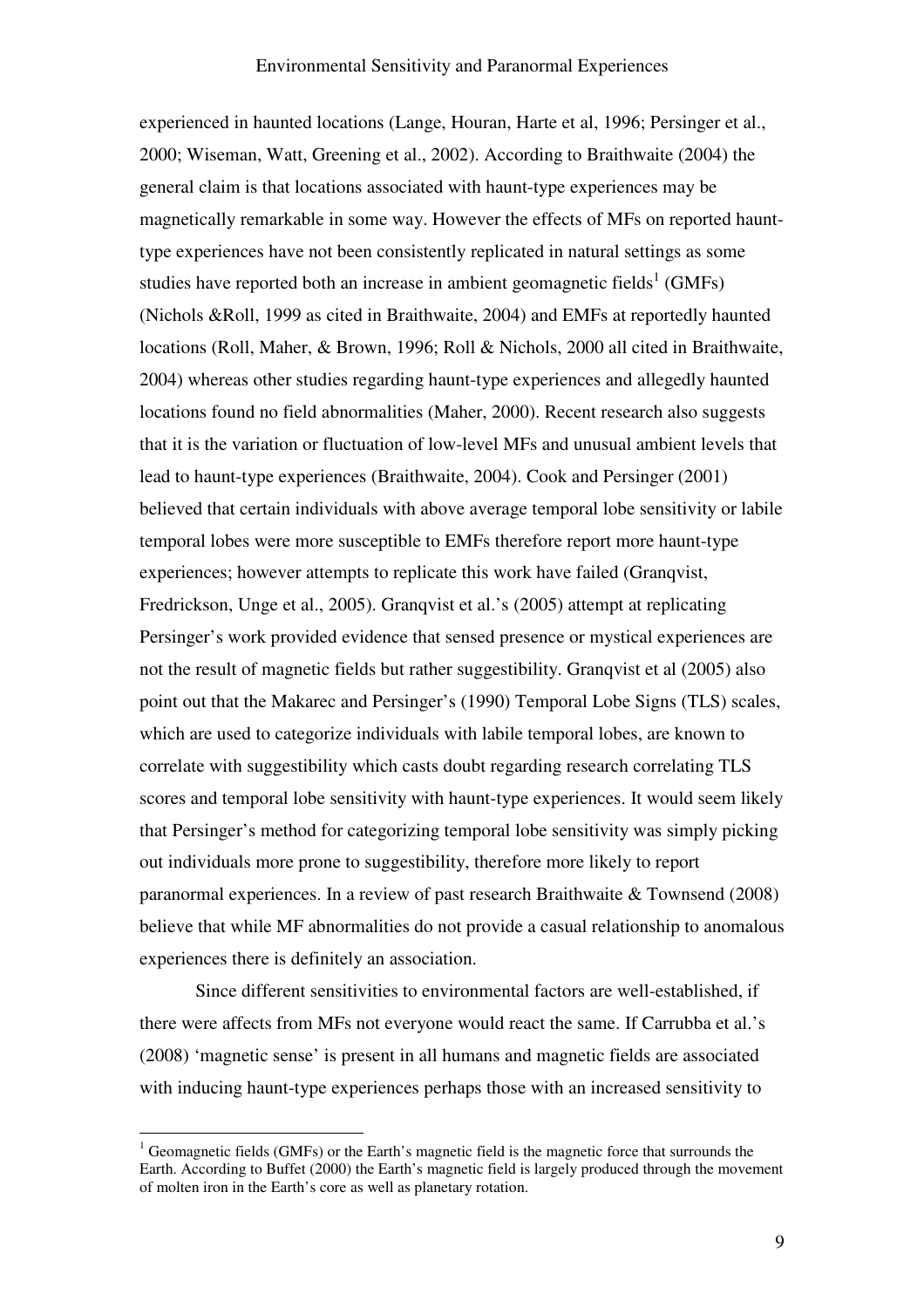the environment would be more likely to report haunt-type experiences. Jawer (2006) provides evidence that environmentally sensitive individuals do report more past paranormal experiences stating "if anomalous influences exist in the external environment, certain individuals will register these more clearly versus others who see, hear, feel, and smell through a denser veil of internal imagery"(p. 108). However since Jawer (2006) relied solely on self reports his results could be an artefact or the result of reporting bias.

The purpose of this study is to examine the relationship between environmental sensitivity and paranormal experiences. While past research has suggested that environmentally sensitive individuals report more paranormal experiences (Shallis, 1998; Jawer, 2005, 2006) this has never been tested in an allegedly haunted location. Based on the research already discussed on environmental sensitivity (Jawer, 2005, 2006) a second aim is to examine whether these environmentally sensitive individuals can indeed pick up on subtle differences in MFs and whether these differences lead to an increase in reports of haunt-type experiences thus excluding reporting bias. This study will be testing the following hypotheses:

- 1. Environmentally sensitive individuals will report significantly more prior paranormal experiences than non-sensitives.
- 2. Environmentally sensitive individuals will report significantly more haunt type experiences at an allegedly 'haunted' location (Mary King's Close) than non-sensitives.
- 3. Environmentally sensitive individuals will report significantly more haunt type experiences in 'High EMF' rooms than 'Low EMF' rooms and there will be no significant difference between reported haunt-type experiences in 'Low EMF' rooms and 'High EMF' rooms for non-sensitives.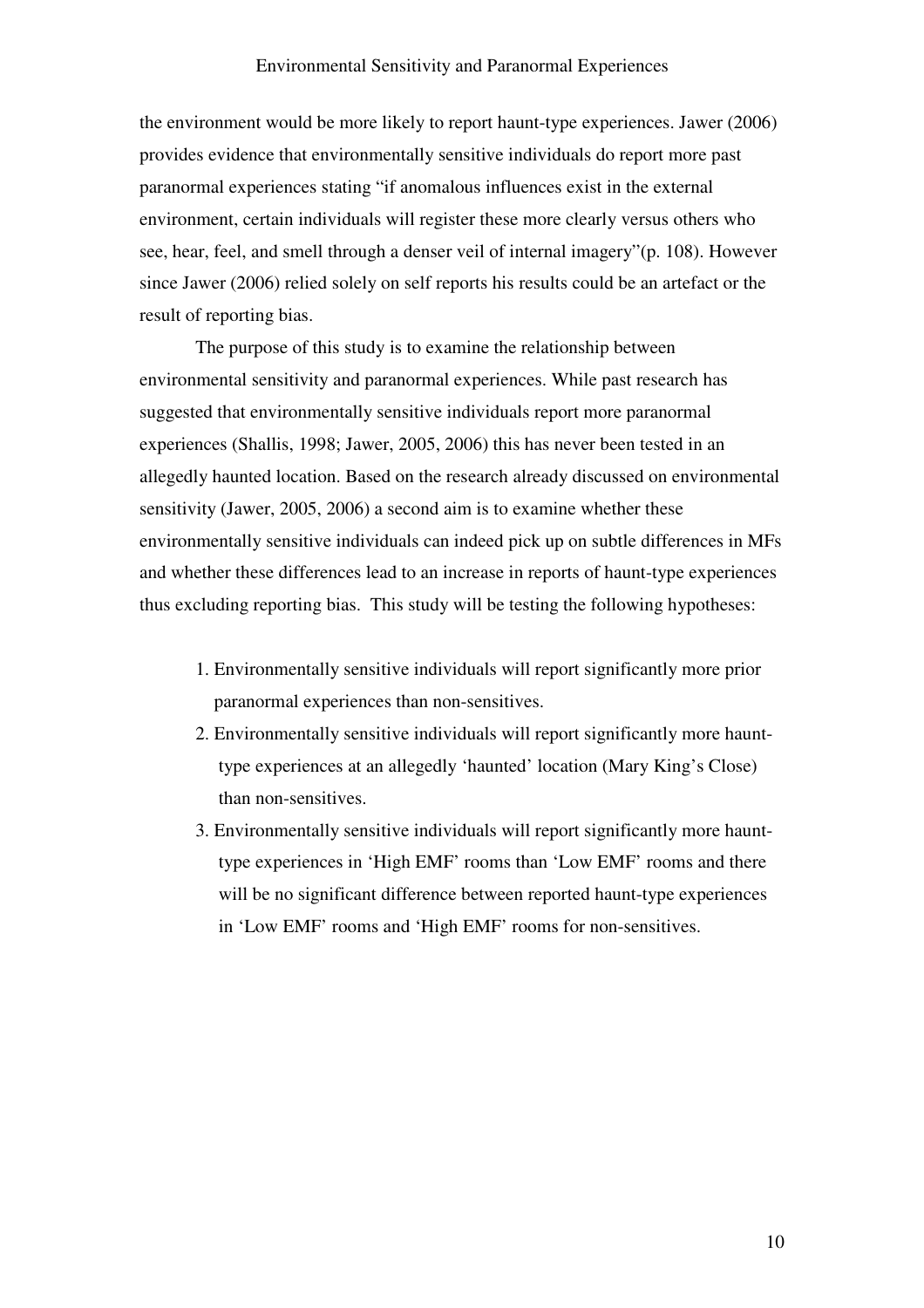### Methods

### **Participants**

Participants were self selecting members of the public visiting Mary King's Close (MKC). Participants either responded to a flyer advertising events at MKC and other similar attractions or were informed of the study while making reservations to participate in the regular tours of MKC. The experiment was described in flyers as an opportunity to experience the regular history tours of MKC whilst taking part in a scientific experiment looking at whether environmental sensitivity may play a role in ghostly experiences. Participation was voluntary and participants' responses were anonymous. The study received ethical approval from the University of Edinburgh Psychology Department's ethics committee. There were a total of 25 groups tested. The number of participants in a group ranged from 5-17 individuals. Experimenters (who gave pre-tour instructions and answered questions) were the author (BM) and Dr. Caroline Watt (CW). Assistant experimenters accompanied groups on the tour and were blind to room EMF classification. Tour guides were members of MKC staff who led participants on the tours and requested participants to give checklist responses to each room prior to giving their spiel about each room's history. The tour guides were also blind to EMF classification.

### Location

The experiment took place at MKC (Edinburgh, Scotland) from May 12 through May 16, 2008. MKC is a reportedly 'haunted' tourist attraction that offers a 50 minute guided history tour of the close. Participants listened to an initial talk by CW or BM about the study and completed the Study Questionnaire in the waiting room of MKC prior to beginning the tour. After turning in the Study Questionnaire participants entered MKC with their tour guide and group and began the tour. The tour involved participants visiting 13 rooms, in 10 of which they were asked to report any unusual experiences. Three rooms were not used due to time constraints. While on the tour participants completed the Experiences Checklist.

### Materials

Study Questionnaire: The questionnaire consisted of 30 questions and is a modified version of Jawer's (2006) Environmental Sensitivity: A Survey Investigation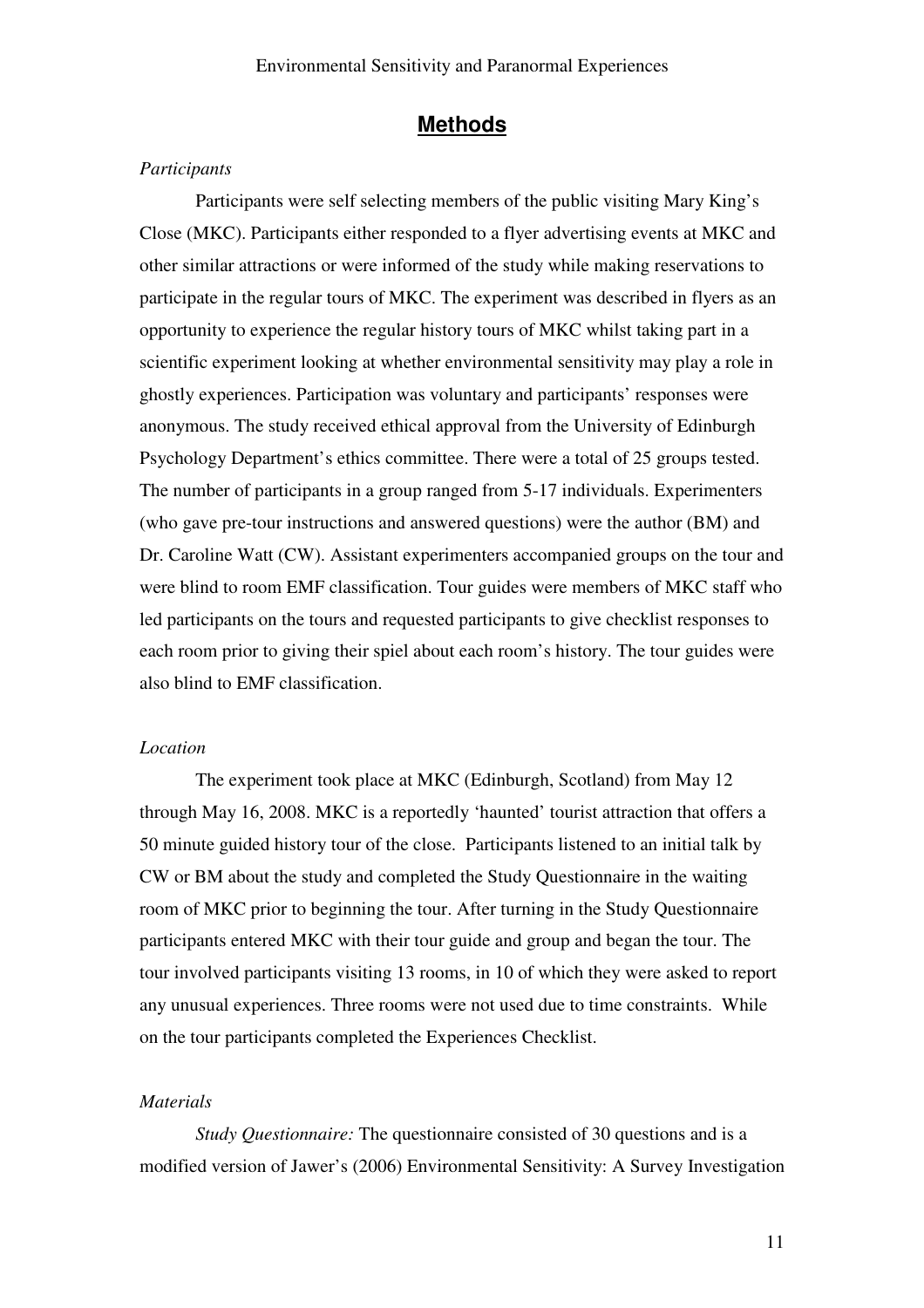of Human Factors questionnaire which originally consisted of 54 questions. Information gathered from this questionnaire involved the participants' demographics, past paranormal experiences, level of paranormal belief, environmental conditions and sensitivities, birth order, and level of imagination and introvertedness. (See Appendix A) The Study Questionnaire was also used to categorize participants as either 'environmentally sensitive' or 'non-sensitive' and to determine if participants had any prior knowledge of reported unusual phenomena at MKC. Participants were categorized based on their responses to selected questions (12 & 18). A participant was categorized as environmentally sensitive based on the combined score of questions 12 and 18. Each check counted as 1 point and if a participant had 3 or more points they were categorized as environmentally sensitive. Participants were also given an information sheet separate from the Study Questionnaire, which reviewed the procedures of the experiment, confidentiality, and right to withdrawal. The sheet also allotted space for individuals who wanted to know the study results to leave contact details.

Experiences Checklist: This checklist contained ten sections corresponding to ten rooms which the participants would visit one at a time while on the tour (See Appendix A). For each room on the checklist the participant was asked: Did you experience any unusual phenomena? For which they would either check yes or no. If the participant did experience any unusual phenomena they were asked to check one of the descriptors that best described their experience. The descriptors, which are based on previous research regarding commonly reported haunt-type experiences that can be interpreted as paranormal (Lange, Houran, Harte et al, 1996; Persinger et al., 2000; Wiseman, Watt, Greening et al., 2002) included; visual apparition, sense of a presence, auditory phenomena, dizziness/headache, objects moving, overwhelming feelings/emotions, unexplainable weakness of body parts, muscle pain, overwhelming fatigue, skin irritation, tactile phenomena, unusual lights/energy, change in temperature, tingling/burning sensation, nausea, unexplained pressure, or other. Participants were given a small space to describe any experiences that fell into the 'other' category. Participants were also asked whether they thought their experience was due to a ghost. Responses to this question were coded on a 5 point likert scale from 1 (definitely no) to 5 (definitely yes).

EMF Measurement and Classification: Magnetic field readings were taken by BM of the ten rooms used in the analysis using a TriField Broadband Meter, which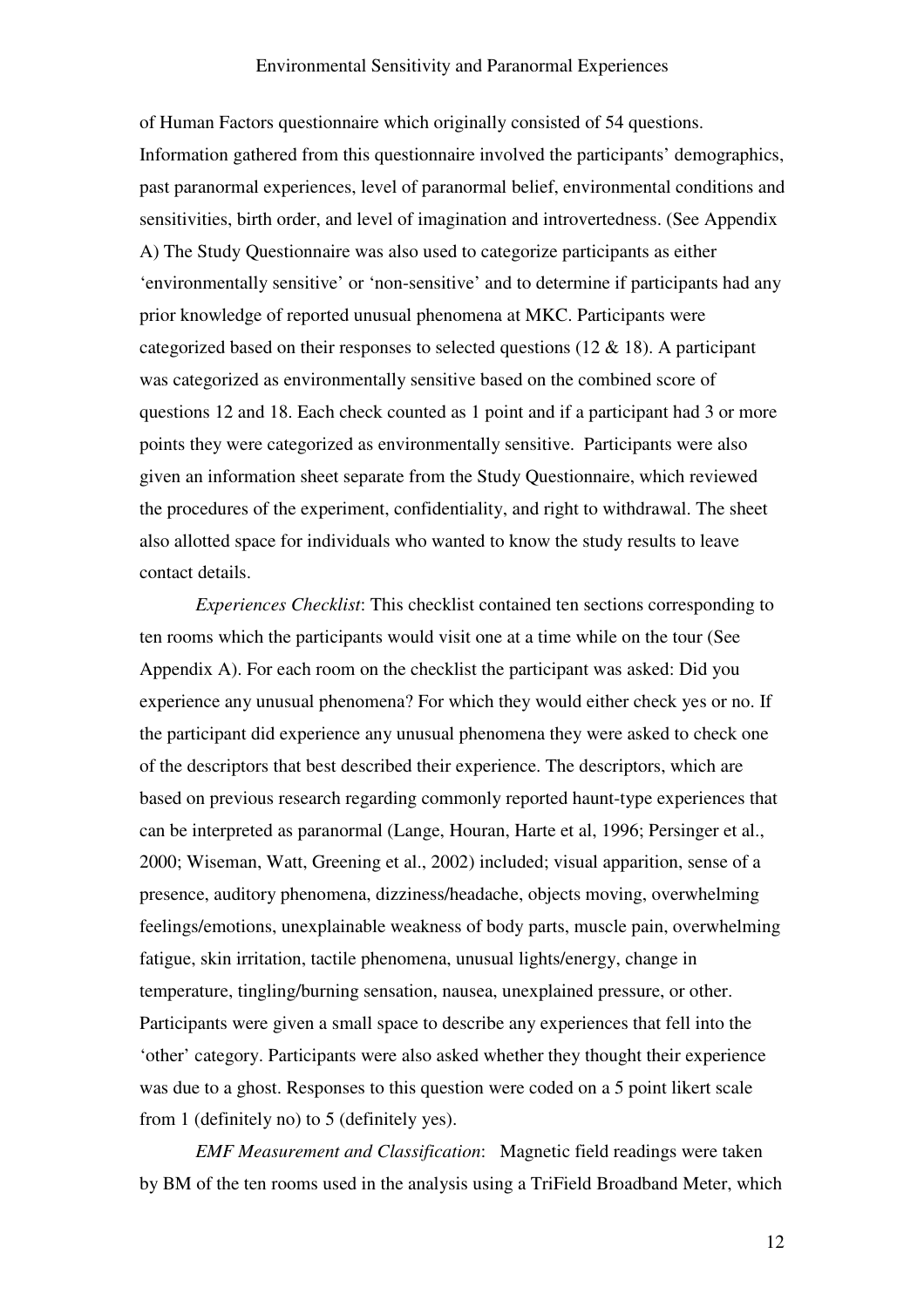is manufactured by Alpha Labs Inc. The Trifield Broadband Meter was specifically designed to find areas with high EMFs in homes, offices, and neighbourhoods. The meter face is analog (needle type) and has settings which enable it to measure electric fields, magnetic fields, and radio/microwave frequencies. Depending on where the knob is set, the meter detects frequency-weighted magnetic fields (two separate scales) or frequency-weighted electric fields in the extremely low frequency range. For the purposes of this study all readings involved magnetic fields. The standard measurement of MFs for this study will be milliguass. The meter has two magnetic field settings and sensitivities (0.5-100 milligauss at 50 Hz, and 0.2-3 milligauss at 50 Hz, the second sensitivity is to measure weak fields more accurately) The magnetic section consists of three ferrite-coils pointing in the X,Y,and Z directions (3-axis) and located in the geometric centre of the meter. Non-Linear circuitry combines the signals of these three into a true magnitude of the field strength, independent of which direction the meter is pointed. A frequency weighted meter was chosen in order to obtain a reading that is proportionally weighted to reflect the way in which the field is experienced by the human body. The magnetic field settings are frequency weighted from 30 to 500Hz and are calibrated at 50Hz (UK standard). For example, a 50Hz magnetic field with a strength of 2 milliguass will read '2' on the meter, but 100Hz at 2 milliguass will read '4' on the meter. This is to gauge the currents induced inside the body, which are proportional to field strength multiplied by frequency. AC current induced by the magnetic field (as opposed to the magnetic field itself) is most likely the cause of biological effects.

Baseline readings were taken in each of the ten rooms one month prior to beginning the experiment and each day of the experiment to ensure that the readings remained consistent with baseline throughout the experiment. Prior to taking the readings the meter was tested to ensure the battery was functioning properly and calibrated against high magnetic field sources. Readings were taken by BM in accordance with the instructions by the manufacturer regarding position of the hand while holding the meter. A total of 8 readings where taken in each room. Information regarding where participants would be standing during the tour was gathered and either a square or rectangle parameter was developed. Readings were taken in the corners (4), the centre (2), and the sides (2) of the each room's measurement area. The mean of those 8 readings was used as the final reading of that particular room. The purpose of the meter was to simply categorize the ten rooms into two categories; those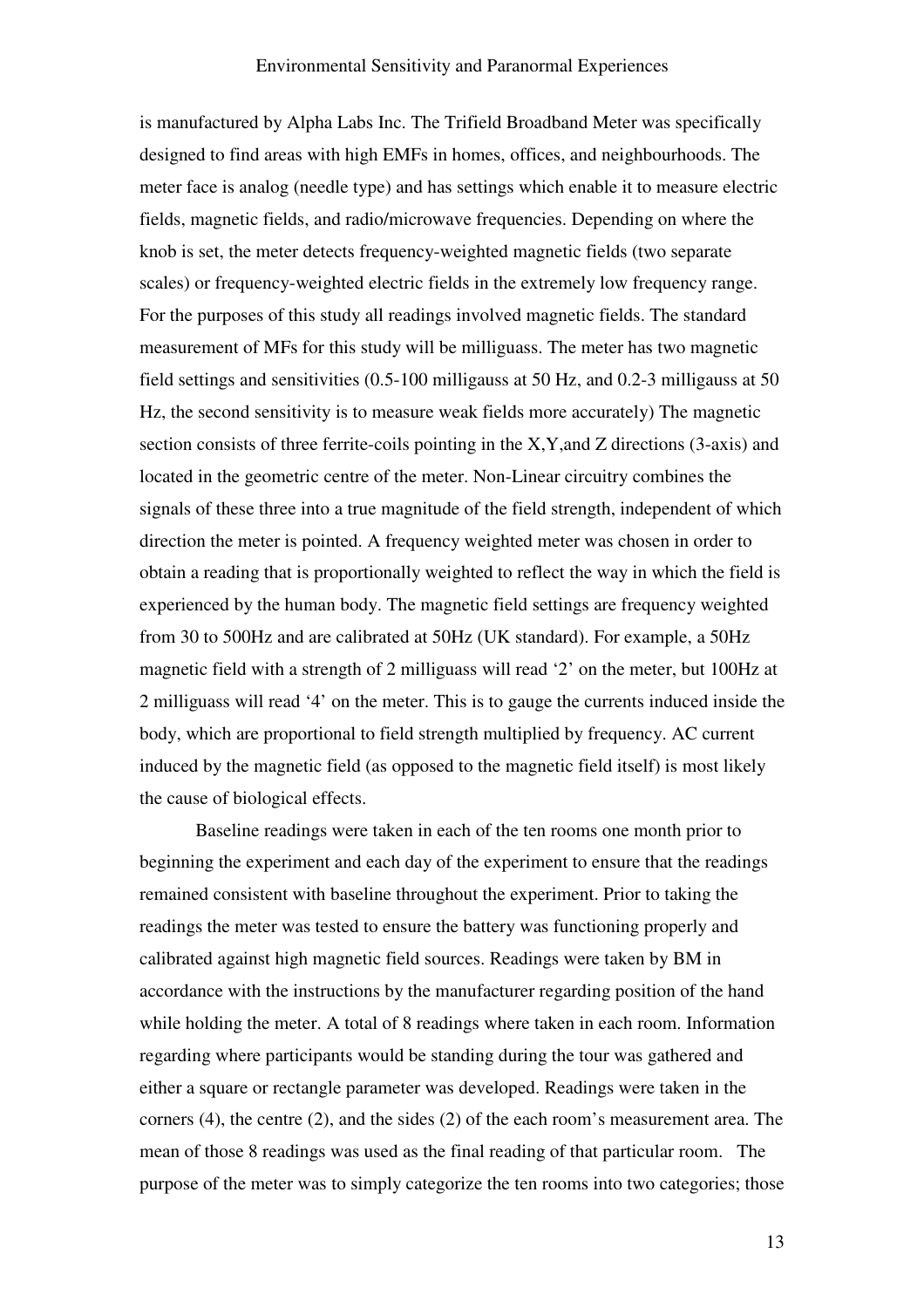with relatively low magnetic field readings and those with relatively high magnetic field readings. Based on the baseline readings the cut-off criteria to determine difference between 'Low EMF' and 'High EMF' rooms was over 1 milliguass. Therefore the difference between mean readings in 'Low EMF' and 'High EMF' rooms must exceed 1 milliguass. Using this categorization method 4 rooms were classified as 'Low EMF' and 4 were classified as 'High EMF'. Two rooms failed to exceed the difference of 1 milliguass therefore were considered borderline and removed from any analysis involving EMFs. (see Appendix B for mean readings of the 10 rooms) Independent EMF readings were also taken by an individual blind to prior readings of the MKC to ensure no subjective bias as well as to validate reliability of BM's readings. The results of the independent measurement produced similar readings resulting in all rooms being assigned to the same categories as mentioned above for BM's readings.

### Procedure

Prior to beginning the guided tour of MKC participants listened to an initial talk and completed the Study Questionnaire. BM or CW briefly explained the study's purpose and methodology as well as reiterated the participant's right to withdraw from the experiment at any time. CW and BM did not indicate the direction of the study's hypothesis. BM or CW also reviewed the Experiences Checklist and fielded any questions regarding the questionnaire or checklist. After participants completed the questionnaire they handed it in and were led down into MKC by their tour guide and their tour began. While on the tour the tour guide was responsible for pointing out the number of the room the participants were in as well as allowing a few moments upon entering a new room for the participants to quietly stand in the room and report any unusual phenomena. Participants were told to check any experiences or descriptors during this time so they would not be influenced by the tour guide's subsequent stories about the room or its history. Research assistants who were blind to the room's EMF classification were present in every tour group to ensure proper execution of protocol and to aid participants with any questions or confusion regarding the rooms. On return to the waiting room, checklists were handed in.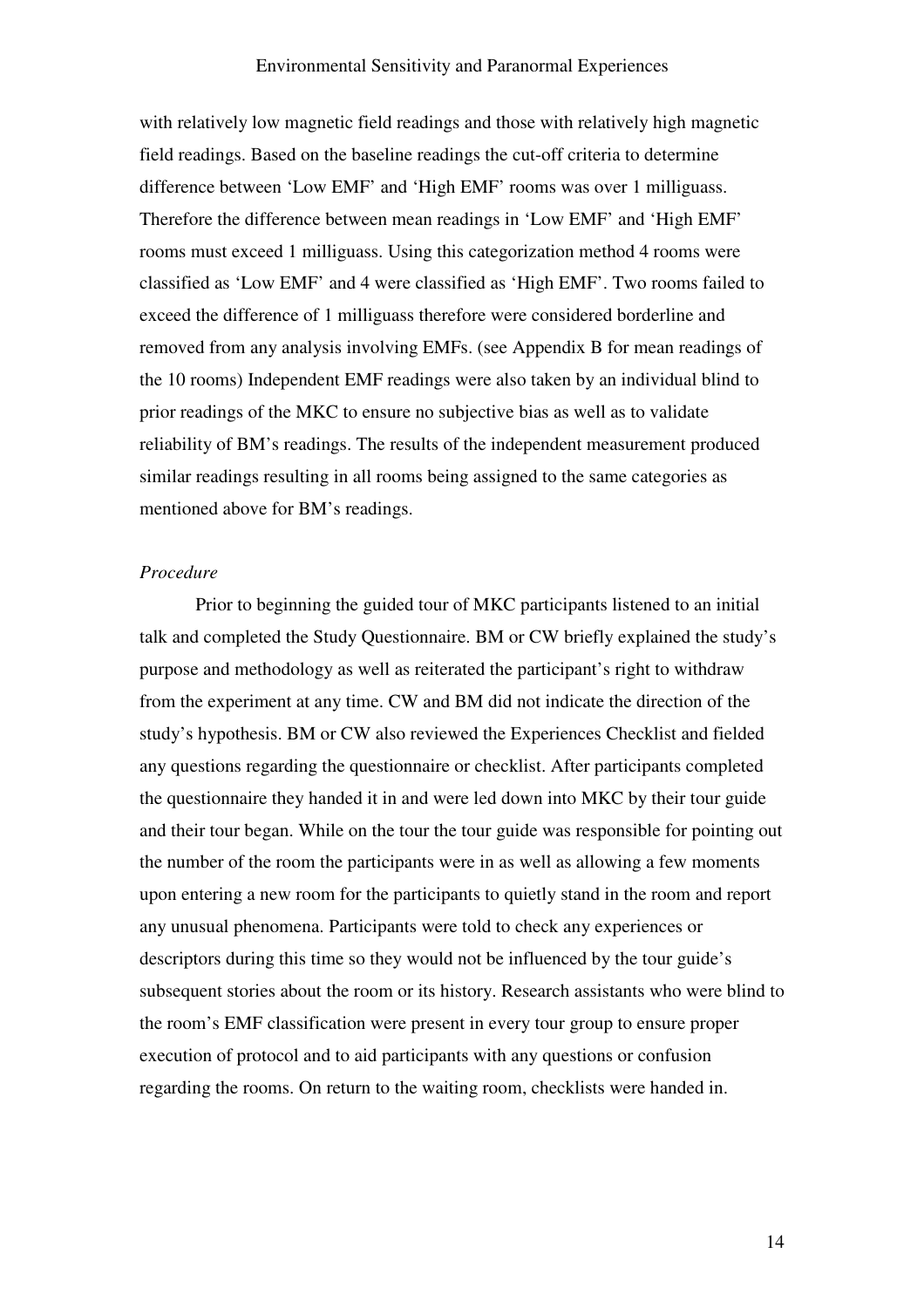### **Results**

A total of 265 participants attended one of the 25 sessions. Of these, 14 were excluded as they did not complete all the items on the Study Questionnaire. Therefore, 251 participants remained 161 female (64.1%) and 90 male (35.9%). The mean age was 36.4 years (SD=13.39) with an age range of 15-76 years. In regards to educational level attained 29.1% reported a college degree, 25.1% reported obtaining a post graduate degree, 17.1% reported attending some college, 10.4% reported being a high school graduate, 8.4% reported some post graduate work, and 8% reported attending none or some high school.

In total there were 601 haunt-type experiences reported while visiting the 10 designated rooms inside Mary King's Close. The most reported experience involved an unusual change in temperature (28.8%), which was followed by Dizziness/Headache (16.3%), Sense of a Presence (9%), Nausea (7.3%), Tingling/Burning Sensation (6.8%), Unexplained Pressure (5%), Overwhelming Feeling or Emotions (4%), Auditory Phenomena (2.7%), Unexplainable weakness in parts of the body (2.5%), Skin Irritation (2%), Muscle Pain (1.8%), Overwhelming Fatigue (1.5%), Tactile Phenomena (1.3%). Visual Apparitions (1.2%) and the least reported phenomena Unusual Lights or Energy (.4%). Participants also reported other phenomena that were not provided on the checklist (9%).

### Participant Classification

Each participant was classified as either 'environmentally sensitive' or 'non sensitive' based on the procedure described in the methods section. Of the 251 participants 67 were categorized as environmentally sensitive (26.7%) and 184 were categorized as non-sensitive (73.3%). Of the 67 sensitive participants 49 (73.1%) were female and 18 (26.9%) were male. The non-sensitive group consisted of 184 individuals with 112 (60.9%) females and 72 (39.1%) males.

Those who were categorized as environmentally sensitive were also more likely to be female  $X^2(1) = 3.212$ , p<.05; to report that their presence affects electrical or mechanical devices  $X^2(1) = 6.033$ , p<.05; and to be more imaginative  $X^2(2) =$ 7.350, p<.05 than non-sensitives. Data used for analysis regarding level of imagination (question 8, see appendix A) was collapsed due to having a cell with an expected count less than 5. The results of a Fisher's Exact Test showed a marginally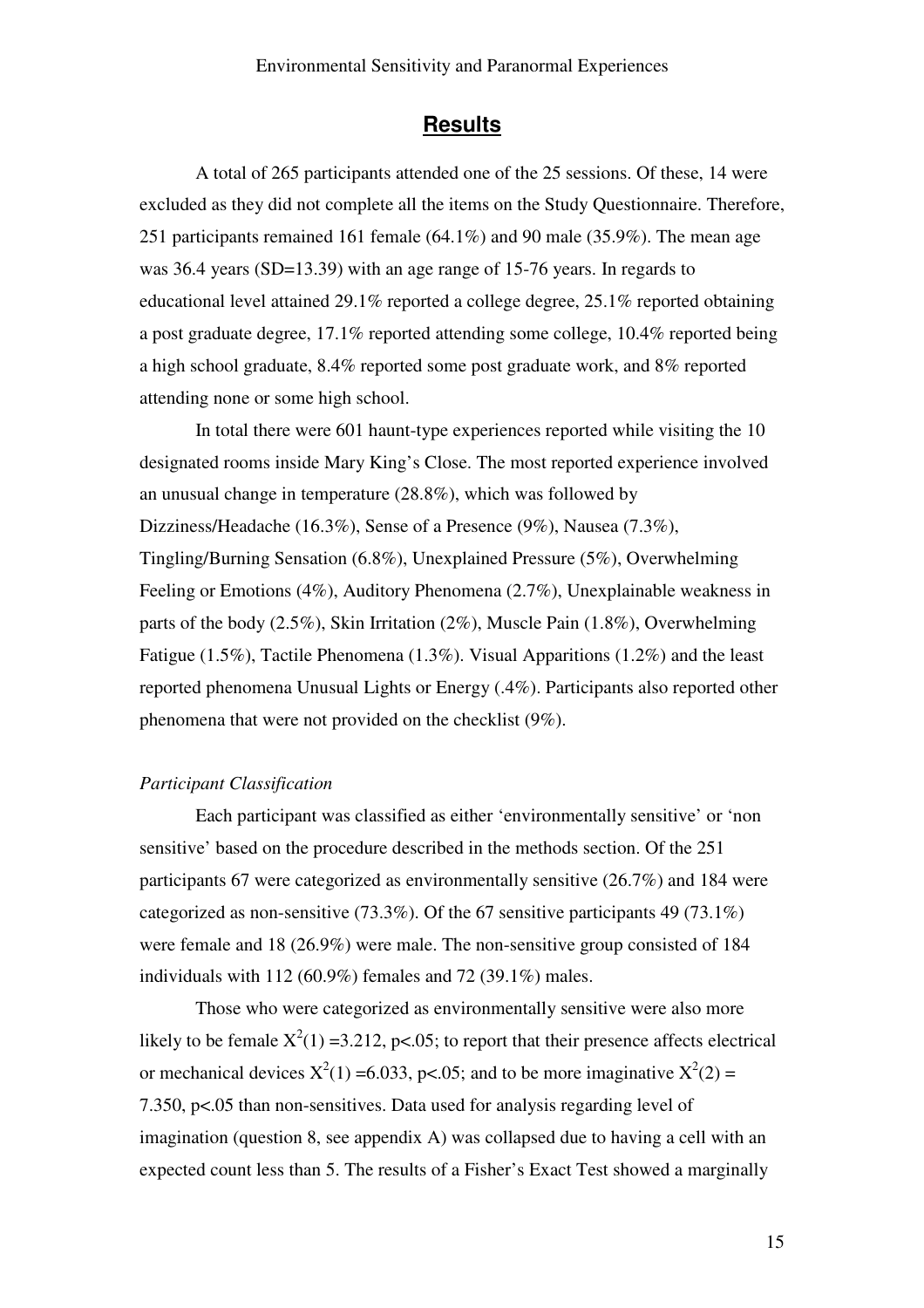significant interaction between environmental sensitivity categorization and reports of being struck by lighting or suffering an electrical shock (p=.0525, one-tailed).

There were no significant associations between environmental sensitivity and having an imaginary friend as a child  $X^2$ =1.550, p>.05, or environmental sensitivity and being the first born or only child  $X^2 = 1.574$ , p>.05.

The results of a Mann Whitney test also revealed that those categorized as environmentally sensitive scored significantly higher on the paranormal beliefs scale than non-sensitives, U=3978.5,  $p<.001$ .

### Gender Differences

A Mann Whitney test revealed that females scored significantly higher on the paranormal beliefs scale than males, U=5491.500, p<.001.

## Hypotheses One: Environmentally sensitive individuals will report significantly more prior paranormal experiences than non-sensitives.

 Of the environmentally sensitive respondents 55% reported a prior paranormal experience, 24% reported no prior paranormal experience and 21% were unsure. Of the non-sensitives 26% reported a prior paranormal experience, 62% reported no prior paranormal experience and 13% were unsure (see Figure 1). Results of a 2x3 Chisquare show a significant association between environmental sensitivity and prior paranormal experiences  $X^2(2) = 29.025$ , p<.001. Theses findings support hypothesis one. A Chi-square test also revealed no significant association between sex and prior paranormal experiences X2=1.530, p>.05.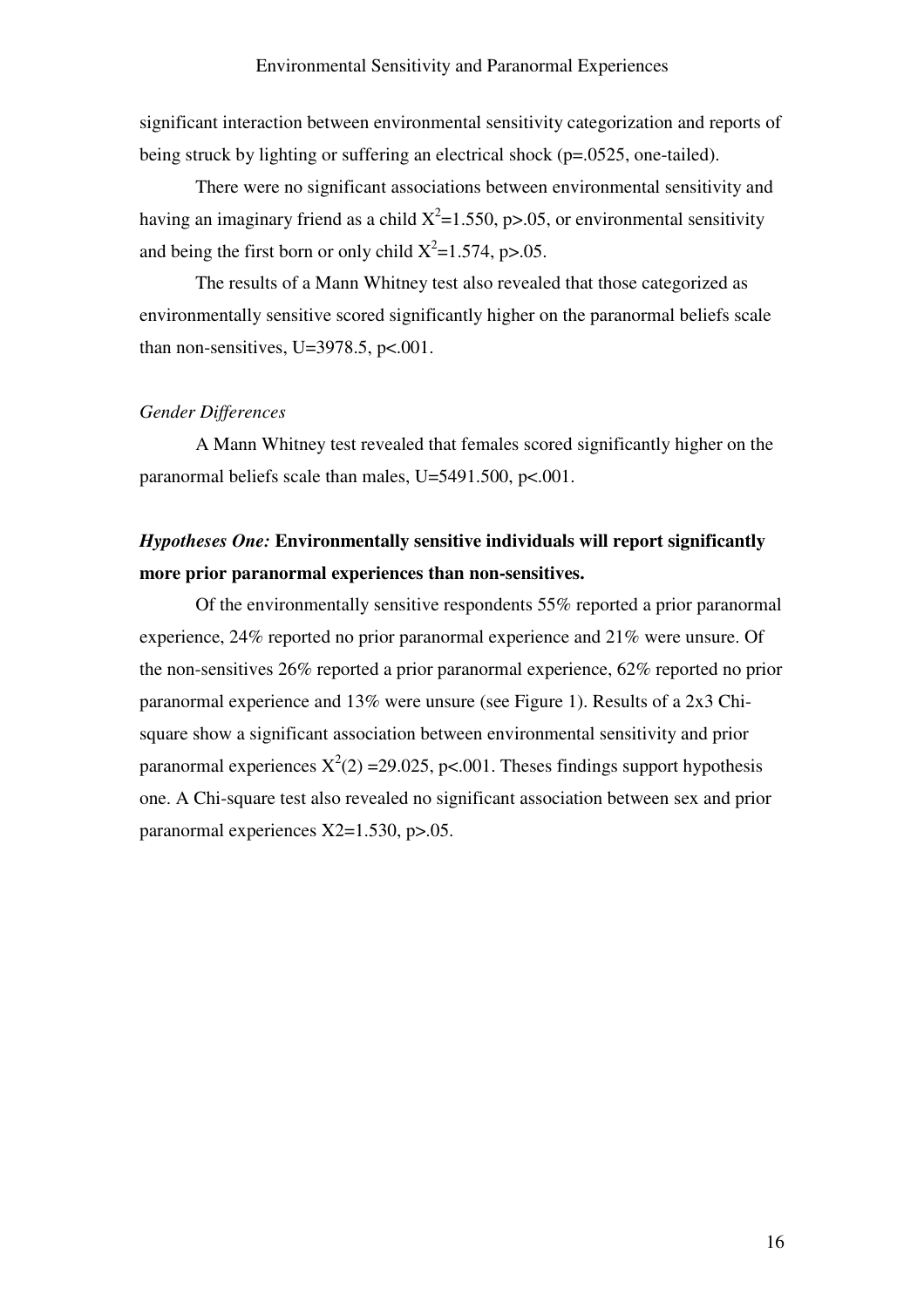

Bar Chart

Figure 1. Observed counts of environmentally sensitive and non-sensitive participants regarding prior paranormal experiences

# Hypothesis Two: Environmentally sensitive individuals will report significantly more haunt-type experiences while touring an allegedly 'haunted' location (MKC) than non-sensitives.

As mentioned above there were a total of 601 haunt-type experiences reported in Mary King's Close. The mean number of haunt-type experiences while in MKC for environmentally sensitive participants was 3.656 whereas for the non-sensitives it was 1.934. On the average, those categorized as environmentally sensitive reported almost twice as many haunt-type experiences than non-sensitives (see Figure 2). The results of an independent t-test showed that sensitives (M=3.656) reported significantly more haunt-type experiences than non-sensitives (M= 1.934), t (249) = -2.894, p<.01. These findings give support to hypothesis two. An independent t-test was also run to determine if there were any gender differences regarding haunt-type experiences in MKC. The results show that females (M=2.975) reported significantly more haunttype experiences than males (M=1.355), t (249) = 3.336, p<.001.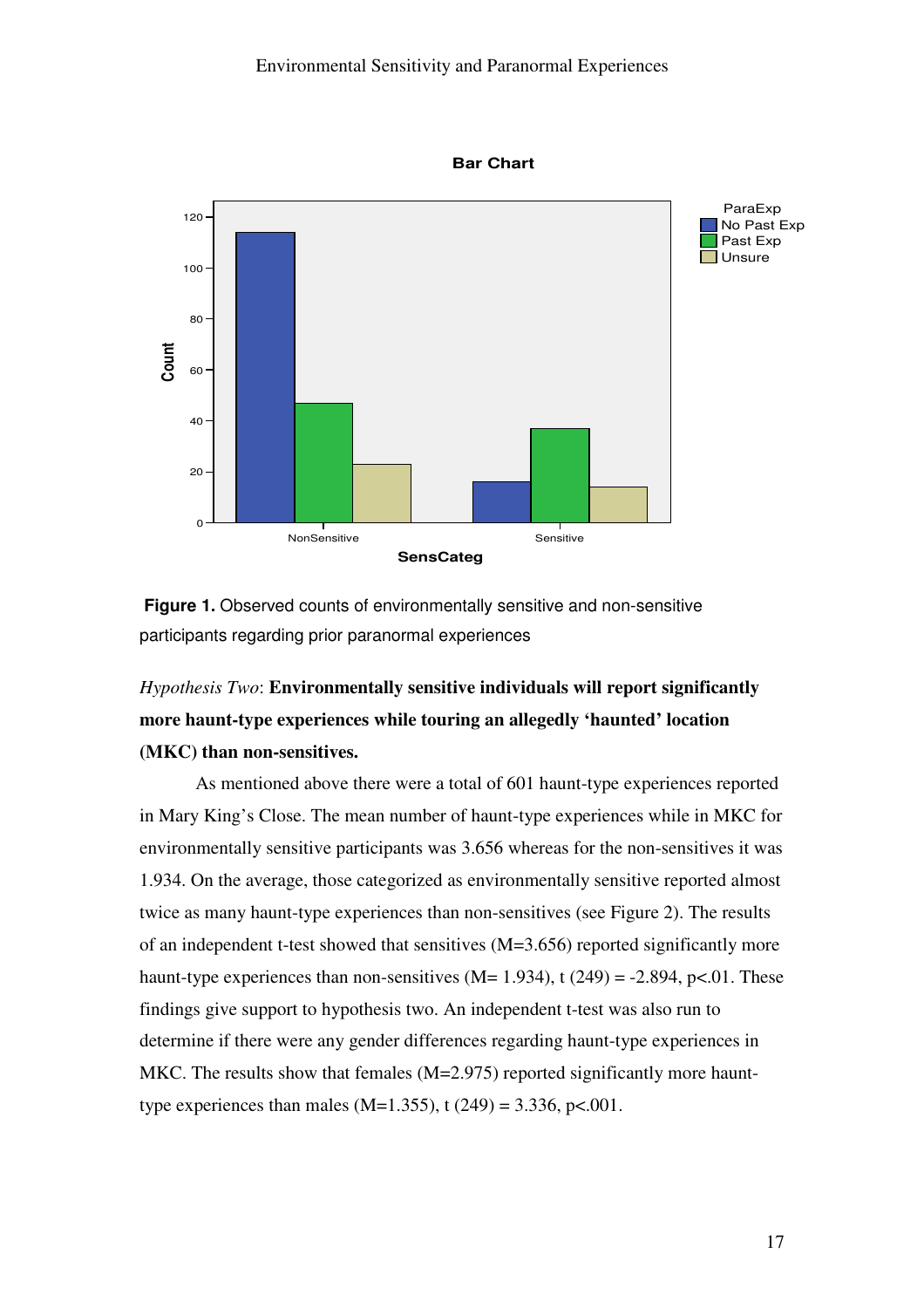

Error Bars show Mean +/- 1.0 SE

Figure 2. Boxplot showing the total mean number of haunt-type experiences reported by environmentally sensitive and non-sensitive participants in Mary King's Close.

A second aim of the study was to examine whether people's haunt-type experiences may in part be due to subtle changes in the environment, specifically magnetic fields. Baseline magnetic field readings of MKC were taken one month prior to the experiment as well as everyday prior to the beginning of the tours to ensure that the readings remained consistent. Of the numerous rooms inside MKC participants were asked to report any experiences in 10 rooms. It was these 10 rooms where MF readings were taken. Of the 10 rooms we categorized the 4 rooms with the highest MF readings as the 'High EMF' rooms and the 4 with the lowest readings as the 'Low EMF' rooms. The remaining two rooms were borderline therefore they were removed from the analysis as described in methods section. Throughout the experiment there were a total of 40 readings taken in the eight rooms used in the MF analysis (M=2.00 milliguass). The mean readings of the 'High EMF' rooms (2.928 milliguass) were nearly three times as high as the mean readings in the 'Low EMF' rooms (1.072 milliguass). An independent t-test was run to determine if these differences were significant. The results showed that 'High EMF' rooms (M= 2.928 milliguass) were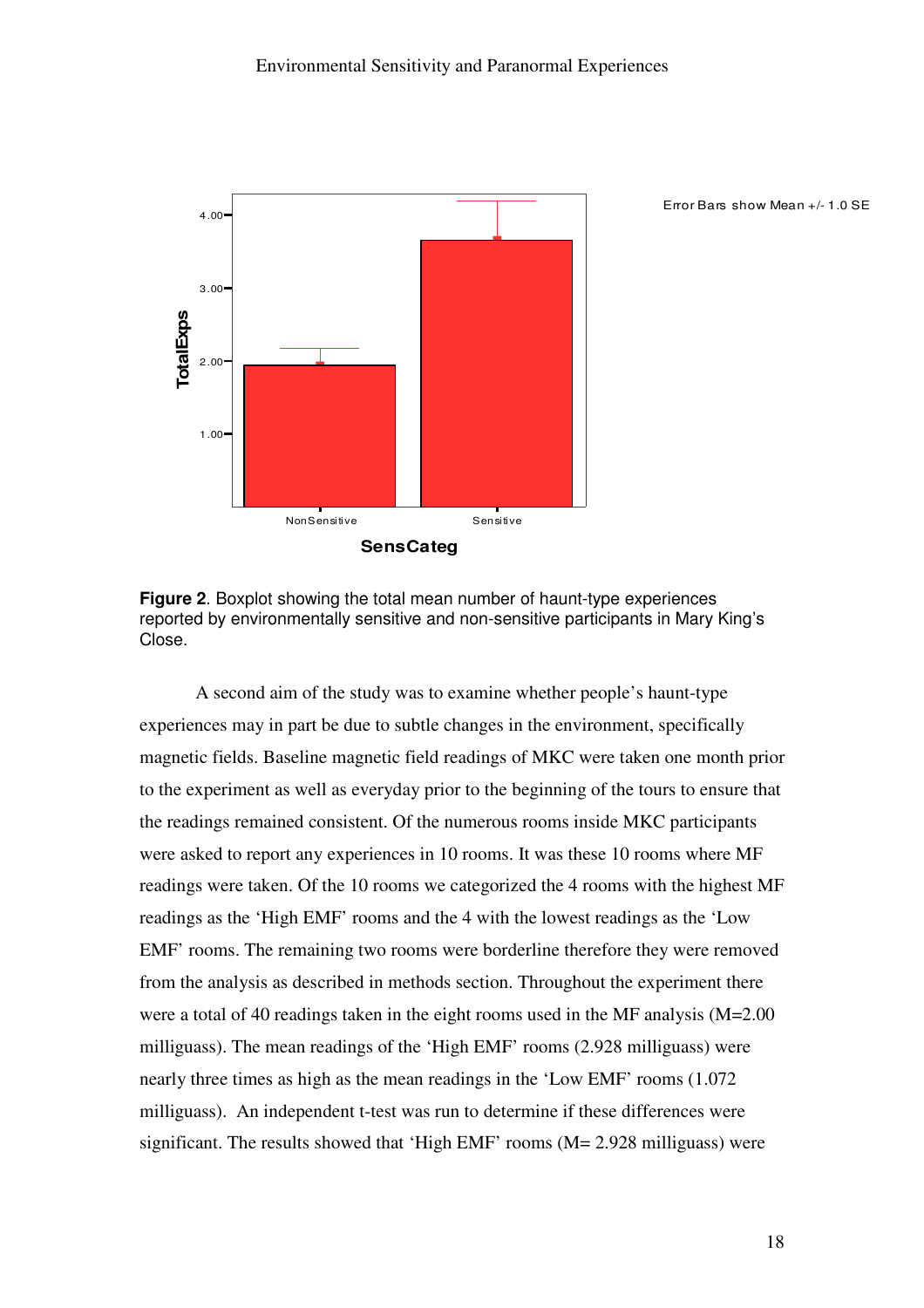significantly different than 'Low EMF' rooms ( $M=1.072$  milliguass), t (6) = -7.300, p<.001.

Hypothesis 3: Environmentally sensitive individuals will report more haunt-type experiences in 'High EMF' rooms than 'Low EMF' rooms and there will be no significant difference between reported haunt-type experiences in 'Low EMF' rooms and 'High EMF' rooms for non-sensitives.

There were a total of 203 reports of one or more haunt-type experiences in 'High EMF' rooms and 152 in 'Low EMF' rooms. The mean number of haunt-type experiences in 'High EMF' rooms was .81 whereas in 'Low EMF' rooms the mean was .60 (see Table 1). A Wilcoxon test was run with the overall data set (sensitives +non-sensitives) and the number of haunt-type experiences reported was significantly more in 'High EMF' rooms than 'Low EMF' rooms,  $T = 1787.50$ ,  $N = 251$ ,  $p < .001$ .

Environmentally sensitive participants had a total of 83 reports of one or more haunt-type experiences in 'High EMF' rooms (M= 1.23) and 58 in 'Low EMF' rooms (M= .86) (see Table 1). The results of a Wilcoxon test showed that those categorized as environmentally sensitive reported significantly more haunt-type experiences in 'High EMF' rooms than 'Low EMF' rooms,  $T = 21.00$ ,  $N = 67$ ,  $p < 01$ .

Non-sensitives had a total of 127 reports of one or more haunt-type experiences in 'High EMF' rooms ( $M = .65$ ) and 85 in 'Low EMF' rooms ( $M = .51$ ) (see Table 1). The results of a Wilcoxon test suggest that much like sensitives the non-sensitives also reported significantly more haunt-type experiences in 'High EMF' rooms than 'Low EMF' rooms,  $T = 25.00$ ,  $N = 184$ ,  $p < .05$ .

### Table 1.

Mean number of reported haunt-type experiences and standard deviations (in parentheses) for environmentally sensitive and non-sensitive participants in 'High EMF' rooms and 'Low EMF' rooms as well as the total mean number of reported haunt-type experiences for combined data.

|                | Room Category |           |  |
|----------------|---------------|-----------|--|
|                | High EMF      | Low EMF   |  |
| Sensitive*     | 1.23(1.20)    | .86(1.19) |  |
| Non-Sensitive* | .65(1.08)     | .51(.86)  |  |
| Total*         | .80(1.14)     | .60(.97)  |  |

Note. \* denotes significant difference between rooms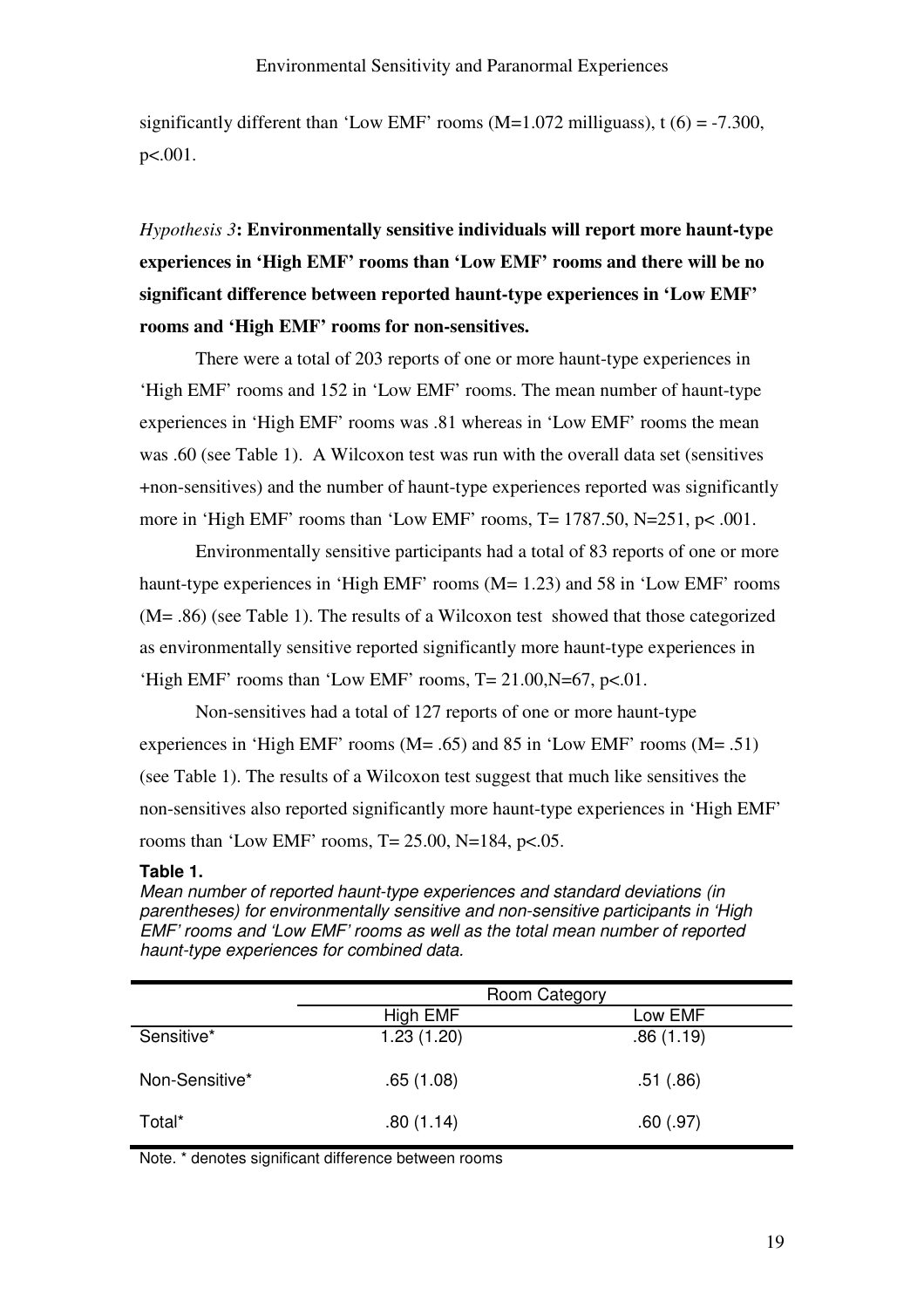In order to ensure that experiences reported were genuine and not the result of prior knowledge or bias all individuals who had reported prior knowledge of MKC were removed. Therefore participants who reported being on a previous tour of MKC or reported prior knowledge of areas inside MKC that have had reports of unusual phenomena were removed (76 participants) and the Wilcoxon tests were run again.

In the overall data set the number of reported haunt-type experiences remained significantly higher in 'High EMF' rooms than 'Low EMF' rooms, T= 684, N=175 p<.01. However, further analysis showed that environmentally sensitive participants continued to report significantly more haunt-type experiences in 'High EMF' rooms than 'Low EMF' rooms, T=88, N=47 p<.01; whereas there was no significant difference between number of haunt-type experiences reported in 'High EMF' rooms and 'Low EMF' rooms for the non-sensitives, T=279, N=128, p>.05 (see Table 2). After removal of participants with prior knowledge of MKC the findings give support to hypothesis three.

### Table 2.

Mean number of reported haunt-type experiences and standard deviations (in parentheses) after removal of participants with previous knowledge of MKC for environmentally sensitive and non-sensitive participants in 'High EMF' rooms and 'Low EMF' rooms as well as the total mean number of reported haunt-type experiences for combined data.

|               | Room Category |           |  |
|---------------|---------------|-----------|--|
|               | High EMF      | Low EMF   |  |
| Sensitive*    | 1.29(1.19)    | .87(1.19) |  |
| Non-Sensitive | .51(.96)      | .44(.81)  |  |
| Total*        | .72(1.08)     | .56(.94)  |  |

Note. \* denotes significant difference between rooms

Researchers attempted to determine if other environmental factors or cues could be leading to significantly more reports of haunt-type experiences in 'High EMF' rooms. Members of MKC staff were asked to place the 10 rooms used in the study in order from least haunted or eerie (10) to most haunted or eerie (1). The results of the haunted order as well as corresponding room numbers and number of haunt-type experiences are represented in Table 3. Results of a Spearman's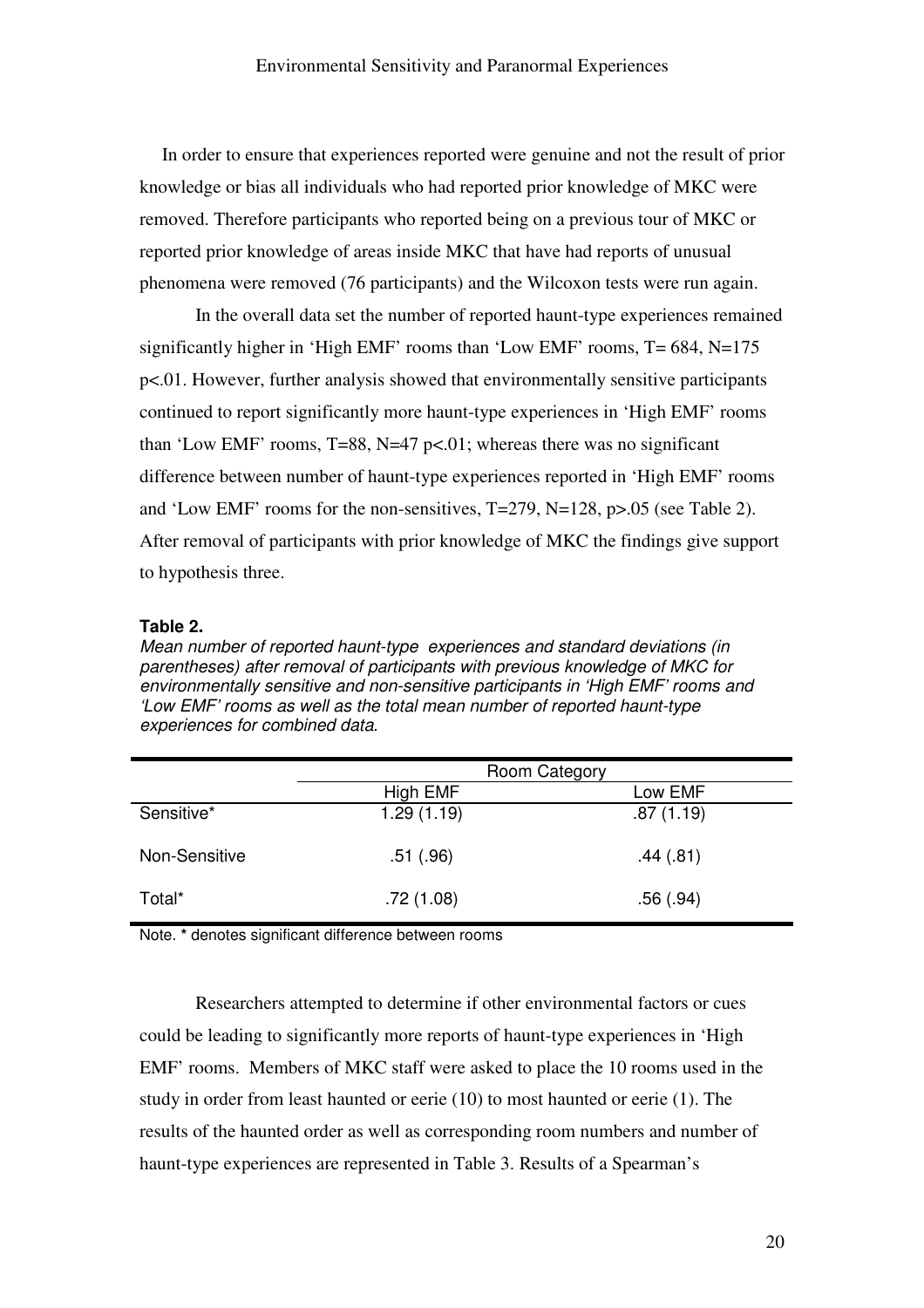correlation coefficient test showed that there was not a significant relationship between the haunted order and the number of haunt-type experiences reported,  $r_s = -$ .30, N=10, p> .05 (two-tailed). Researchers also had members of MKC staff rank the 10 rooms in regards to perceived EMF levels. MKC staff was asked to rank the rooms from those that they believed had the lowest magnetic fields or fewest electronics (10) to those that they believed had the highest magnetic fields or most electronics (1). Table 4 shows the results of the EMF ranked order as well as corresponding rooms and actual MF readings. Spearman's correlation coefficient test showed that there was not a relationship between perceived EMF ranks of the rooms with actual MF levels,  $r_s = .31$ , N=10, p> .05 (two-tailed). These results suggest that environmental cues such as perceived eeriness of the rooms or perceived level of EMF did not impact reports of haunt-type experiences.

#### Table 3.

 $\overline{a}$ 

Room number and corresponding haunted order rank and number of haunt-type experiences reported.

| Room # | <b>Haunted Order</b> | # of        |
|--------|----------------------|-------------|
|        |                      | Experiences |
| 18(H)  | 1st                  | 32          |
| 9(H)   | 2 <sup>nd</sup>      | 64          |
| 13(B)  | 3 <sup>rd</sup>      | 70          |
| 6(L)   | $4^{\text{th}}$      | 43          |
| 3(L)   | 5 <sup>th</sup>      | 43          |
| 8(H)   | 6 <sup>th</sup>      | 51          |
| 19(L)  | 7 <sup>th</sup>      | 35          |
| 2(B)   | 8 <sup>th</sup>      | 29          |
| 15(H)  | 9 <sup>th</sup>      | 57          |
|        | $10^{\text{th}}$     | 42          |

Note. Room numbers correspond to visible numbers already displayed in MKC.<sup>2</sup> B=borderline room,  $L =$  low emf room,  $H =$  high emf room. Haunted order, 1= most haunted/ eerie, 10= least haunted/eerie

<sup>&</sup>lt;sup>2</sup> Every room in MKC has a number visibly displayed. These numbers are in place to correspond to audio guides that are given to visitors who have hearing issues or are visiting from other countries. In order to eliminate confusion pre-existing room numbers were used on experiences checklist and these numbers correspond to visible numbers already displayed in MKC. This helped as guides could simply point to the room number that the participants were in. While the rooms were not in exact chronological order participants did visit room 2 first followed by 3, 4, 6 and so on until 19.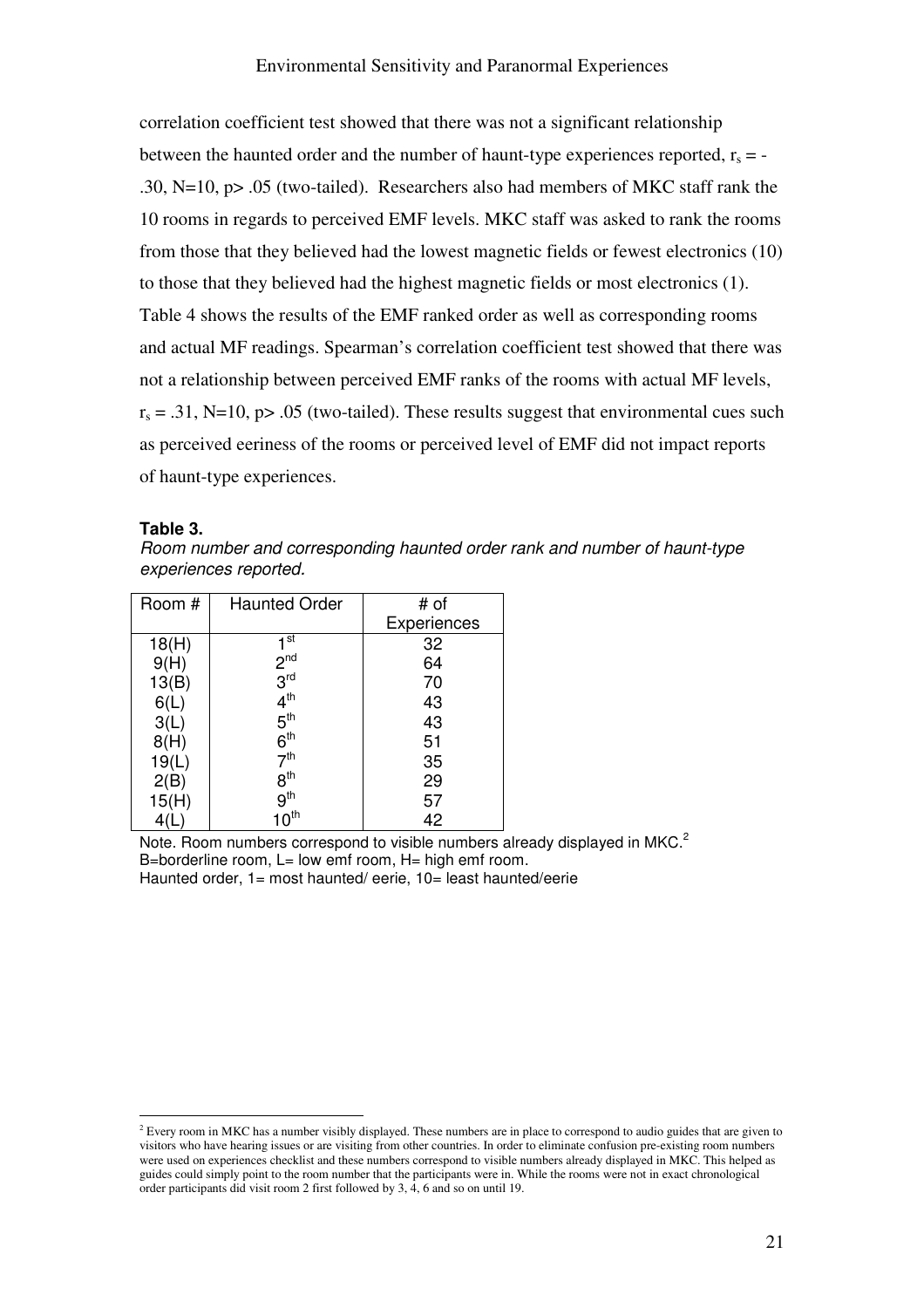### Table 4.

Room number and corresponding perceived EMF order ranks as well as actual MF readings

| Room # | Perceived EMF    | Mean MF Readings |
|--------|------------------|------------------|
|        | Rank             | (Milliguass)     |
| 6(L)   | 1 <sup>st</sup>  | 0.582            |
| 9(H)   | 2 <sup>nd</sup>  | 2.376            |
| 4(L)   | 3 <sup>rd</sup>  | 1.288            |
| 15(H)  | $4^{\text{th}}$  | 3.274            |
| 3(L)   | 5 <sup>th</sup>  | 1.195            |
| 2(B)   | 6 <sup>th</sup>  | 1.494            |
| 19(L)  | 7 <sup>th</sup>  | 1.224            |
| 8(H)   | 8 <sup>th</sup>  | 3.081            |
| 18(H)  | 9 <sup>th</sup>  | 2.982            |
| 13(B)  | 10 <sup>th</sup> | 1.434            |
|        |                  |                  |

Note. Room numbers correspond to visible numbers already displayed in MKC.  $L=$  low emf room,  $H=$  high emf room.

EMF order, 1= highest perceived MF, 10= least perceived MF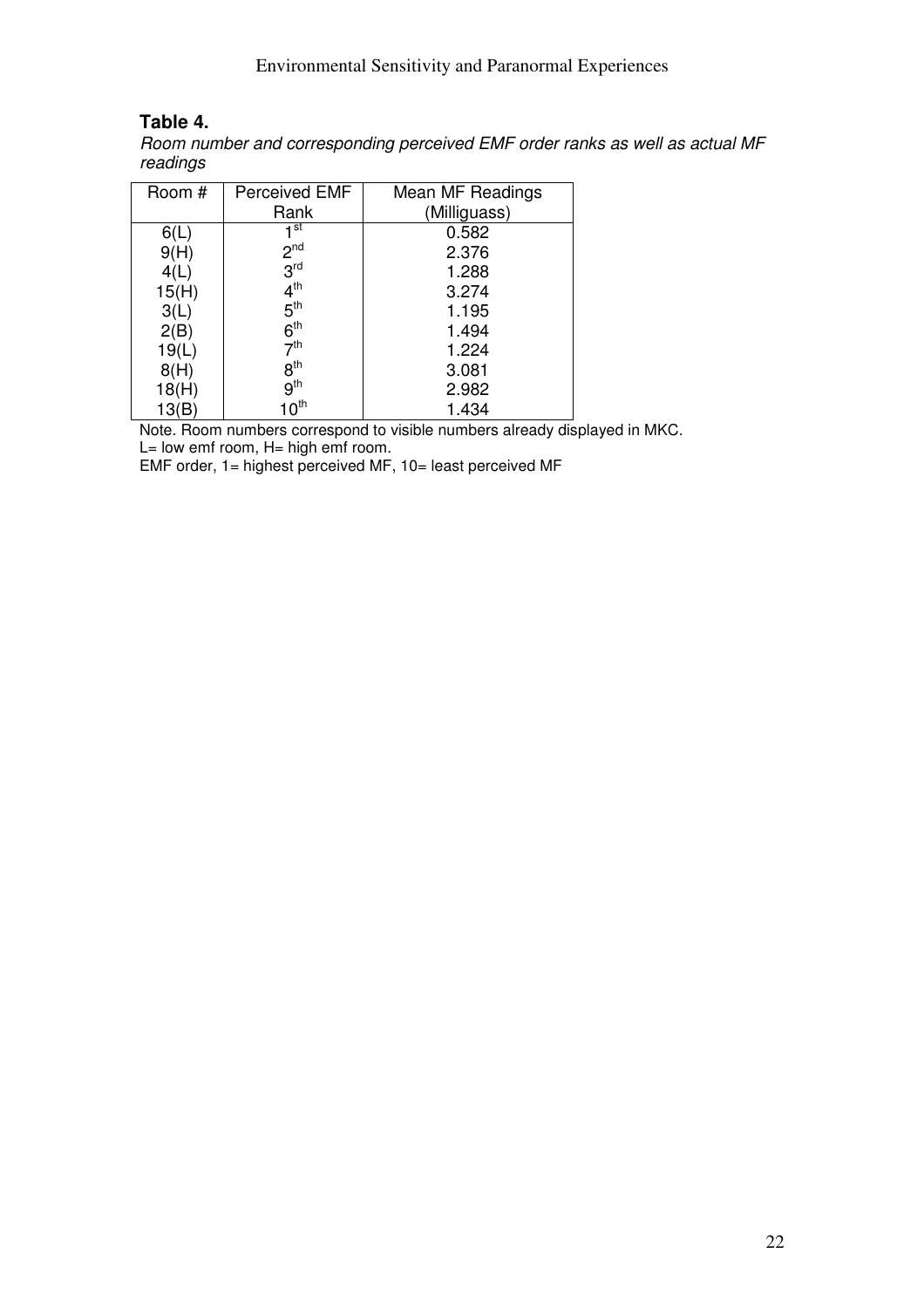### **Discussion**

The current study examined the relationship between environmental sensitivity and paranormal experiences. The results of the present study confirmed that those categorized as environmentally sensitive were more likely to report past paranormal experiences than non-sensitives. Environmentally sensitive individuals also reported significantly more haunt-type experiences in a natural setting while touring an allegedly haunted location (MKC) than non-sensitives.

 The study was also interested in whether environmentally sensitive individuals responded to subtle changes in MFs resulting in significantly more reports of haunt-type experiences. The results support the contention that there were differences between the numbers of haunt-type experiences reported in 'High EMF' rooms than 'Low EMF' rooms. Further analysis showed that when participants with prior knowledge of MKC were removed environmentally sensitive participants reported significantly more haunt-type experiences in 'High EMF' rooms than 'Low EMF' rooms whereas there was no significant difference in reports of haunt-type experiences between 'High EMF' and 'Low EMF' rooms among non-sensitives. This supports the hypothesis that environmentally sensitive individuals are more likely than non-sensitives to report haunt-type experiences when subtle magnetic differences are present. It also provides strong evidence that the reports of haunt-type experiences were genuine and not the result of prior knowledge.

## Why do environmental sensitives reports more paranormal and haunt-type experiences?

Our findings that environmentally sensitive participants were more likely to report past paranormal experiences are consistent with previous research findings (Jawer, 2005, 2006). The results of our study also showed that environmentally sensitive participants reported significantly more haunt-type experiences in a natural setting than non-sensitives. There are several theories which could be possible for the differences between environmentally sensitive participants and non-sensitives regarding reports of past paranormal experiences and haunt-type experiences in MKC. Beginning with Jawer's (2006) view it could be that environmentally sensitive people are picking up on or noticing something that non-sensitives cannot. Jawer (2006) states that "persons having a certain degree or configuration of sensitivity could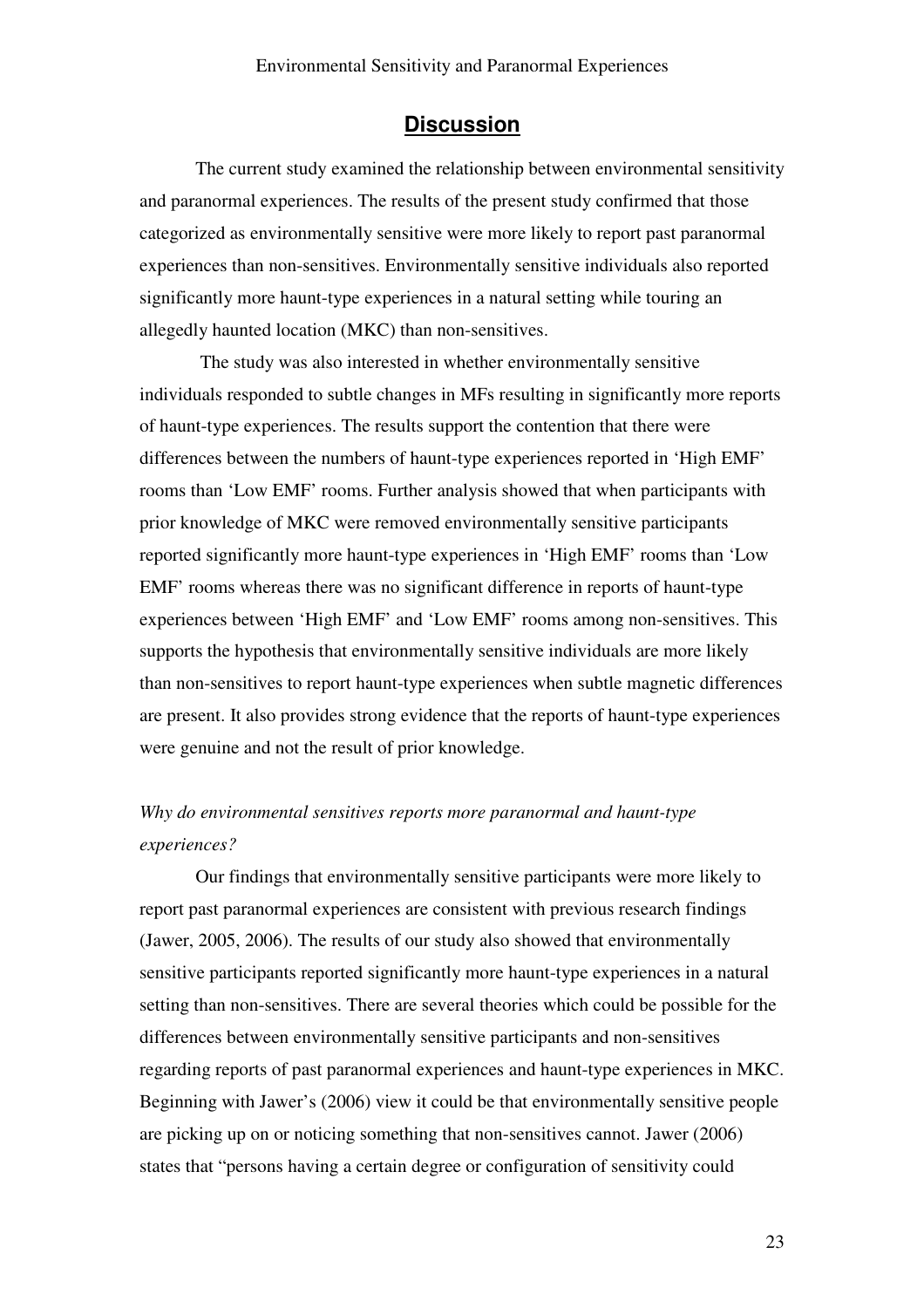register (either consciously or unconsciously) anomalous influences in the environment that bypass most other people."(p. 36). At this point it is unclear on what environmental cue or cues they are picking up on or interpreting as paranormal. Other possible explanations could be that those who are environmentally sensitive are also more likely to have a fantasy prone personality (i.e. individuals that immerse themselves in a rich and vivid fantasy life that blurs the lines between fantasy and reality) or have previous paranormal beliefs both of which past research has shown would make them more likely to report paranormal experiences (Wilson & Barber, 1983; Lange et al., 1996).

Through interviews and tests Wilson and Barber (1983) found that fantasy prone individuals differed from controls in that they were more likely to have vivid sensory experiences and report psi and paranormal experiences. Thalbourne (2000) also found that transliminality is correlated with paranormal experiences, mystical beliefs, and hypersensitivity to environmental stimulation. Transliminality is defined as a hypersensitivity to psychological material (imagery, ideation, affect, and perception) originating in (a) the unconscious, and/or (b) the external environment (Thalbourne & Maltby, 2008). These studies suggest that fantasy proneness and high levels of transliminality lead individuals to view themselves as different, sensitive, or psychically gifted (Wilson & Barber, 1983; Thalbourne, 2000; Jawer, 2006). The results of our study found that while environmentally sensitive individuals were more likely to view themselves as thinking more imaginatively than non-sensitives, there was no association between sensitivity and having an imaginary friend as a child, which can be sign of a vivid fantasy life. Jawer (2006) also found that environmentally sensitive individuals rated themselves as higher in imagination than controls, however he believes that this is the result of environmentally sensitive individuals being more likely to equate their sensitivity with imagination ( i.e. penchant for perceiving the world differently). While their does seem to be a correlation between environmental sensitivity and imagination, whether fantasy proneness and transliminality correlate with environmental sensitivity should be questioned. Wilson and Barber (1983) and Thalbourne (1996) used different methods when gathering information about their participant's heightened environmental sensitivity. Wilson and Barber (1983) used a structured interview and included a couple questions on sensory experiences which were based on Higard (1970). Higard's (1970) questions regarding sensory experiences focused entirely on aesthetic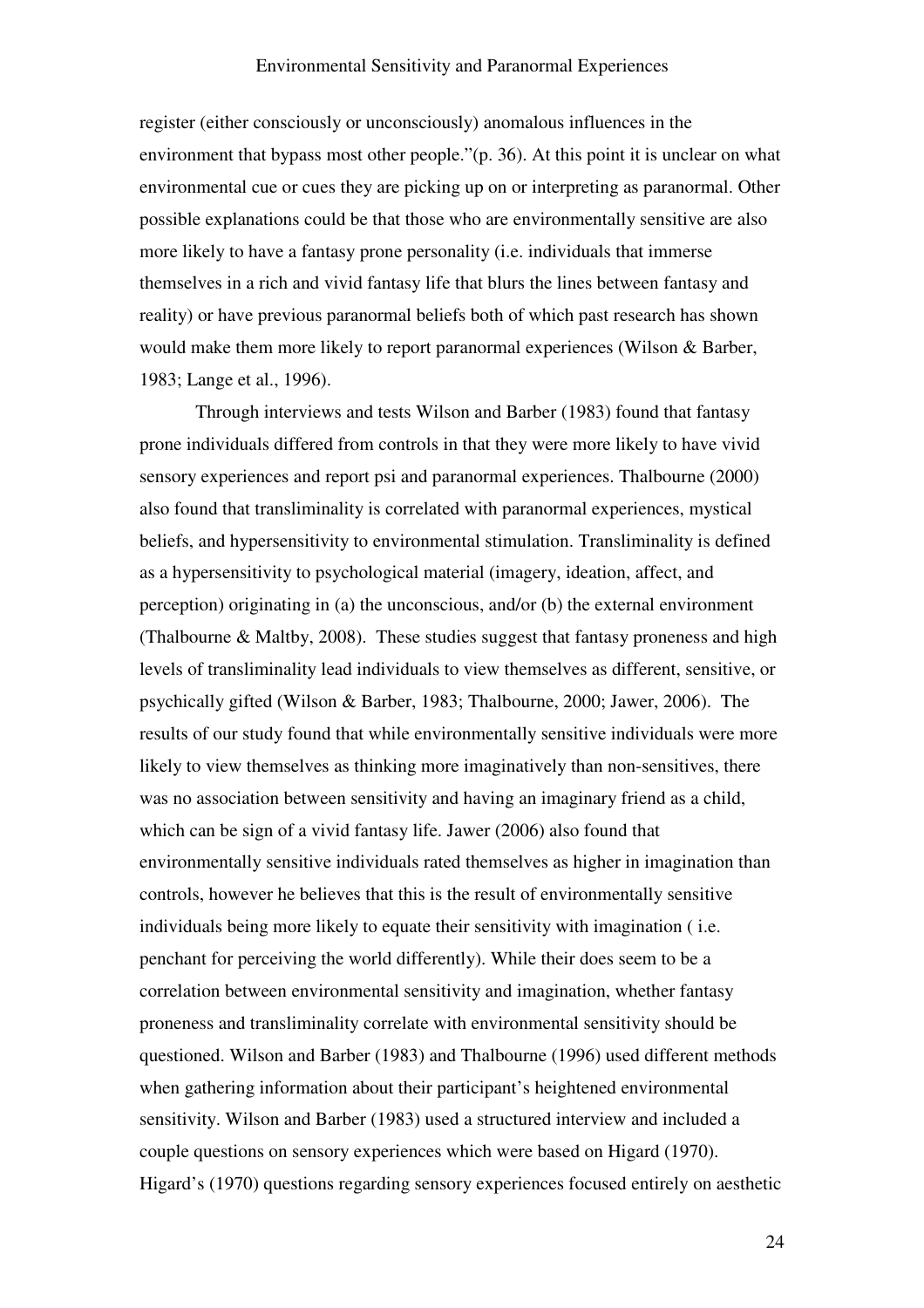appreciation of nature. What Wilson and Barber (1983) found was that fantasy prone individuals reported being acutely aware of and focused on sensory experiences since childhood because they found sensory experiences to be enjoyable. While being acutely aware of and focused on sensory experiences is possibly a characteristic of fantasy prone individuals it is not equivalent to suffering from environmental conditions due to hypersensitivity to the environment, which was the basis for categorization in this study. Thalbourne's (1996) method for measuring hypersensitivity to environmental stimuli was based on a list of seven true or false items. Thalbourne (1996) uses the term hyperesthesia to describe those with who were hypersensitive to environmental stimulations. Hyperesthesia is defined as a state of abnormally increased sensitivity to stimuli. Thalbourne's (1996) items categorize environmental sensitivity as being the result of one or more experiences of environmental sensitivity to stimuli rather than an ongoing condition. For example one could experience hyperesthesia simply by drinking an excessive amount caffeine the effects of which would wear off in hours (Bolton & Null, 1981), however the experience would result in reporting true for many of the items of the Thalbourne's (1996) questionnaire. It is clear that environmental sensitivity as defined in this study had never been directly correlated with fantasy proneness or transliminality.

Past research has provided evidence that people's belief or disbelief in the paranormal can be correlated with paranormal experiences or reports (French, 1992). Research suggests that people who believe in ghosts report perceiving more ghostly phenomena (Lange et al., 1996; Lange & Houran, 1998; Wiseman et al, 2002). The current study also found that environmentally sensitive participants scored significantly higher on the paranormal beliefs scale than non-sensitives suggesting that this could be a possible reason for an increase in reports of paranormal phenomena for sensitives; however this does not explain the clustering of haunt-type experiences in 'High EMF' rooms.

### Magnetic Field Differences

The results of the current research also found that overall there were significantly more reports of haunt-type experiences in 'High EMF' rooms than 'Low EMF' rooms. The 'High EMF' rooms were the rooms with relatively higher MF readings than the 'Low EMF' rooms. A possible explanation was that participants were responding to some environmental stimuli or signal other than MFs that led to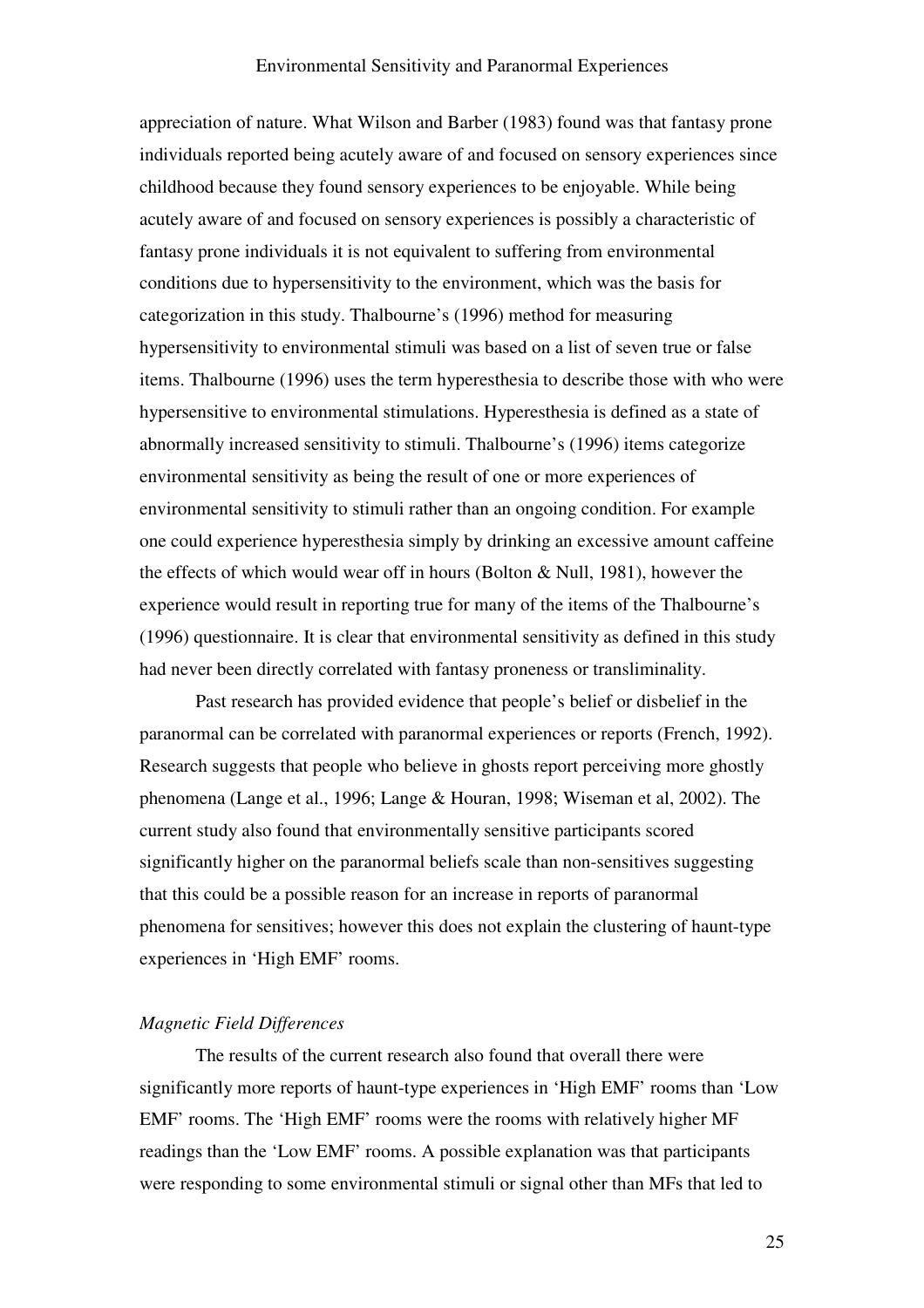the clustering of experiences in 'High EMF' rooms. According to Wiseman et al (2002) individuals can associate certain visual features of a room (e.g., corners, staircases, or doorways that conform to popular conceptions of haunted locations) with the presence of a ghost, and these expectations then became self-fulfilling prophecies by producing psychosomatic phenomena when individuals visit these areas. In order to rule this out researchers had MKC staff rank the 10 rooms in order from most haunted or eerie to least haunted or eerie. What we found was that there was no correlation between the number of reported haunt-type experiences and haunted order. Therefore the rooms that were regarded as the most haunted or eerie were not the ones that a majority of haunt-type experiences were reported. Researchers also thought that participants knowing that EMF levels were taken of the MKC could have been reporting experiences in rooms they believed had the highest MFs. In order to rule this out researchers had MKC staff rank the 10 rooms in order from those they perceived as having the highest EMF or electronics to those they believed had the lowest EMF or fewest electronics. We found that there was no correlation between perceived EMF level and actual EMF levels. This suggests that participants most likely could not perceive which rooms had the highest EMF levels and respond in accordance. By discovering no pattern regarding perceived eeriness and perceived EMF levels this gives more evidence to past research regarding haunttype experiences being related to the increase in MF levels (Roll & Nichols, 2000 as cited in Braithwaite, 2004).

According to Carrubba et al. (2008) there is evidence to suggest that all humans possess a magnetic sense, which has the ability to detect low strength, low frequency MFs below the level of consciousness. While the mechanisms and anatomical location of a magnetic sense remain unclear, our results do provide support to past research which suggests that MF differences are associated with reports of haunt-type experiences (Braithwaite, 2004; Braithwaite & Townsend, 2008). The idea that humans posses a magnetic sense would fit in line with a great deal of research that provides evidence that some species of bacteria, bees, snails, birds, and fishes have the capacity to detect magnetic fields as it aids in navigation, finding food, and avoiding predators (Manger et al., 1995, 1995 as cited in Carrubba et al, 2008; Walker, Diebel, Haugh et al., 1997; Nemec, Altmann, Marhold et al., 2001). Carrubba et al. (2008) believe that perhaps vestiges of these detection systems still exist in humans. Whether it was participants' ability to detect subtle changes in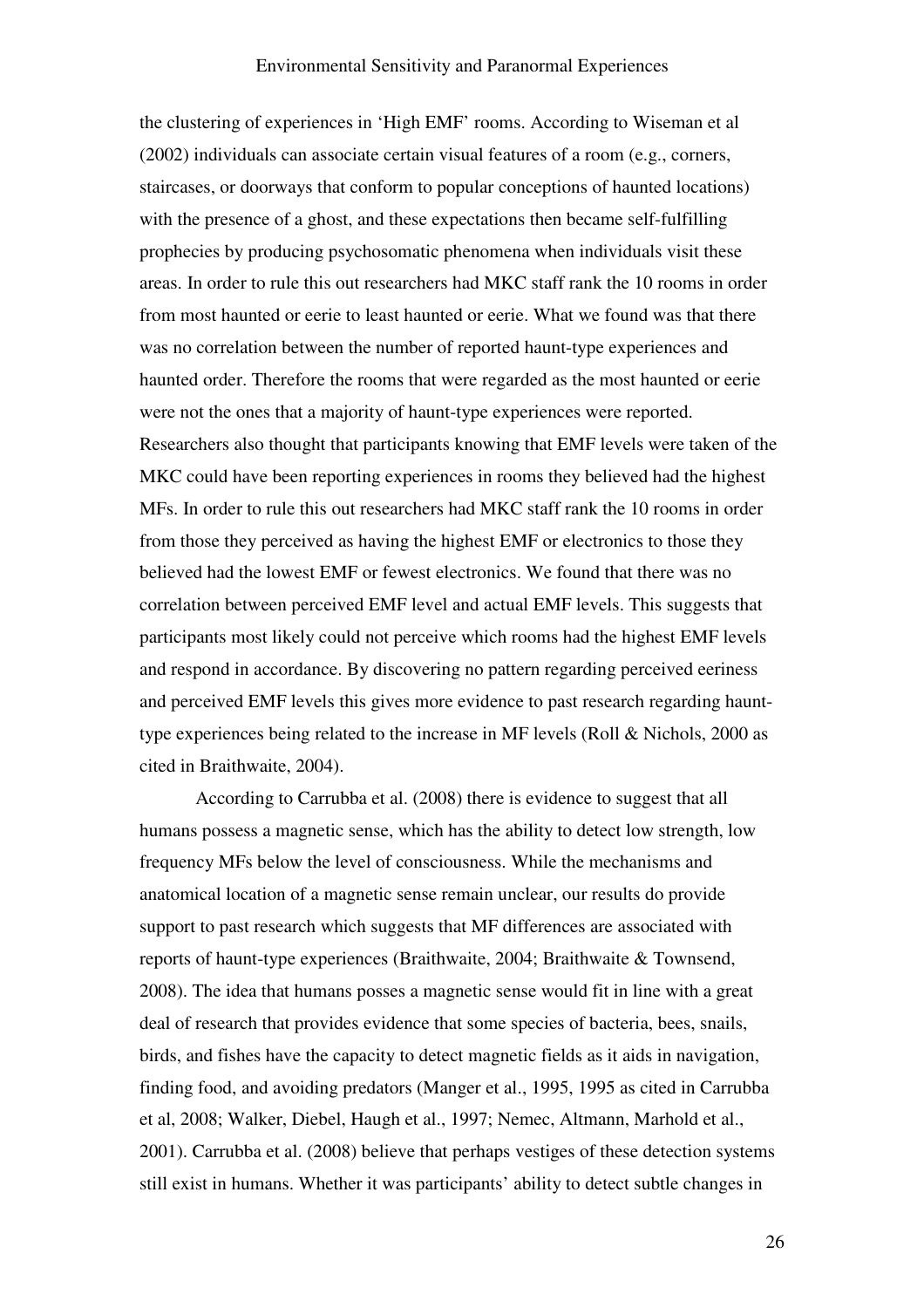'High EMF' rooms that led to an increase in haunt-type experiences remains unclear, however it is possible that the effects of MFs led to ambiguous stimuli which the participants interpreted as paranormal.

Lange and Houran (1998) provide evidence that haunt-type experiences are simply the result of individual's interpretation of ambiguis stimuli. Lange and Houran (1998) suggest that ambiguis stimuli with no conventional explanation leads to fear, which when mixed with intolerance for ambiguity leads to the formulation of paranormal beliefs. These paranormal beliefs then provide a framework for interpretation of the fear-inducing stimuli resulting in an increase in labelling the experience as paranormal (Lange & Houran, 1998). By labelling the ambiguis stimuli as paranormal it decreases the fear associated with the ambiguis stimuli by providing some sort of explanation. The ambiguis stimuli involved in the current study could be the effects of the MFs, which are interpreted as haunt-type experiences. Common symptoms experienced in EHS include; a burning or tingling sensation, confusion, poor concentration, fatigue/weakness, body pains, dizziness, headaches, nausea, and ear ringing (Grant, 1997; Hillert, Hedman, Soderman, & Arnetz, 1999;). These EHS symptoms overlaps considerably with common types of haunt-type experiences reported in prior research (Lange et al., 1996; Persinger et al, 2000; Persinger, Koren, & O'Connor, 2001) as well as the current study. For example a participant in the current study reported a tingling or burning sensation in one of the 'High EMF' rooms for which they checked that they had a haunt-type experience. Taking into account the above research it is possible that the participant was presented with an ambiguous stimulus caused by MFs (i.e. tingling) for which they could not find a conventional explanation. This situation coupled with past paranormal beliefs could have led to interpreting the stimuli as paranormal.

Until now we have only discussed the effects of MFs in all participants due to their being significantly more reported haunt-type experiences in total in 'High EMF' than 'Low EMF' rooms. Another interesting finding of the present study was that participants who are environmentally sensitive reported significantly more haunt-type experiences in 'High EMF' rooms than 'Low EMF' rooms, whereas there was no significant difference regarding number of reported haunt-type experiences between Low and High EMF rooms among non-sensitives. These findings suggest that environmentally sensitive participants were picking up on or able to detect environmental changes or occurrences that non-sensitives did not which supports past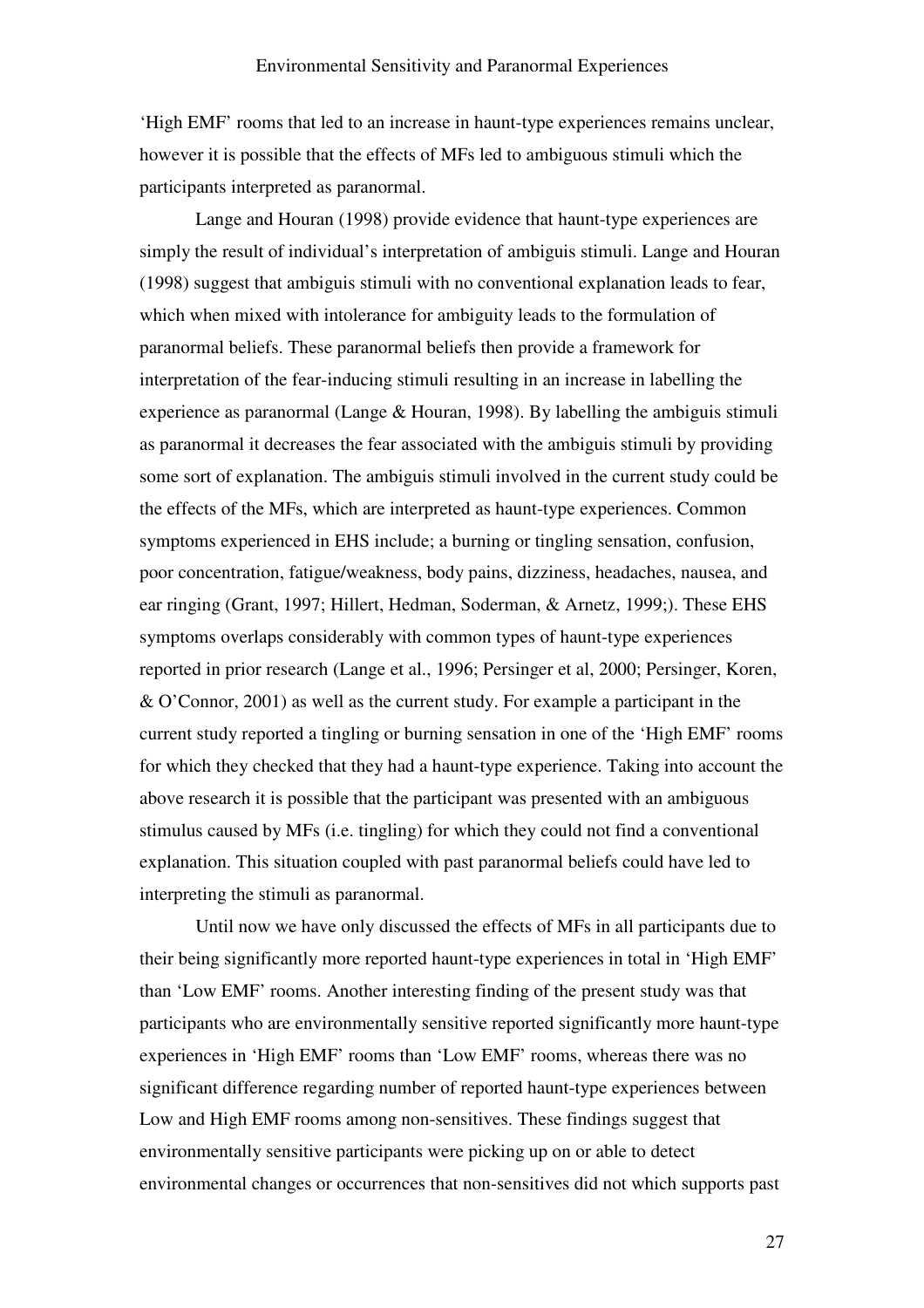research (Jawer, 2006). If these changes or occurrences were the result of MFs it would seem that non-sensitives and sensitives do differ in their magnetic sense. Environmentally sensitive individuals could have magnetic field threshold sensitivity much lower than the general population similar to their lowered threshold among other environmental stimuli. Shallis (1983) suggests that we all have some thresholdlevel of tolerance to the hazards in the environment (germs, allergens, stress) and will remain free of symptoms providing the level of stresses does not cross that threshold. Once the threshold is exceeded we display symptoms. Shallis (1983) believed that these thresholds varied among individuals and circumstances, which is way he suggests women report that environmental conditions worsen during menstruation and pregnancy as their threshold level is lowered due to additional bodily stress. It could be possible that environmentally sensitive individuals are more likely to have a lower MF threshold or more sensitive magnetic sense than non-sensitives which led to an increase in ambiguous stimuli and haunt-type experiences in 'High EMF' rooms.

Other possible reasons for the increases in reports of haunt-type experiences found regarding environmentally sensitive participants in 'High EMF' rooms could be the result of increased paranormal belief and environmental contaminants overlooked in the study. As discussed earlier environmentally sensitive participants scored significantly higher than non-sensitives on the paranormal belief scale. This suggests that environmentally sensitive participants are more susceptible than non-sensitive to paranormal beliefs. According to French et al. (in press) research regarding paranormal beliefs should "focus more directly upon the possible neuropsychological bases for susceptibility to paranormal belief and the reporting of ostensibly paranormal experiences"(p. 22) Based on the research discussed earlier regarding environmental sensitivity's possible neurobiological origins and genetic predispositions this sensitivity could pose as a neuropsychological bases for paranormal beliefs.(Jawer, 2006) Taking into account Lange and Houran's (1998) ambiguity theory it would seem likely that environmentally sensitive individuals would be subjected to more ambiguis stimuli earlier and more frequently than nonsensitives throughout their lives due to their hypersensitivity to the environment. In this case not knowing the cause of the ambiguis stimuli throughout their lives may have made them more likely to believe in the paranormal and thus report more paranormal experiences. Therefore an individual's biological and genetic predisposition (environmental sensitivity) leads to an increase in ambiguous stimuli,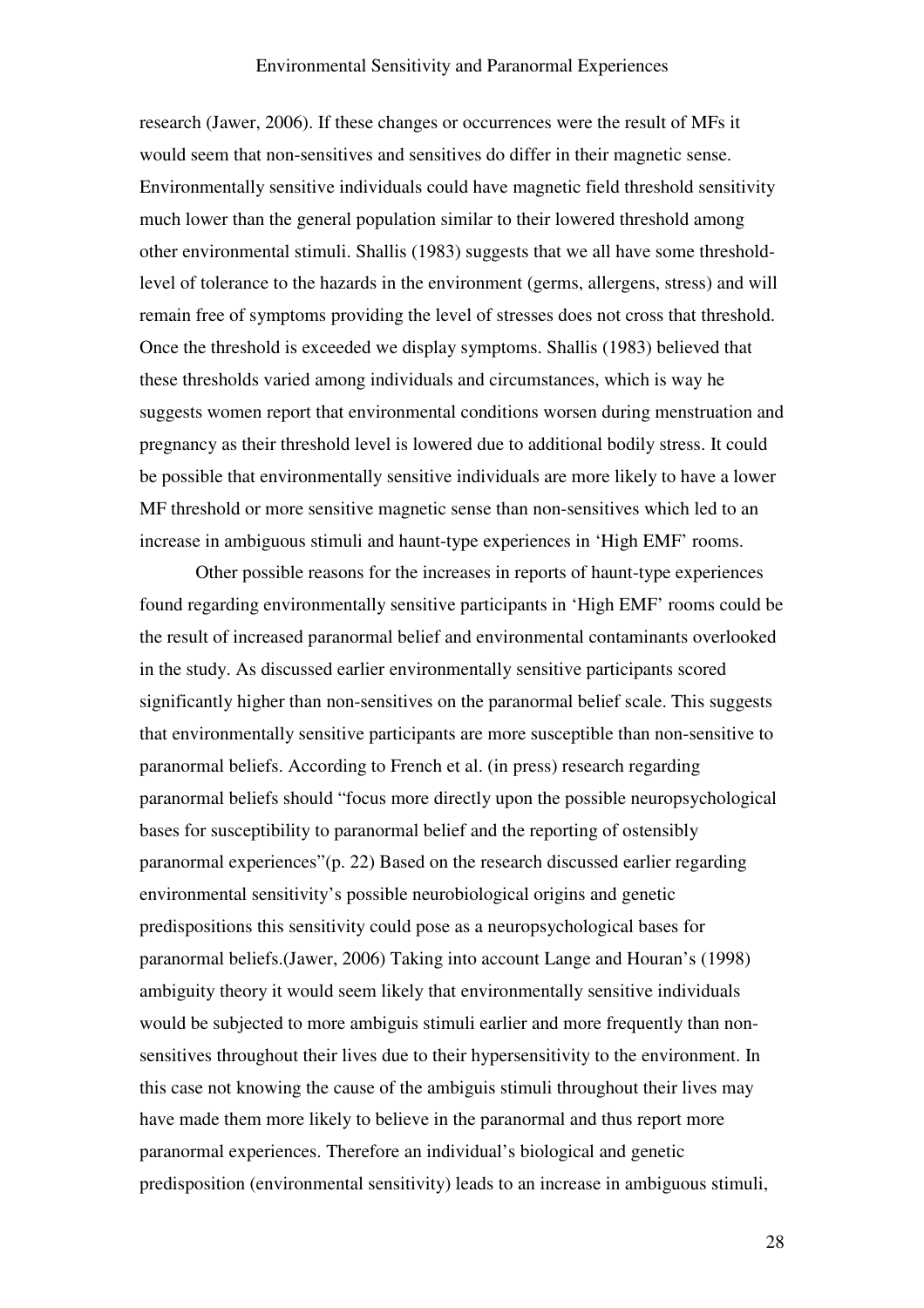which in turn leads to an increase in paranormal beliefs and reported haunt-type experiences. According to Hollingham (2004) most individuals underestimate the impact of sensory experiences in determining our individual preferences. Hollingham goes on to state that "everything we learn from birth is dependent on our sensory experiences"(p. 43) It is important to point out that belief in the paranormal is not a one-dimensional entity and it is likely that different biases would underline different types of belief (French, 1992). For example belief in extra sensory perception (ESP) could arise due to failure to appreciate the probability of coincidences or probabilistic reasoning whereas such biases are unlikely to be associated with ghosts (French, 1992). Therefore it would be likely that environmental sensitivity is a bias for an increase in the belief in ghosts and haunt-type phenomena, however unlikely to be linked to precognition or telepathy.

The clustering of reported haunt-type experiences in 'High EMF' rooms could be a result of other environmental factors besides MFs that environmentally sensitive participants interpreted as paranormal. Perhaps 'High EMF' rooms differed than 'Low EMF' rooms in air quality or mold, which led to an increase in reported haunt-type experiences. Mold is another name for fungi that is present in the indoor environment. Spores released by the fungi (mold) contain allergens, which can cause allergy exacerbation (Science Daily, 1999). Mold is a contaminant that has been attributed to sick building syndrome, which has symptoms (i.e. headaches, dizziness, nausea, fatigue, difficulty concentrating, overwhelming emotions) similar to commonly reported haunt-type phenomena (Science Daily, 1999).

According to Lange et al (1996) "a complete explanation of haunting experiences should take into account both electromagnetically induced neurochemical processes and factors related to contextual mediation."(p. 755) Along similar lines Braithwaite and Townsend (2008) state that "searching for a single explanation for apparitional haunt-type experiences is a folly."(p 91) Braithwaite and Townsend (2008) go on to state that "the more helpful view would be to fractionate this notion of a unitary explanation and begin a detailed assessment of the many potential factors underlying the haunt-type experience and how these factors may interact or impede each other in the natural setting."(p. 91) The results of this study suggest that another piece of the puzzle regarding haunt-type experiences is an individual's level of environmental sensitivity. The results of this study further suggest that MFs in combination with environmental sensitivity and contextual variables (i.e. past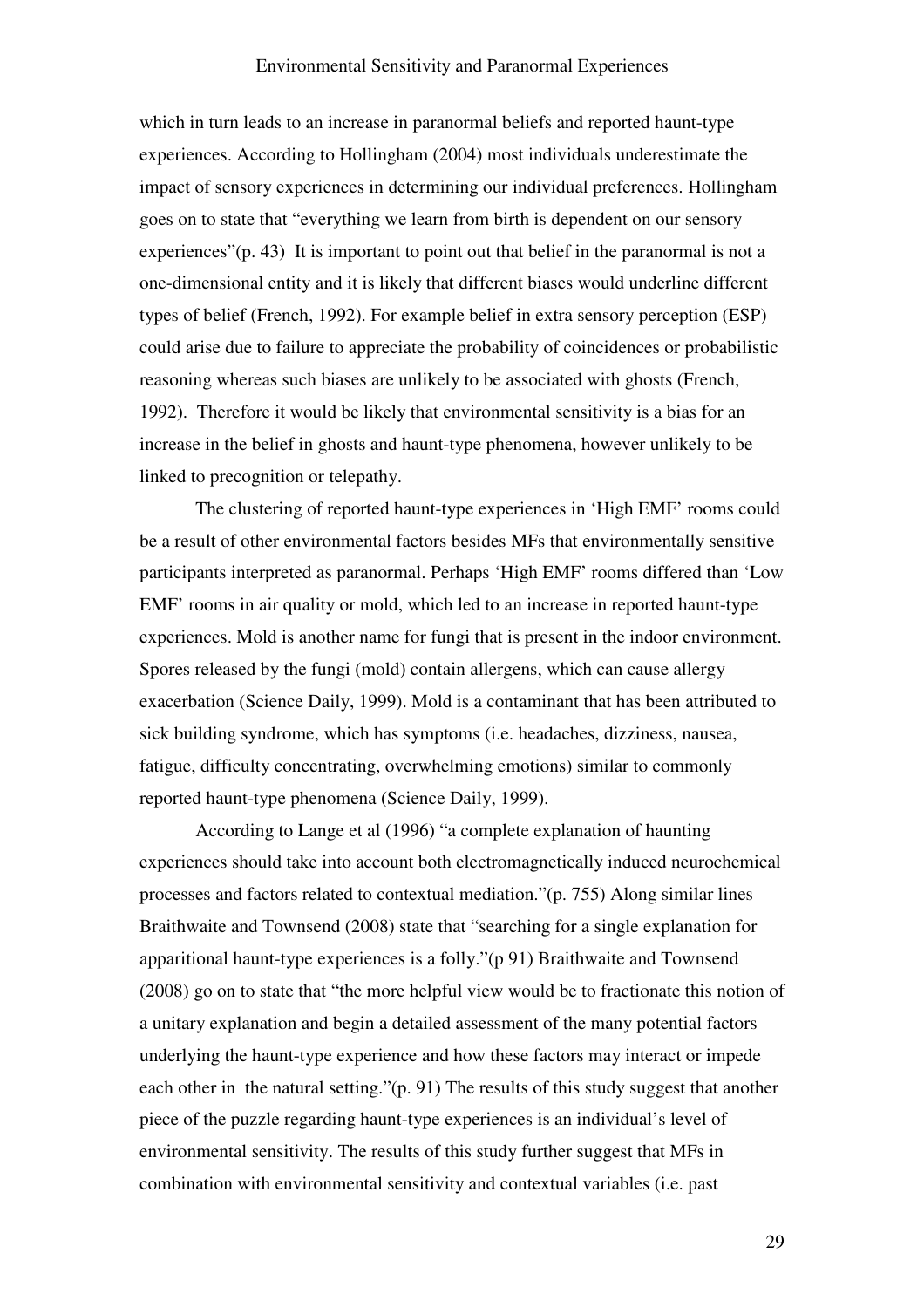beliefs/expectations, suggestion that environment will be haunted) will lead to an increase in reports of haunt-type experiences.

### Additional Points of Interest

 As discussed in the introduction females were more likely to be effected by environmental conditions such as migraines, fibromyalgia, allergies, and asthma. Therefore it would be expected that that females would be more likely to be categorized as environmentally sensitive which was found in the current study. Females were also significantly more likely to report haunt-type experiences in a natural setting however there was no difference among genders in regards to reports of past paranormal experiences. Females also scored significantly higher on the paranormal beliefs scale than males. This is consistent with past research indicating that females are more likely to report stronger paranormal beliefs and experiences than males (Rice, 2003; Aarnio & Lindeman, 2005). Possible explanations for gender differences regarding paranormal belief and experiences in women include increased levels of fear (Lange & Houran, 1998) and decreased levels of analytical thinking in women (Aarnio & Lindeman, 2005). Past research suggests that women in general experience more fear and apprehension than men (Al-lssa, 1980 as cited in Lange & Houran, 1998) as well as a greater fear of the paranormal (Lange & Houran, 1998). According to Aarnio and Lindeman (2005) women's higher intuitiveness and lower analytical thinking partially explain their higher amount of paranormal beliefs compared to men. Intuition can be defined as the ability to sense or know immediately without reasoning. It could be that sensitive females and females in general are reacting to and relying on what they sense or feel in the environment more than males. It could be that women who have been shown to have greater sensitivity across all five senses (Velle, 1987 as cited in Jawer, 2006) rely more heavily on their superior sensory abilities, whereas men rely more on analytical thinking rather their there senses.

 When discussing paranormal and apparitional experiences it is important to keep an open mind. While there is no conclusive evidence that apparitions exist there is also no conclusive evidence that they do not. Research regarding psi phenomena is also a controversial topic however there is enough scientific evidence to warrant continued investigation (for a review see Irwin, 1999). According to Jawer (2007) what we marginalize as extra sensory perception may instead be an individual's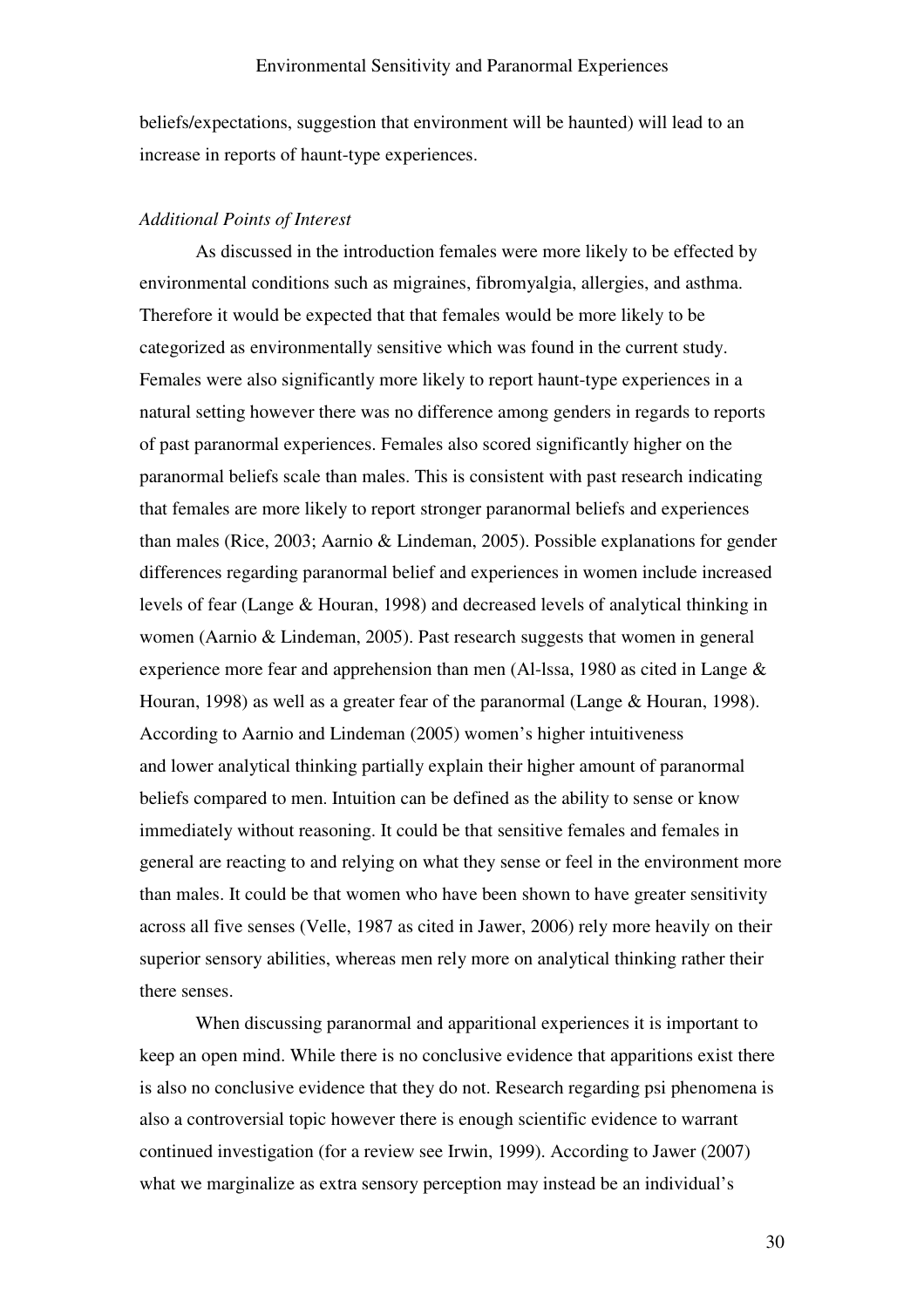highly refined capacity to fix on a range of stimuli that never really registers with the general population. Shallis (1983) has a similar view and he presents case studies and personal experiments with severely allergic patients claiming that they display a remarkable gift for clairvoyance and extra-sensory perception. Shallis (1983) believes that sensitives' lowered thresholds somehow make them more open to another level of susceptibility in which they can reach out into other people's thoughts and feelings. Taking a less sceptical approach to the results of this study a possible explanation for environmentally sensitive participants reporting significantly more haunt-type experiences in MKC involves the imprint theory. The imprint theory is a popular theory among ghost hunters (Danelek, 2006). This theory suggests that ghostly manifestations and haunt-type phenomena are the reflection of a moment in time that has somehow been inscribed or imprinted in the environment (Danelek, 2006). For example at the moment of a violent death of an individual the intense emotions and electrical properties of that individual are released affecting and becoming imprinted in the electromagnetic fields of the local environment (Shallis, 1983) In essence the event becomes imprinted in the walls of the room like an emotional memory (Shallis, 1983). Taking the imprint theory into account it could be that environmentally sensitive participants due to their increased magnetic sense or lowered MF threshold level were more likely to pick up signals in the local magnetic field, which allowed them to feel and experience the environment's past, emotional atmosphere, and prior occupants (Shallis, 1983) therefore leading to more haunt-type experiences.

### Limitations and Considerations for Future Research

 The questionnaire used for the classification of environmental sensitivity relied heavily on self-reports, which makes the questionnaire subjective, and leaves room for response distortion. Kline (1998) believes that self reports can lead to subjects lying, misinterpreting word meanings, social desirability, and acquiescence. Other possible issues with retrospective self reports involving the report of physical conditions involve insufficient recall, unsupported perceptions, or possible hypochondria (Jawer, 2006). Due to time constraints a more in-depth questionnaire was not practical. Further research is also needed to determine if there exist correlations between environmental sensitivity as defined in this study and fantasyprone personality, transliminality, suggestibility, absorption, and low tolerance for ambiguity.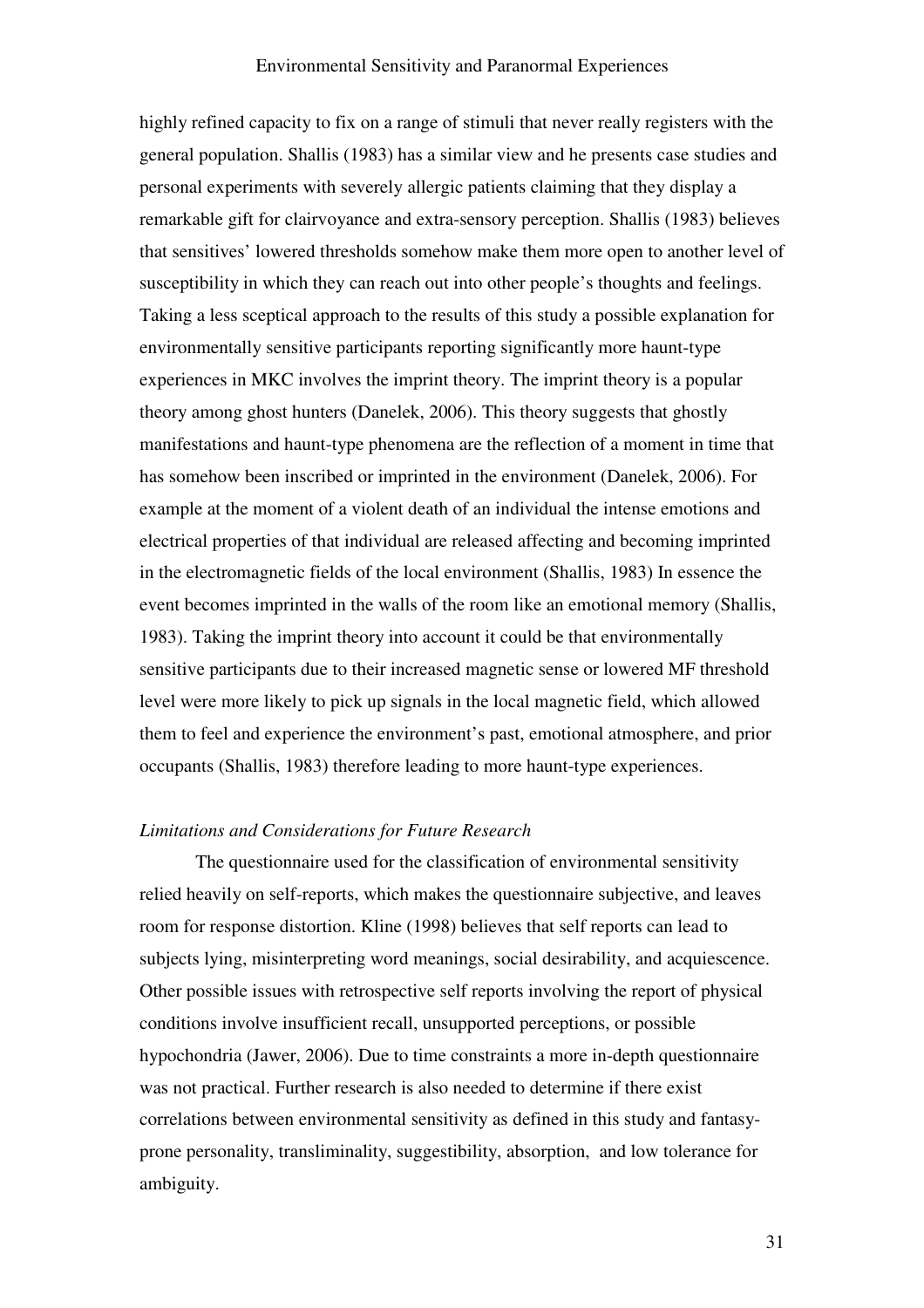There were also procedural limitations involved in the study. A major issue was that participants had to tour the venue in groups and were led through the tour by a guide. Even though efforts were taken to ensure that participants did not influence one another's responses to the Experiences checklist this could not be entirely ruled out. Due to legal and practical issues it would have been impossible to have individuals tour MKC independently without others or a guide, however future research would benefit by selecting a location where it is possible to exclude these factors.

This was the first study to our knowledge that investigated the relationship between environmental sensitivity and haunt-type experiences in a natural setting. This was also the first study to incorporate a High/Low EMF room categorization method therefore the results should be taken with caution as replicability and peerreview of the methodology are essential. Future research should continue to take into account frequency-weighted as well as non-frequency weighted EMF levels and GMF levels, which due to practical reasons could not be utilized in the current study. More in-depth and accurate EMF measurements are also needed to determine more precise MF complexity and ambient background levels. Future research should also obtain a more in-depth analysis of the environment in regards to air quality, excess mold, and other possible environmental contaminants. Limitations aside we believe that the results of the study provided enough evidence to warrant further research.

### Conclusion

The present study investigated the relationship between environmental sensitivity and paranormal experiences. The results suggest that environmentally sensitive individuals report significantly more past paranormal experiences than nonsensitives which is consistent with past research (Jawer, 2006). The results also provided evidence that environmentally sensitive participants report significantly more haunt-type experiences than non-sensitives in a natural setting (MKC). Similar to research discussed earlier the present study also found an association between MFs and an increase in reports of haunt-type experiences. In total there were significantly more reports of haunt-type experiences in 'High EMF' rooms than 'Low EMF' rooms. Environmentally sensitive individuals also reported significantly more haunttype experiences in 'High EMF' rooms than 'Low EMF' rooms whereas there was no difference in reports of haunt-type experiences between rooms for non-sensitives.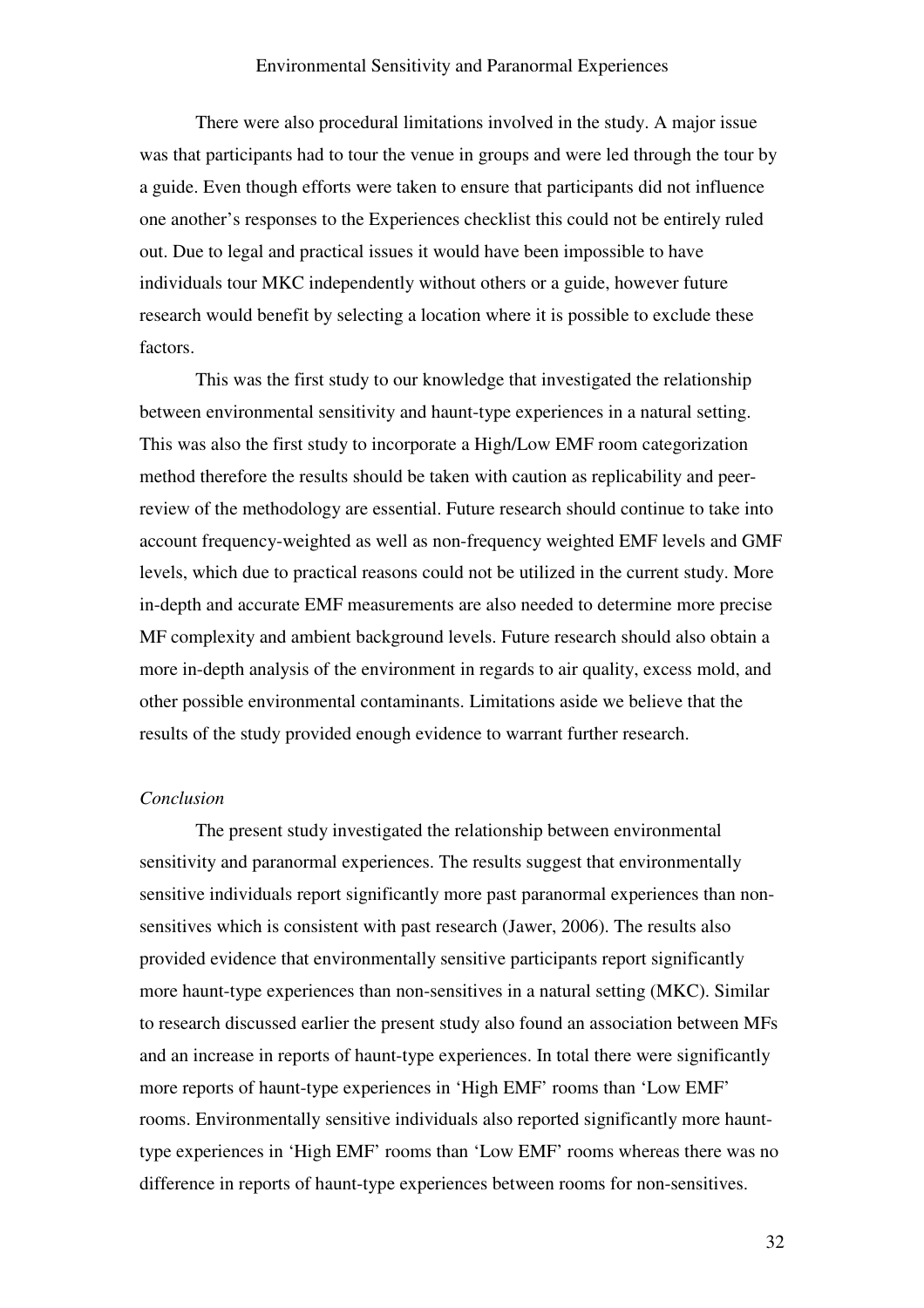These results took into consideration environmental cues (perceived eeriness and EMF) and prior knowledge which provides more evidence that environmentally sensitive participants were responding to actual differences in MF levels. Environmentally sensitive participants also scored significantly higher on the paranormal beliefs scale than non-sensitives. Taken as a whole the evidence from the current study suggests that increased MFs in combination with environmental sensitivity and contextual variables lead to an increase in reports of haunt-type experiences. It can also be said that the results suggest that environmentally sensitive individuals experience a different world than non-sensitives. Jawer (2005) believed that this sensitivity goes to the very heart of the dictionary definition: "capable of registering very slight differences or changes of condition."(p. 108).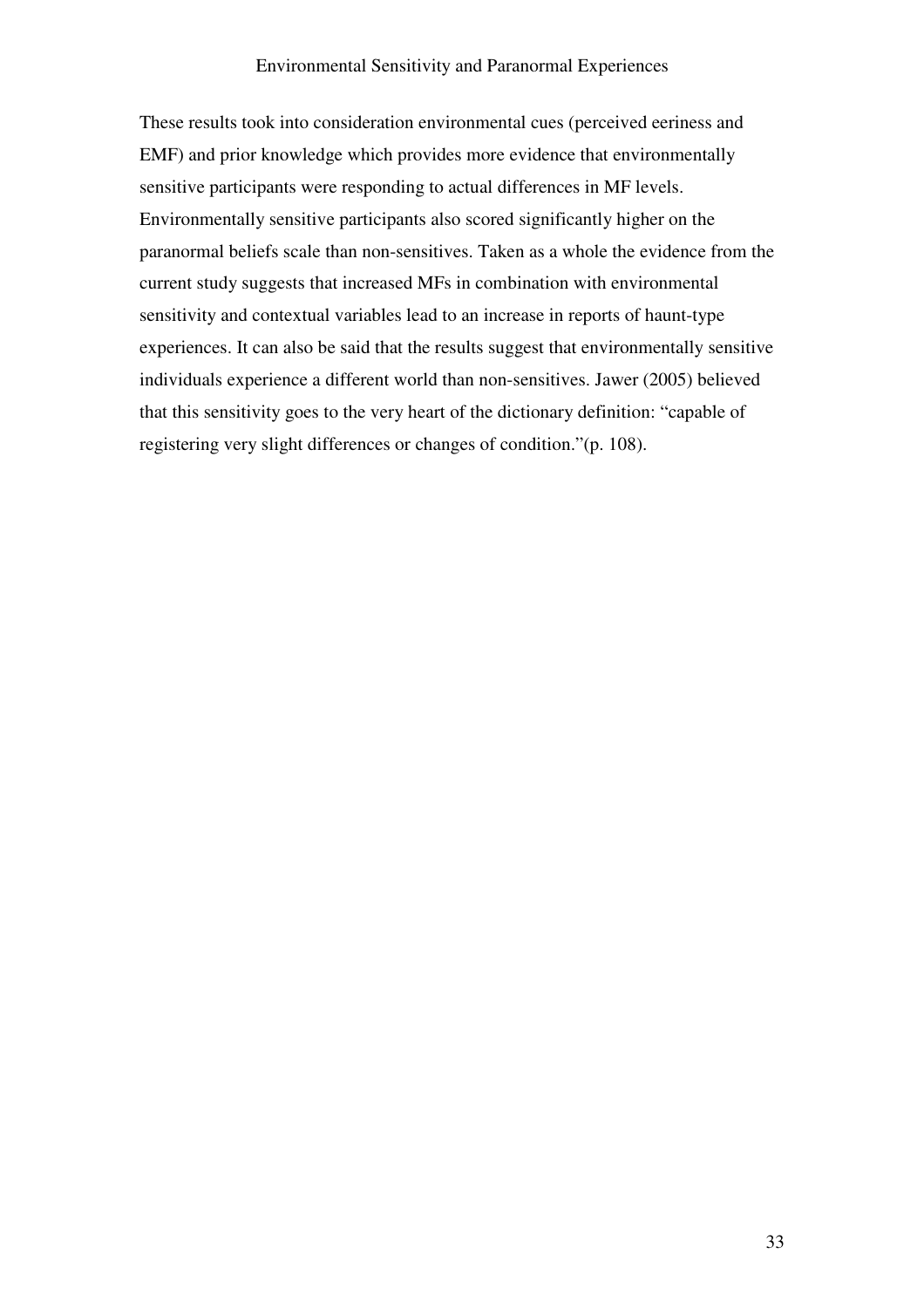### **References**

- Aarnio, K. & Lindeman, M. (2005) Paranormal beliefs, education, and thinking style. Personality and Individual Differences, 39, 1227-1236
- Bahara A., Maithara, M.S., Buchel C., Frackowiak R.S., & Goadsby P.J. (2001) Brainstem activation specific to migraine headache. Lancet, 357, 1016–1017.
- Bailer, J., Rist, F., Witthoft, M., Paul, C., & Bayerl, C. (2004) Symptom patterns, and perceptual and cognitive styles in subjects with multiple chemical sensitivity (MCS). Journal of Environmental Psychology, 24, 517-525.
- BBC News (2007) Migraine Brains are Different Retrieved July  $6<sup>th</sup>$ , 2008. http://news.bbc.co.uk/1/hi/health/7096798.stm
- Bigal, M.E., Ashina, R., Burstein, M., Reed, D., Buse, D. et al. (2008) Prevalence and characteristics of allodynia in headache sufferers: a population study. Neurology, 70, 1525-1533.
- Block, S.M. (1992) Biophysical principles of sensory transductions. In Corey, D.P. & Roper, S.D. (1992) Sensory Transduction (pp. 2-17) New York: Rockefeller University Press
- Bolton, S. & Null, G. (1981) Caffeine: psychological effects, uses, and abuse. Orthomolecular Psychiatry, 10, 202-211
- Brand, G. & Millot, J.L. (2001) Sex differences in human olfaction: between evidence and enigma. The Quarterly Journal of Experimental Psychology, 54b, 259-270.
- Braithwaite, J.J. (2004) Magnetic variances associated with 'haunt-type' experiences: a comparison using time-synchronised baseline measurements. European Journal of Parapsychology, 19, 3-28.
- Braithwaite, J.J. & Townsend, M. (2008) Sleeping with the entity; part II- temporally complex distortions in the magnetic field from human movement in a bed located in an English castle's reputedly haunted bedroom. European Journal of Parapsychology, 23.1, 90-126.
- Buffett, B.A. (2000). Earth's core and geodynamo. Science, 288, 2007-2012.
- Buskila, D. & Sarzi-Puttini, P. (2006) Genetics aspects of fibromyalgia syndrome. Arthritis Research and Therapy, 8, 218.
- Carrubba, S., Frilot, C., Chesson, A.L., & Marino, A.A. (2007a) Evidence of a nonlinear human magnetic sense. Neuroscience, 144, 356-367.
- Carrubba, S., Frilot, C., Chesson, A.L., & Marino, A.A. (2007b) Nonlinear EEG activation evoked by low-strength low-frequency magnetic fields. Neuroscience Letters, 417, 212-216.
- Carrubba, S., Frilot, C., Chesson, A., Webber, C., Zbilut, J., & Marino, A.A. (2008) Magnetosensory evoked potentials: consistent nonlinear phenomena. Neuroscience Research, 60, 95-105.
- Center for the Advancement of Health (2001) Fibromyalgia syndrome: improving the treatment, unravelling the cause. Facts of Life Newsletter. Retrieved July 2, 2008 http://www.cfah.org/factsoflife/vol6no8.cfm
- Coghill, R.C., McHaffie, J.G., & Yen, Y.F. (2001) Inter-individual differences in pain sensitivity and pain-induced brain activation. Society for Neuroscience Abstracts, 27, 425.
- Coghlan, A. (2001) How sensitivity to pain is really all in the mind. New Scientist, June 28, 17.
- Cook, C.M. & Persinger, M.A. (2001) Geophysical variables and behaviour: XCII. Experimental elicitation of the experience of a sentient being by right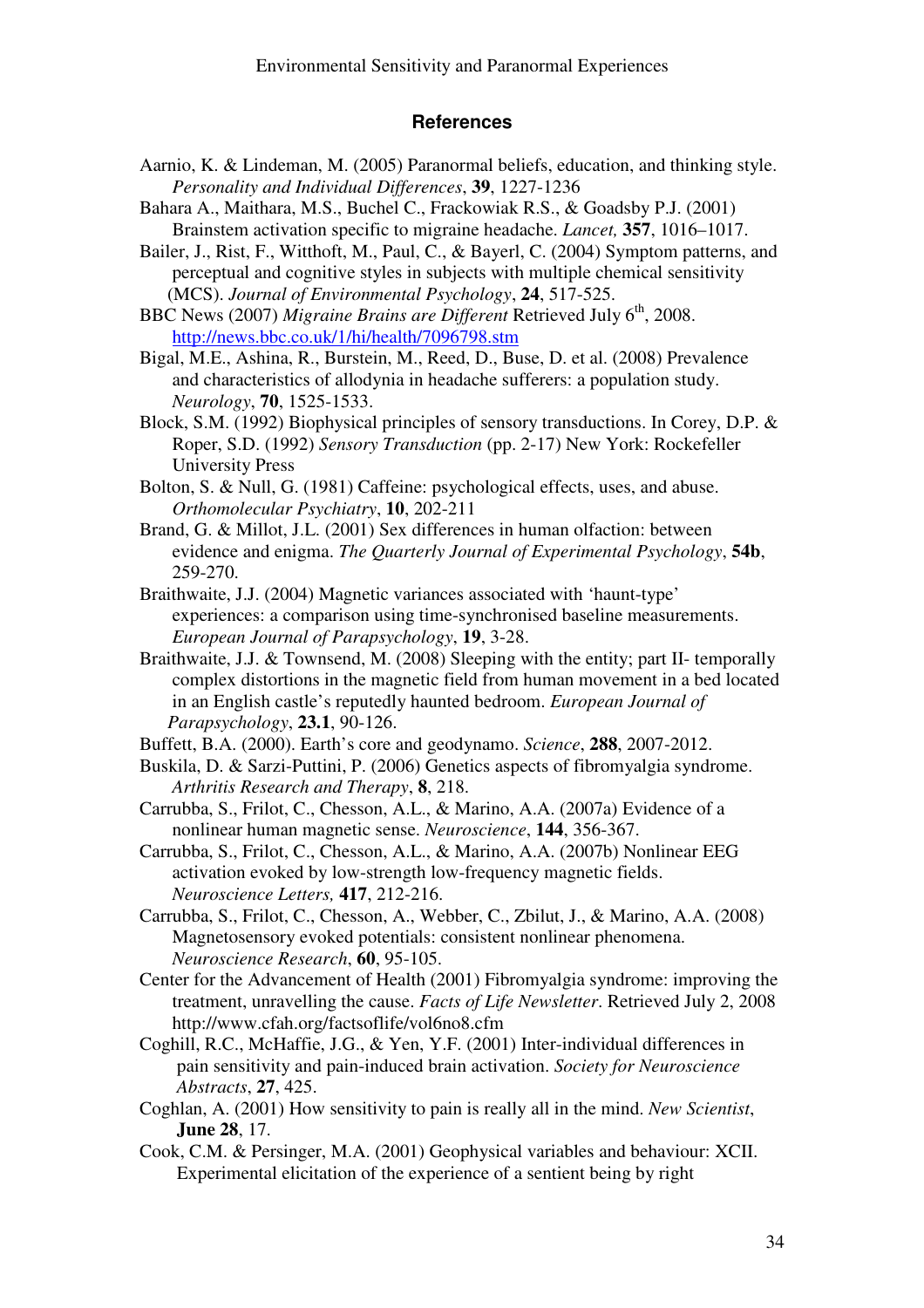hemispheric, weak magnetic fields: interactions with temporal lobe sensitivity. Perceptual and Motor Skills, 92, 447-448.

Danelek, J.A. (2006) The Case for Ghosts: An Objective Look at the Paranormal. Minnesota: Llewellyn Publications

Davies, R. & Ollier, S. (1989) Allergy: the Facts. New York: Oxford University Press

- French, C.C. (1992) Factors underlying belief in the paranormal: Do sheep and goats think differently? The Psychologist, 5, 295-299
- French, C.C., Haque, U., Bunton-Stasyshyn, R., & Davis, R. (in press) The "haunt" project: an attempt to build a "haunted" room by manipulating complex electromagnetic fields and infrasound.
- Granqvist, D., Fredrickson, M., Unge, P., Hagenfeldt, A., Valind, S., Larhammar, D., et al. (2005) Sensed Presence and mystical experiences are predicted by suggestibility, not the application of transcranial weak complex magnetic fields. Neuroscience Letters, 379, 1-6
- Grant, L. (1997) *Electrical Sensitivity as an Emerging Illness*. Retrieved June  $5<sup>th</sup>$ , 2008. http://www.tldp.com/issue/179/emf179.htm
- Higard, J.R. (1970) Personality and Hypnosis: A Study of Imaginative Involvement. Chicago: The University of Chicago Press.
- Hillert, L., Hedman, B.K., Soderman, E., & Arnetz, B.B. (1999) Hypersensitivity to electricity: working definition and additional characterization of the syndrome. Journal of Psychosomatic Research, 47, 429-438.
- Hollingham, R. (2004) In the realm of your senses. New Scientist, **Jan 31**, 40-43.
- Irwin, H.J. (1999) An Introduction to Parapsychology ( $4^{th}$  ed.) North Carolina: McFarland & Co., Inc
- Jawer, M. (2005) Environmental sensitivity: neurobiological phenomena. Seminars in Integrative Medicine, 3, 104-109.
- Jawer, M. (2006) Environmental sensitivity and apparitional experiences. Journal of the Society for Psychical, 70, 25-47
- Jawer, M. (2007) A Neurobiology of Sensitivity? Sentience as the Foundation for Unusual Conscious Perception. Retrieved February 9<sup>th</sup>, 2007. http://sci con.org/2007/01/a-neurobiology-of-sensitivity-sentience-as-the-foundation-for unusual-conscious-perception
- Jensen-Jarolim, E. & Untersmayr, E. (2008). Gender-medicine aspects in allergology. Allergy, 63, 610-615.

Kline, P. (1998). The New Psychometrics. Routledge: London

- Landgrebe, M., Hauser, S., Langguth, B., Frick, U., Hajak, G., & Eichhammer, P. (2007) Altered cortical excitability in subjectively electrosensitive patients: results of a pilot study. Journal of Psychosomatic Research, 62, 283-288.
- Lange, R. & Houran, J. (1998) Delusions of the paranormal: A haunting question of perception. The Journal of Nervous and Mental Disease, 186, 637-645.
- Lange, R., Houran, J., Harte, T.M., & Havens, R.A. (1996) Contextual mediations of perceptions in hauntings and poltergeist-like experiences. Perceptual and Motor Skills, 82, 755-762
- Leitgeb, N. & Schrottner, J. (2003) Electrosensibility and electromagnetic hypersensitivity. Bioelectromagnetics, 24, 387-394.
- Levallois, P. (2002) Hypersensitivity of human subjects to environmental electric and magnetic field exposure: a review of the literature. Environmental Health Perspectives, 110, 613-618.
- Lyskov, E., Sanderstrom, M., & Mild, K. (2001) Neurophysiological study of patients with perceived 'electrical hypersensitivity'. International Journal of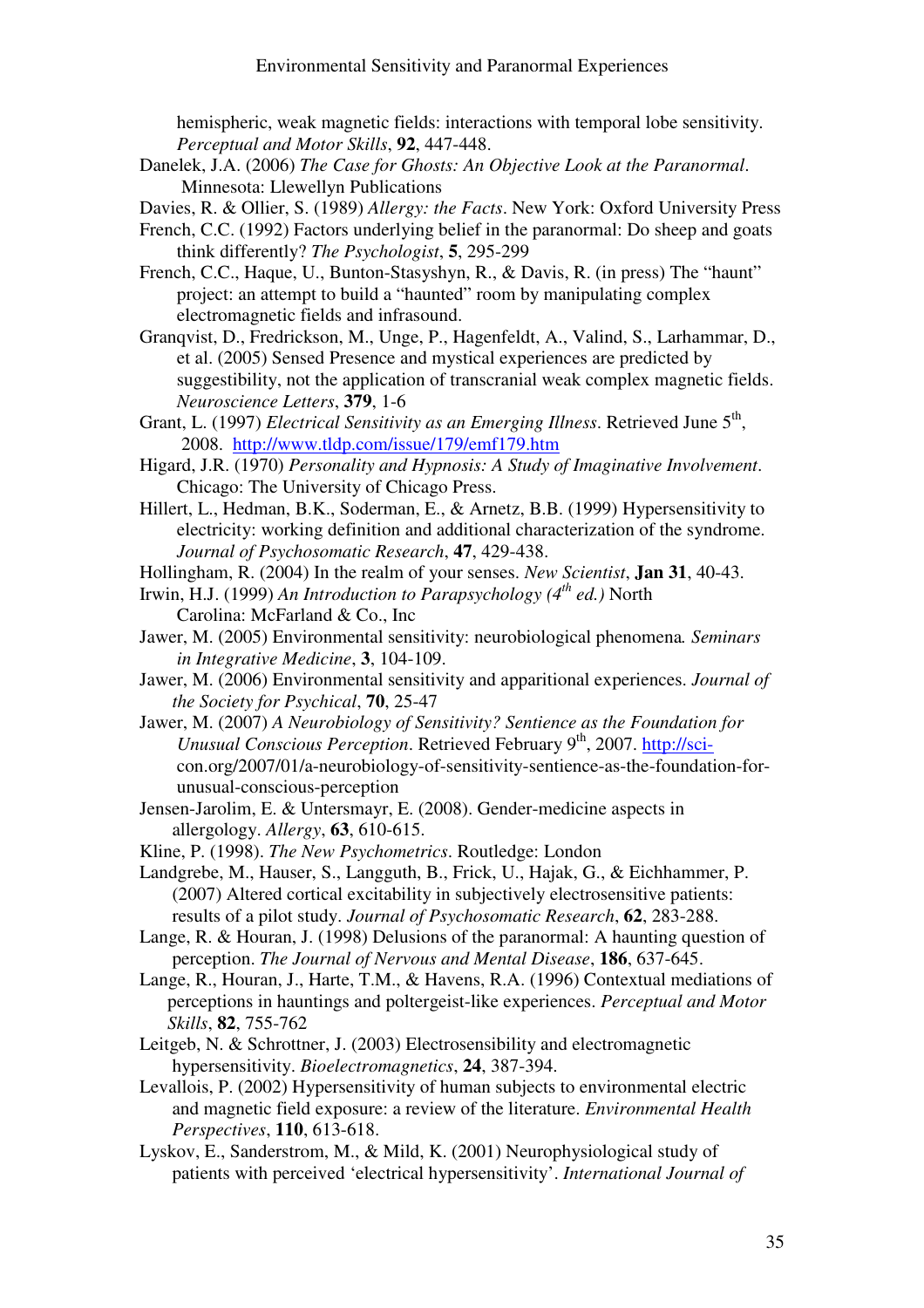Psychophysiology, 42, 233-241.

- Maher, M.C. (2000) Quantitative investigation of the general Wayne inn. Journal of Parapsychology, 63, 47-80.
- Makarec, K. & Persinger, M.A. (1990) Electroencephalographic validation of a temporal lobe signs inventory. Journal of Research in Personality, 24, 323-337.
- Marino, A.A., Nilsen, E., Chesson, A.L., & Frilot, C. (2004) Effect of low-frequency magnetic fields on brain electrical activity in human subjects. Clinical Neurophysiology, 115, 1195-1201.
- Marino, A.A., Nilsen, E., & Frilot, C. (2002) Consistent magnetic field induced dynamical changes rabbit brain activity detected by recurrence quantification analysis. Brain Research, 951, 301-310
- Menashe, I., Man, O., Lancet, D., & Gilad, Y. (2003) Different noses for different people. Nature Genetics, 34, 143-144.
- Migraine Action Association (2008) About Migraines. Retrieved June 8<sup>th</sup>. 2008. http://www.migraine.org.uk/content.aspx?cid=3
- Nemec, P., Altmann, J., Marhold, S., Burda, H., Oelschläger, H.H. (2001) Neuroanatomy of magnetoreception: The superior colliculus involved in magnetic orientation in a mammal. Science 294, 366–368.
- Newman, L. (2007) Understanding the causes and prevention of menstrual migraine: the role of estrogen. Headache, 47, 586-594.
- Ostensen M., Rugelsjoen, A., & Wigers, SH. (1997) The effect of reproductive events and alterations of sex hormone levels on the symptoms of fibromyalgia. Scandinavian Journal of Rheumatology, 26, 355– 60.
- Persinger, M.A., Koren, S.A., & O'Connor, R.P. (2001) Geophysical variables and behaviour: CIV. Power-frequency magnetic filed transients and reports of haunt type experiences within an electrically dense house. Perceptual and Motor Skills, 92, 673-674.
- Persinger, M.A., Tiller, S.G., & Koren, S.A. (2000) Experimental stimulation of a haunt experiences and elicitation of paroxysmal activity by transcerebral complex magnetic fields: induction of a synthetic ghost? Perceptual and Motor Skills, 90, 659-674.
- Rice, T.W. (2003) Believe it or not: religious and other paranormal beliefs in the United States. Journal for the Scientific Study of Religion, 42, 95-106
- Sandstrom M, Lyskov E, Berglund A, Medvedev S, Mild, K.H.et al.(1997) Neurophysiological effects of flickering light in patients with perceived electrical hypersensitivity. Journal of Occupational and Environmental Medicine, 39, 15– 22.
- Sanstrom, M., Lyskov, E., Hornsten, R., Mild, K., Wiklund, U., Rask, P. et al. (2003) Holter ECG monitoring in patients with perceived electrical hypersensitivity. International Journal of Psychophysiology, 49, 227-235.
- Schatz, M. & Camargo, C. (2004) The relationship of sex to asthma prevalence, health care utilization and medications in a large managed care organization. Annals of Allergy, Asthma and Immunology, 91, 553-558.
- Science Daily (1999) Household Fungus Contributes to "Sick Building Syndrome" Retrieved August 8, 2008. http://www.sciencedaily.com/releases/1999.htm
- Shallis, M. (1988). The Electric Connection. New York: New Amsterdam Books
- Sharon, J. (1998) Basic Immunology. Baltimore, MD: Williams & Wilkins.
- Starlanyl, D. (2004) Fibromyalgia and chronic myofascial pain: A patient review. Retrieved April 26, 2008. http://www.sover.net/~devstar/Patient\_Review.pdf
- Thalbourne, M.A. (1996) An attempt to predict precognition scores using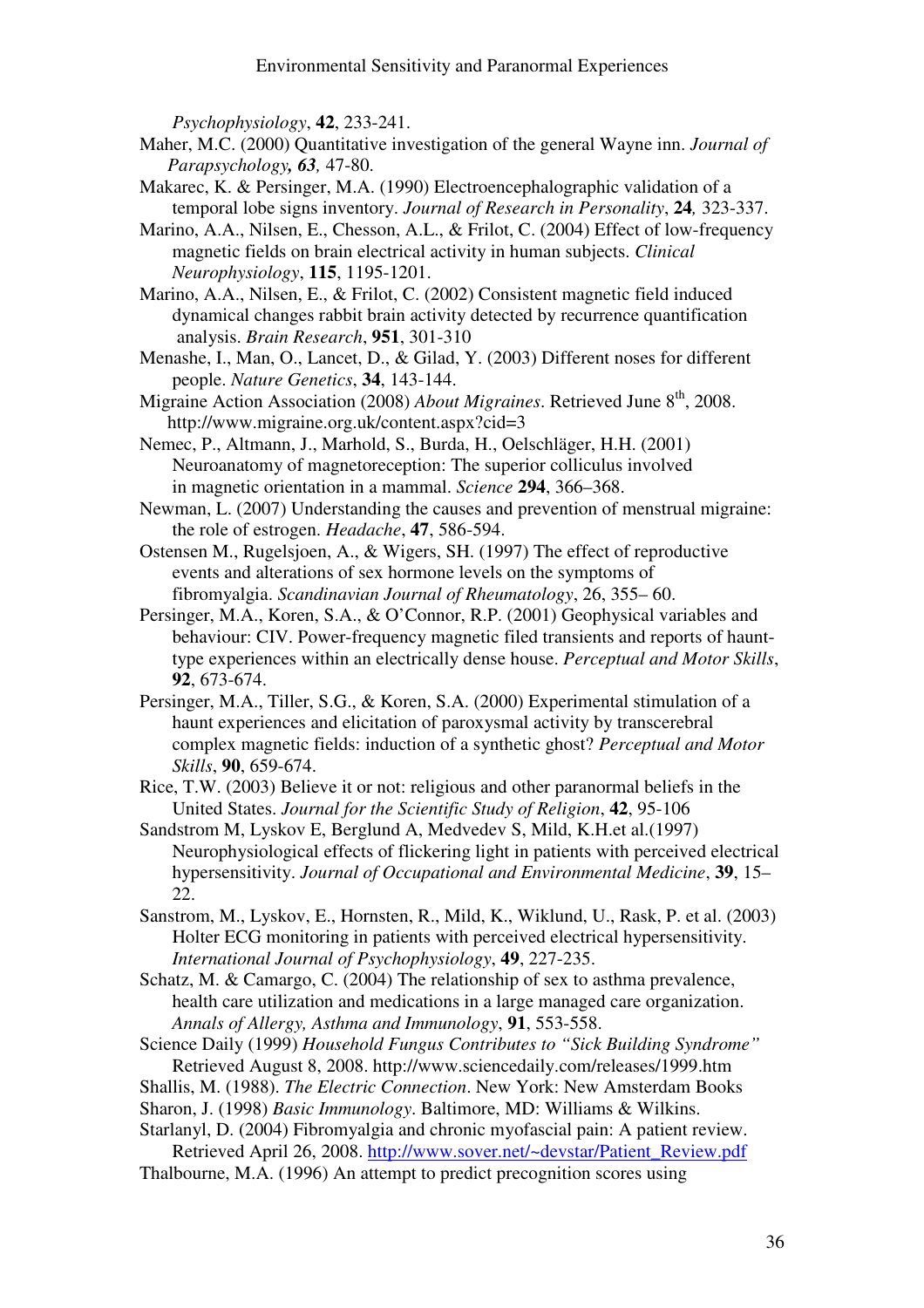transliminality-relevant variables. Journal of the Society for Psychical Research, 61, 129-140.

- Thalbourne, M. (2000) Transliminality: a review. International Journal of Parapsychology, 11, 1-34
- Thalbourne, M. & Maltby, J. (2008) Transliminality, thin boundaries, unusual experiences and temporal lobe lability. Personality and Individual Differences, 44, 1617-1623
- Walker, M., Diebel, C.E., Haugh, C.V., Pankhurst, P.M., Montgomery J.C., Green, C.R. (1997) Structure and function of the vertebrate magnetic sense. Nature, 390,371–376.
- Walsh, V. & Rushworth, M. (1999) A primer of magnetic stimulation as a tool for neuropsychology. Neuropsychologia, 37, 125-135
- Wilson, S.C. & Barber, T.X. (1983) The fantasy prone personality: implications for understanding imagery, hypnosis, and parapsychological phenomena. In Sheikh, A.A. Imagery: Current Theory Research, and Application, 340-387. New York: John Wiley & Sons.
- Winfield, J. (2007) Fibromyalgia. Retrieved June  $26<sup>th</sup>$ , 2008. http://www.emedicine.com/med/topic790.htm
- Wiseman, R., Watt, C., Greening, E., Stevens, P., & O'Keeffe, C. (2002) An investigation into the alleged haunting of Hampton court palace: psychological variables and magnetic fields. The Journal of Parapsychology, 66, 387-408
- Woolf, C.J. (n.d.) Pain Hypersensitivity. Retrieved June 26<sup>th</sup>, 2008. http://www.wellcome.ac.uk/en/pain/microsite/science4.html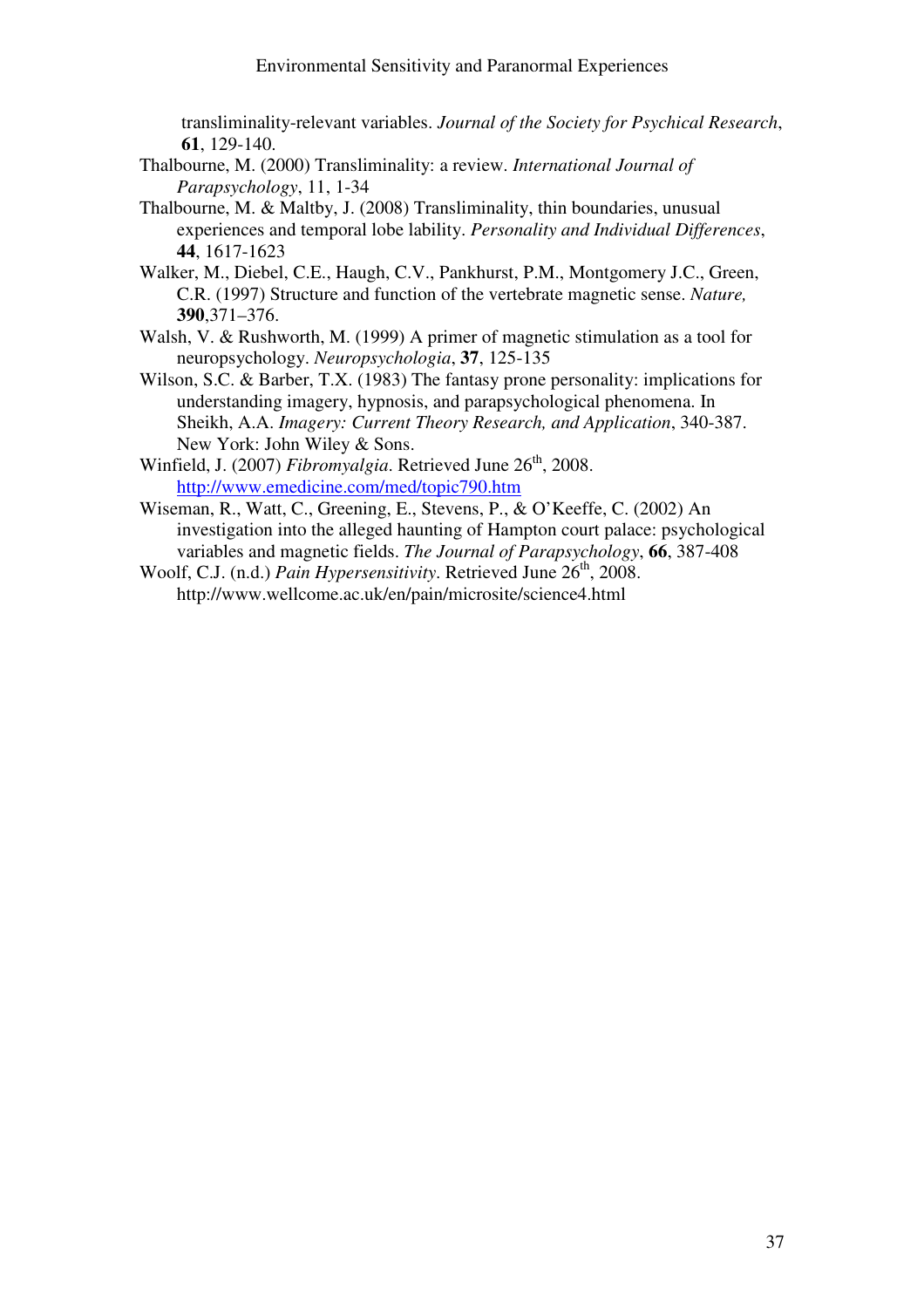# Appendix A: Materials

Study Questionnaire:

### SENSITIVITY AND UNUSUAL EXPERIENCES

This survey gathers information about your paranormal beliefs, familiarity with Mary King's Close, and environmental sensitivity.

Please answer the questions honestly and to the best of your knowledge. All responses will be kept confidential. This survey is entirely anonymous and participants and data gathered from it are identified by number only.

Thank you for your time and participation in this study.

1) Your age: \_\_\_\_\_\_ (years)

2) Gender: Male Female

3) Have you been on a tour of Mary King's Close before?

Yes\_\_\_ No\_\_\_

4) Have you heard (e.g.., from acquaintances, television programmes or newspaper articles) where in Mary King's Close people have reported experiencing unusual phenomena?

Yes\_\_\_ No\_\_\_ Uncertain\_\_\_

5) Are you currently (check one): Married \_\_\_\_ Divorced or separated \_\_\_\_

\_\_\_\_\_\_\_\_\_\_\_\_\_\_\_\_\_\_\_\_\_\_\_\_\_\_\_\_\_\_\_\_\_\_\_\_\_\_\_\_\_\_\_\_\_\_\_\_\_\_\_\_\_\_\_\_\_\_\_\_\_\_\_\_\_

In long-term partnership \_\_\_\_\_ Single; never married \_\_\_\_\_ Widowed \_\_\_\_

6) Highest educational level attained (check one):

| Some high school     | College graduate   |  |
|----------------------|--------------------|--|
| High school graduate | Post graduate work |  |
| Some college         | Graduate degree(s) |  |

7) Are you right-handed? \_\_\_\_\_ Left-handed? \_\_\_\_ or Ambidextrous? \_\_\_

8) How would you describe your tendency toward imagination? Please circle one of the numbers below:

9) How would you describe your personality? Please circle one of the numbers below:

| . |  |  |
|---|--|--|
|   |  |  |

10) Are you the first born or only child? \_\_\_\_\_

11) As a child, did you have an imaginary companion? Yes No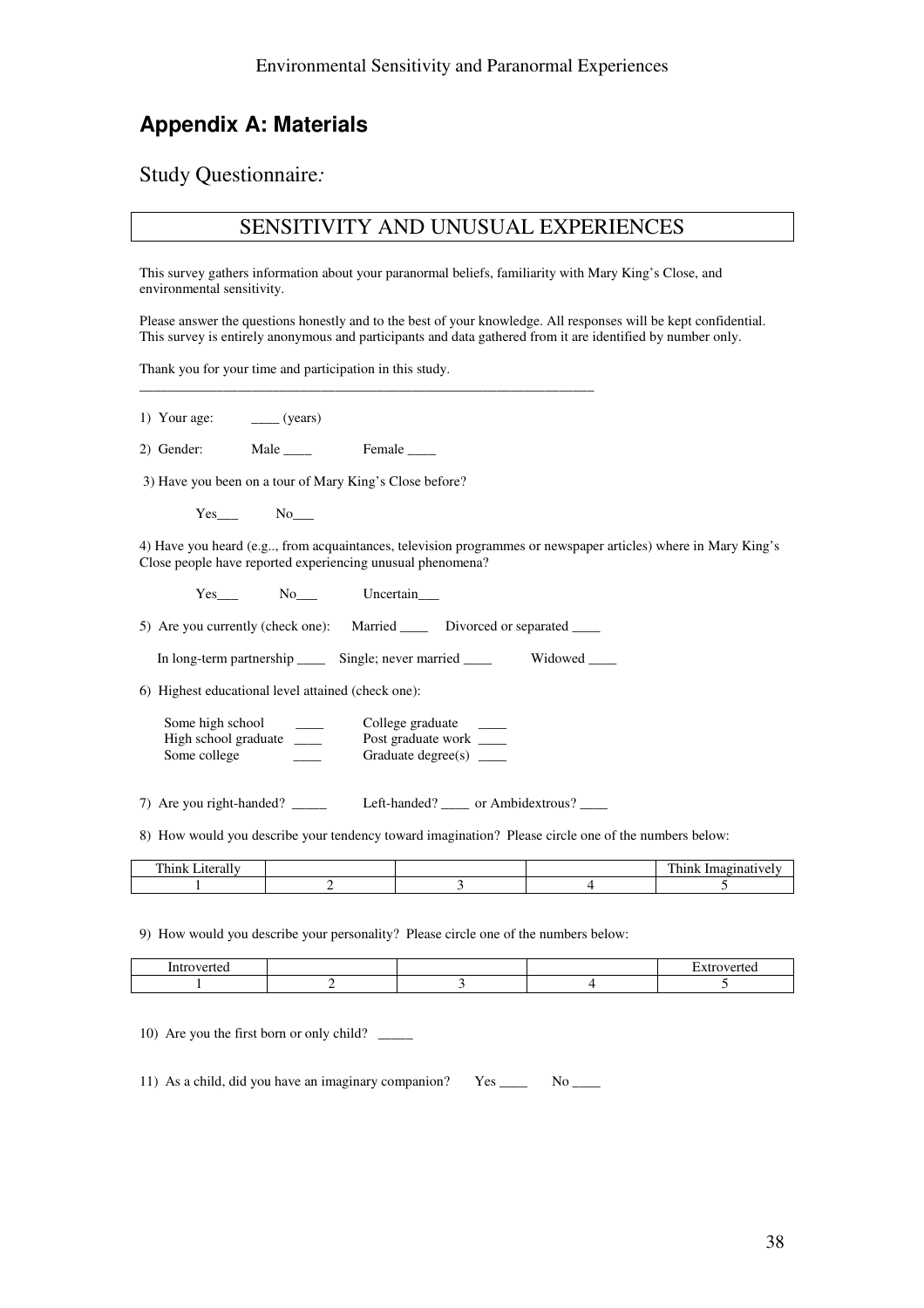12) Have you ever been affected by any of the following? (check any that apply; if not, leave blank):

| Asthma                                                                                                                                                              |                           |                                                                           |                          | Depression/mood imbalance                             |                |
|---------------------------------------------------------------------------------------------------------------------------------------------------------------------|---------------------------|---------------------------------------------------------------------------|--------------------------|-------------------------------------------------------|----------------|
| Allergies                                                                                                                                                           |                           |                                                                           |                          | Chronic fatigue/exhaustion                            |                |
| Migraine headaches                                                                                                                                                  |                           |                                                                           |                          | Unusual sensitivity to electrical fields              | $\sim 10^{-1}$ |
| Sleep disorder                                                                                                                                                      |                           |                                                                           |                          | Unusual sensitivity to chemicals                      |                |
|                                                                                                                                                                     |                           | $\overline{a}$                                                            |                          |                                                       | Ξ              |
|                                                                                                                                                                     | Fibromyalgia/chronic pain |                                                                           |                          | Unusual sensitivity to light or sound                 |                |
|                                                                                                                                                                     |                           | Synesthesia (overlapping senses, such as seeing sounds or tasting shapes) |                          |                                                       |                |
|                                                                                                                                                                     |                           |                                                                           |                          |                                                       |                |
| 13) If you checked 'synaesthesia' above, please indicate what form of the condition you have.                                                                       |                           |                                                                           |                          |                                                       |                |
| 14) Have you ever been struck by lightning or suffered a severe electric shock?                                                                                     |                           |                                                                           |                          |                                                       |                |
| $Yes$ No $\_\_\_\_\$                                                                                                                                                |                           |                                                                           |                          |                                                       |                |
| 15) Does your presence ever appear to affect electrical or mechanical devices (such as watches, computer<br>monitors, home appliances, automobile ignitions, etc.)? |                           |                                                                           |                          |                                                       |                |
|                                                                                                                                                                     |                           | Yes __________________ No ________ ( <i>If no, skip to question 18</i> )  |                          |                                                       |                |
|                                                                                                                                                                     |                           |                                                                           |                          |                                                       |                |
| 16) If yes, please note which device(s) and describe, if possible, the circumstances below.                                                                         |                           |                                                                           |                          |                                                       |                |
|                                                                                                                                                                     |                           |                                                                           |                          |                                                       |                |
|                                                                                                                                                                     |                           |                                                                           |                          |                                                       |                |
|                                                                                                                                                                     |                           |                                                                           |                          |                                                       |                |
|                                                                                                                                                                     |                           |                                                                           |                          |                                                       |                |
|                                                                                                                                                                     |                           |                                                                           |                          |                                                       |                |
| 17) At what age did you first start to notice this apparent effect?                                                                                                 |                           |                                                                           |                          |                                                       |                |
|                                                                                                                                                                     |                           |                                                                           |                          |                                                       |                |
| $Age$ <sub>_____</sub>                                                                                                                                              |                           | Don't recall ______                                                       |                          |                                                       |                |
| 18) Are you physically affected in advance by changing weather, such as approaching thunderstorms?                                                                  |                           |                                                                           |                          |                                                       |                |
|                                                                                                                                                                     |                           | $Yes \_\_\_\_\$ No $\_\_\_\_\$ Unsure $\_\_\_\_\_\$                       |                          |                                                       |                |
|                                                                                                                                                                     |                           |                                                                           |                          |                                                       |                |
|                                                                                                                                                                     |                           |                                                                           |                          |                                                       |                |
| 19) Have you ever experienced any unusual or paranormal phenomena? (if no skip to question 25)                                                                      |                           |                                                                           |                          |                                                       |                |
| Yes                                                                                                                                                                 | $No$ <sub>____</sub>      | Unsure $\_\_$                                                             |                          |                                                       |                |
|                                                                                                                                                                     |                           |                                                                           |                          |                                                       |                |
|                                                                                                                                                                     |                           |                                                                           |                          |                                                       |                |
| 20) Check those that best describe the sensation or phenomena referred to in question 19.                                                                           |                           |                                                                           |                          |                                                       |                |
| Visual Apparition                                                                                                                                                   |                           | Telepathy                                                                 | $\frac{1}{2}$            | Unexplainable weakness of body parts_                 |                |
| Feeling of not being alone _____                                                                                                                                    |                           | Precognition                                                              |                          | Overwhelming feelings/emotions                        |                |
| Auditory phenomena                                                                                                                                                  | $\sim$ 100 $\mu$          | Tactile phenomena                                                         | $\overline{\phantom{a}}$ | Unexplainable skin irritation                         |                |
| Olfactory phenomena                                                                                                                                                 |                           |                                                                           |                          | Overwhelming fatigue ______ Unexplainable muscle pain |                |
| Lights/energy                                                                                                                                                       |                           | Objects moving                                                            | $\sim 10^{11}$ m $^{-1}$ | Unusual head pressure                                 |                |
|                                                                                                                                                                     |                           |                                                                           |                          |                                                       |                |
|                                                                                                                                                                     |                           |                                                                           |                          |                                                       |                |
| 21) Briefly describe the sensation or phenomenon experienced.                                                                                                       |                           |                                                                           |                          |                                                       |                |
|                                                                                                                                                                     |                           |                                                                           |                          |                                                       |                |
|                                                                                                                                                                     |                           |                                                                           |                          |                                                       |                |
|                                                                                                                                                                     |                           |                                                                           |                          |                                                       |                |
|                                                                                                                                                                     |                           |                                                                           |                          |                                                       |                |
|                                                                                                                                                                     |                           |                                                                           |                          |                                                       |                |
|                                                                                                                                                                     |                           |                                                                           |                          |                                                       |                |
|                                                                                                                                                                     |                           |                                                                           |                          |                                                       |                |

22) Has this experience or something similar to it recurred?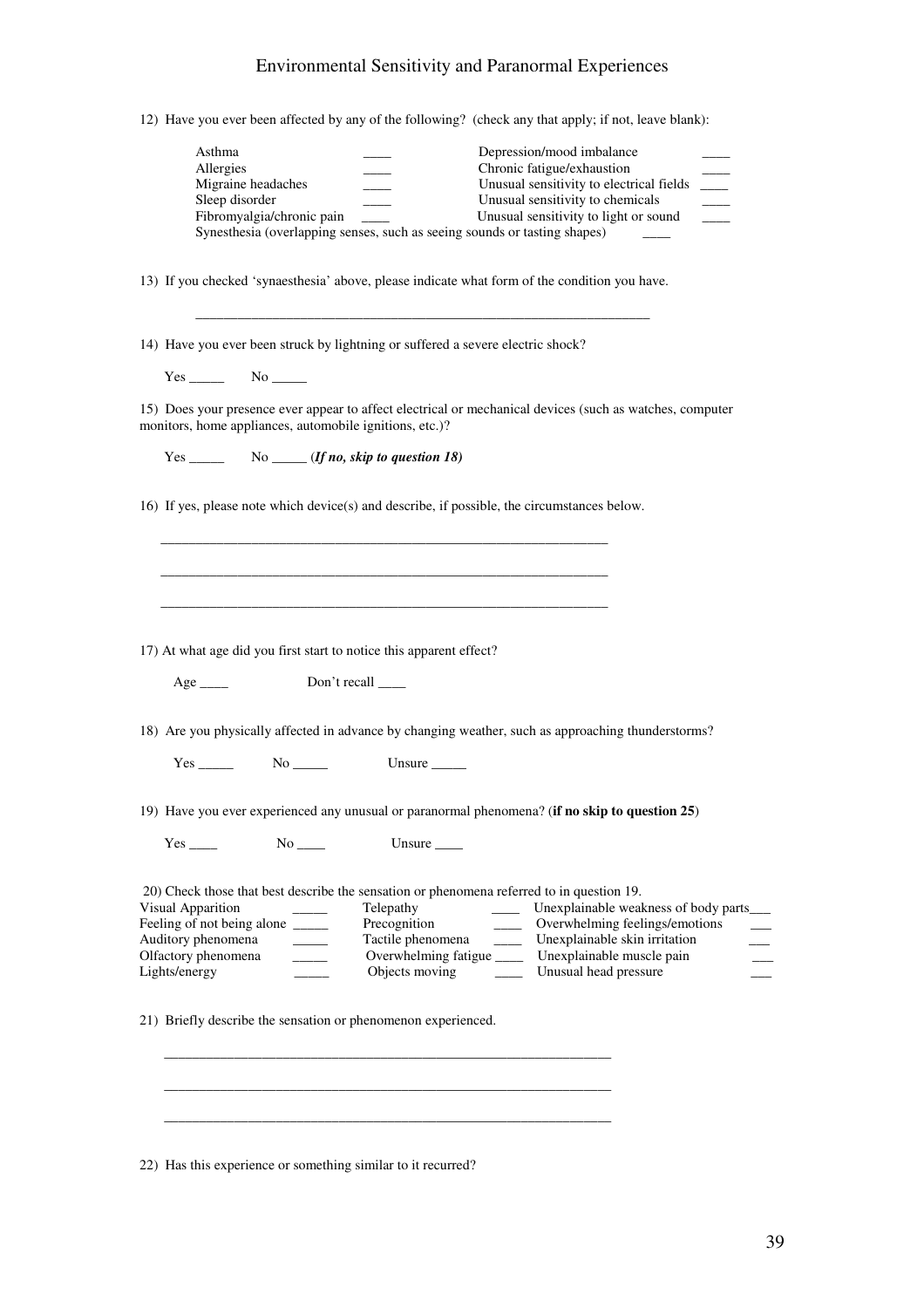|            | $Yes$ No $No$ Not sure $\_\_$                   |                                                                                                                                                         |  |                                                                                   |
|------------|-------------------------------------------------|---------------------------------------------------------------------------------------------------------------------------------------------------------|--|-----------------------------------------------------------------------------------|
|            |                                                 | 23) If yes, how frequently has this type of experience recurred?                                                                                        |  |                                                                                   |
|            |                                                 |                                                                                                                                                         |  |                                                                                   |
| described? |                                                 | 24) Has anyone you know (even a pet) reacted similarly in the circumstances you                                                                         |  |                                                                                   |
|            | $Yes \_\_\_\$ No $\_\_\_\$ Not sure $\_\_\_\_\$ |                                                                                                                                                         |  |                                                                                   |
|            |                                                 | 25) Is there anything further you would like to add that might be relevant to this survey?                                                              |  |                                                                                   |
|            | 26) Do you believe in the existence of ghosts?  |                                                                                                                                                         |  |                                                                                   |
|            |                                                 |                                                                                                                                                         |  | Definitely yes ______ Yes ______ Uncertain _______ No________ Definitely no _____ |
|            |                                                 | 27) Do you believe that the deceased can communicate with the living?                                                                                   |  | Definitely yes ______ Yes______ Uncertain_________ No_________ Definitely no ____ |
|            |                                                 | 28) Do you believe you have the ability to affect or move objects just by thinking about it?                                                            |  |                                                                                   |
|            |                                                 |                                                                                                                                                         |  | Definitely yes ______ Yes ______ Uncertain ______ No_______ Definitely no ______  |
|            |                                                 | 29) How frequently do you experience events that you believe are similar to ESP (acquiring<br>information through means other than the usual 5 senses)? |  |                                                                                   |
|            |                                                 | Everyday ____ Frequently____ Occasionally____ Rarely____                                                                                                |  | Never $\_\_$                                                                      |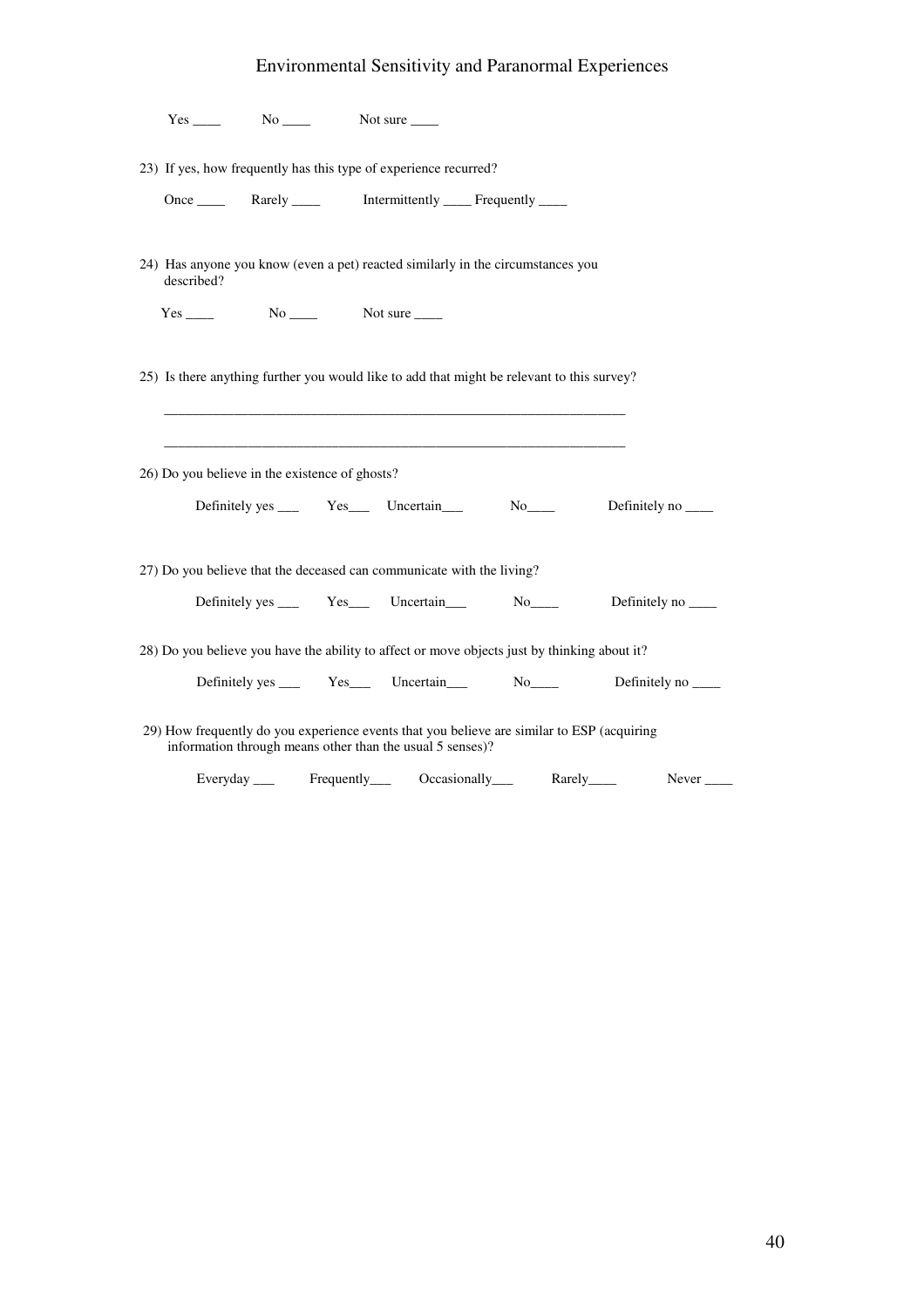## Appendix A (cont.): Experiences Checklist:

\* For an explanation regarding the rooms numbers on checklist reader if referred to Table 3 in the text

You will visit 10 different rooms while on the tour. The guide will let you know the Room number you are in. While in the room please spend a few moments quietly standing in the room and then report any unusual phenomena that you experience. If you experience any unusual phenomena please check the Yes box and check any of the sensations or phenomena that best describes your experience. If you did not experience any unusual phenomena simply check the No box. At the end of the survey please provide a brief description (in your own words) of the strongest or most memorable unusual phenomena or sensation you experienced. Please ...... report all unusual experiences, no matter how faint they are.

- ...... include all types of experiences, e.g.: unusual changes in temperature, smells, tastes, a sense of presence, sounds & feelings.
- ...... if you had an experience fill in the box in regards to your level of belief that the experience was due to a ghost
- ...... if necessary, continue on back of sheet.

| Room Number                                                                 | Check <b>ANY</b> description that best describes the sensation or phenomena                                                                                                                                                                                          | Do you think your<br>unusual experience<br>was due to a ghost?                                                                                                                                                           |                                                                                            |
|-----------------------------------------------------------------------------|----------------------------------------------------------------------------------------------------------------------------------------------------------------------------------------------------------------------------------------------------------------------|--------------------------------------------------------------------------------------------------------------------------------------------------------------------------------------------------------------------------|--------------------------------------------------------------------------------------------|
| Room #2<br>Did you experience any<br>unusual phenomena?<br>$Yes$ No $No$    | Visual Apparition<br>Sense of a presence _______<br>Auditory phenomena_____<br>Dizziness/Headache_<br>Objects moving ______<br>Overwhelming feelings/emotions___<br>Unexplainable weakness of body parts ____<br>Muscle Pain<br>Other (explain)<br><u>University</u> | Overwhelming fatigue<br>Skin irritation____<br>Tactile phenomena_____<br>Unusual Lights/energy ____<br>Change in temperature ____<br>Tingling/Burning sensation __<br>Nausea ______<br>Unexplained pressure _____        | $\Box$ Definitely Yes<br>_______ Probably Yes<br>Uncertain<br>Probably No<br>Definitely No |
| Room # 3<br>Did you experience any<br>unusual phenomena?<br>$Yes$ No_______ | Visual Apparition<br>Sense of a presence _______<br>Auditory phenomena_____<br>Dizziness/Headache_<br>Objects moving ______<br>Overwhelming feelings/emotions___<br>Unexplainable weakness of body parts ____<br>Muscle Pain                                         | Overwhelming fatigue______<br>Skin irritation___<br>Tactile phenomena_____<br>Unusual Lights/energy ____<br>Change in temperature ____<br>Tingling/Burning sensation ____<br>Nausea ______<br>Unexplained pressure _____ | _ Definitely Yes<br>_ Probably Yes<br>Uncertain<br>Probably No<br>Definitely No            |
| Room # $4$<br>Did you experience any<br>unusual phenomena?                  | Visual Apparition<br>Sense of a presence _______<br>Auditory phenomena_____<br>Dizziness/Headache___<br>Objects moving ______<br>Overwhelming feelings/emotions___<br>Unexplainable weakness of body parts ____<br>Muscle Pain                                       | Overwhelming fatigue<br>Skin irritation___<br>Tactile phenomena_____<br>Unusual Lights/energy ____<br>Change in temperature ____<br>Tingling/Burning sensation ____<br>Nausea ______<br>Unexplained pressure _____       | ____ Definitely Yes<br>_Probably Yes<br>Uncertain<br>Probably No<br>Definitely No          |
| Room#6<br>Did you experience any<br>unusual phenomena?<br>$Yes$ No $No$     | Visual Apparition<br>Sense of a presence ______<br>Auditory phenomena_____<br>Dizziness/Headache___<br>Objects moving _<br>Overwhelming feelings/emotions___<br>Unexplainable weakness of body parts _____<br>Muscle Pain<br>Other (explain)                         | Overwhelming fatigue<br>Skin irritation____<br>Tactile phenomena_____<br>Unusual Lights/energy ____<br>Change in temperature ____<br>Tingling/Burning sensation<br>Unexplained pressure _____                            | Definitely Yes<br>Probably Yes<br>Uncertain<br>Probably No<br>Definitely No                |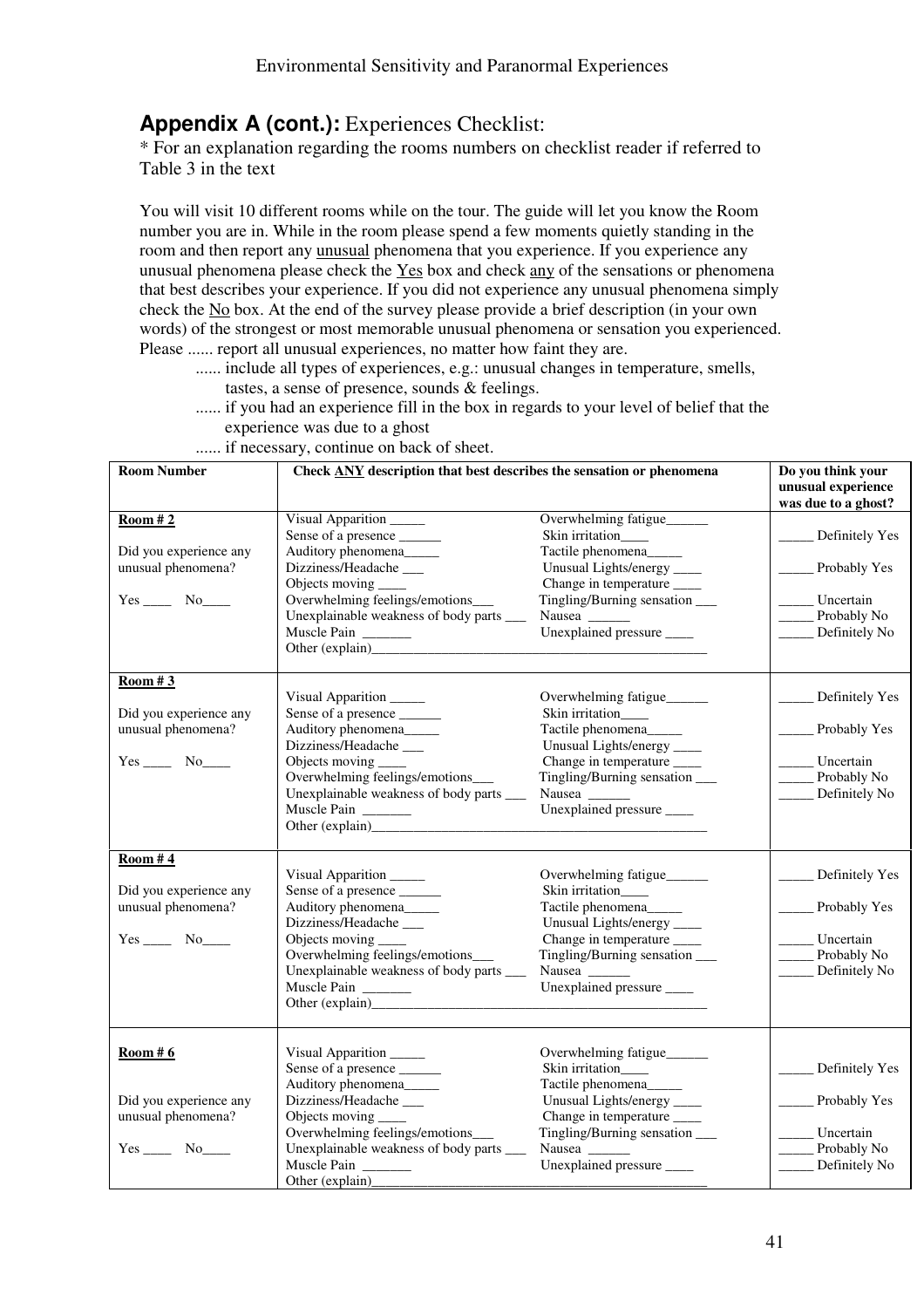| Room # 8               |                                           |                                 |                       |
|------------------------|-------------------------------------------|---------------------------------|-----------------------|
|                        | Visual Apparition                         | Overwhelming fatigue______      |                       |
| Did you experience any |                                           | Skin irritation___              | Definitely Yes        |
| unusual phenomena?     |                                           |                                 |                       |
|                        | Auditory phenomena_____                   | Tactile phenomena_____          |                       |
|                        | Dizziness/Headache__                      | Unusual Lights/energy ____      | Probably Yes          |
| $Yes$ No $No$          | Objects moving _____                      | Change in temperature ___       |                       |
|                        | Overwhelming feelings/emotions___         | Tingling/Burning sensation ____ | Uncertain             |
|                        | Unexplainable weakness of body parts ____ | Nausea ______                   | Probably No           |
|                        | Muscle Pain                               | Unexplained pressure _____      | Definitely No         |
|                        |                                           |                                 |                       |
|                        |                                           |                                 |                       |
| Room#9                 | Visual Apparition                         | Overwhelming fatigue            |                       |
|                        | Sense of a presence _______               | Skin irritation___              | Definitely Yes        |
| Did you experience any | Auditory phenomena_____                   | Tactile phenomena_____          |                       |
| unusual phenomena?     | Dizziness/Headache                        | Unusual Lights/energy ____      | ________ Probably Yes |
|                        | Objects moving _____                      | Change in temperature           |                       |
|                        | Overwhelming feelings/emotions___         | Tingling/Burning sensation ____ | Uncertain             |
|                        | Unexplainable weakness of body parts ____ |                                 | Probably No           |
|                        |                                           |                                 |                       |
|                        | Muscle Pain                               | Unexplained pressure _____      | Definitely No         |
|                        | Other (explain)                           |                                 |                       |
|                        |                                           |                                 |                       |
| Room #13               | Visual Apparition                         | Overwhelming fatigue            |                       |
|                        | Sense of a presence _______               | Skin irritation____             | Definitely Yes        |
| Did you experience any | Auditory phenomena_____                   | Tactile phenomena_____          |                       |
| unusual phenomena?     | Dizziness/Headache__                      | Unusual Lights/energy ____      | ________ Probably Yes |
|                        | Objects moving _____                      | Change in temperature ____      |                       |
| $Yes$ No $No$          | Overwhelming feelings/emotions_           | Tingling/Burning sensation ____ | Uncertain             |
|                        | Unexplainable weakness of body parts ____ | Nausea ______                   | Probably No           |
|                        | Muscle Pain                               | Unexplained pressure _____      | Definitely No         |
|                        |                                           |                                 |                       |
|                        |                                           |                                 |                       |
|                        |                                           |                                 |                       |
| Room #15               | Visual Apparition                         | Overwhelming fatigue            |                       |
|                        | Sense of a presence _______               | Skin irritation___              | Definitely Yes        |
| Did you experience any | Auditory phenomena_____                   | Tactile phenomena_____          |                       |
| unusual phenomena?     | Dizziness/Headache__                      | Unusual Lights/energy _____     | Probably Yes          |
|                        | Objects moving ______                     | Change in temperature ____      |                       |
|                        | Overwhelming feelings/emotions___         | Tingling/Burning sensation ____ | Uncertain             |
|                        | Unexplainable weakness of body parts ____ | Nausea ____                     | Probably No           |
|                        | Muscle Pain                               | Unexplained pressure _____      | Definitely No         |
|                        |                                           |                                 |                       |
|                        |                                           |                                 |                       |
| Room #18               | Visual Apparition                         | Overwhelming fatigue            |                       |
|                        | Sense of a presence                       | Skin irritation___              | Definitely Yes        |
| Did you experience any | Auditory phenomena_____                   | Tactile phenomena_              |                       |
| unusual phenomena?     | Dizziness/Headache_                       | Unusual Lights/energy ____      | Probably Yes          |
|                        | Objects moving                            | Change in temperature ____      |                       |
|                        | Overwhelming feelings/emotions___         | Tingling/Burning sensation ____ | Uncertain             |
|                        |                                           |                                 |                       |
|                        | Unexplainable weakness of body parts      | Nausea ______                   | Probably No           |
|                        | Muscle Pain                               | Unexplained pressure _____      | Definitely No         |
|                        |                                           |                                 |                       |
|                        |                                           |                                 |                       |
| Room #19               | Visual Apparition                         | Overwhelming fatigue            |                       |
|                        | Sense of a presence _______               | Skin irritation____             | Definitely Yes        |
| Did you experience any | Auditory phenomena_____                   | Tactile phenomena_____          |                       |
| unusual phenomena?     | Dizziness/Headache___                     | Unusual Lights/energy _____     | Probably Yes          |
|                        | Objects moving _____                      | Change in temperature ____      |                       |
| $Yes \_\_\_ No \_\_\_$ | Overwhelming feelings/emotions___         | Tingling/Burning sensation ____ | Uncertain             |
|                        | Unexplainable weakness of body parts ____ | Nausea _____                    | Probably No           |
|                        | Muscle Pain                               | Unexplained pressure _____      | Definitely No         |
|                        | Other (explain)_                          |                                 |                       |
| m <sub>1</sub>         |                                           |                                 |                       |

Please provide a brief description (in your own words) of the strongest or most memorable unusual phenomena or sensation you experienced (use back of paper if necessary).

\_\_\_\_\_\_\_\_\_\_\_\_\_\_\_\_\_\_\_\_\_\_\_\_\_\_\_\_\_\_\_\_\_\_\_\_\_\_\_\_\_\_\_\_\_\_\_\_\_\_\_\_\_\_

 $\_$  ,  $\_$  ,  $\_$  ,  $\_$  ,  $\_$  ,  $\_$  ,  $\_$  ,  $\_$  ,  $\_$  ,  $\_$  ,  $\_$  ,  $\_$  ,  $\_$  ,  $\_$  ,  $\_$  ,  $\_$  ,  $\_$  ,  $\_$  ,  $\_$  ,  $\_$  ,  $\_$  ,  $\_$  ,  $\_$  ,  $\_$  ,  $\_$  ,  $\_$  ,  $\_$  ,  $\_$  ,  $\_$  ,  $\_$  ,  $\_$  ,  $\_$  ,  $\_$  ,  $\_$  ,  $\_$  ,  $\_$  ,  $\_$  ,  $\_$  ,  $\_$  ,  $\_$  ,  $\_$  ,  $\_$  ,  $\_$  ,  $\_$  ,  $\_$  ,  $\_$  ,  $\_$  ,  $\_$  ,  $\_$  ,  $\_$  ,  $\_$  ,  $\_$  ,  $\_$  ,  $\_$  ,  $\_$  ,  $\_$  ,  $\_$  ,  $\_$  ,  $\_$  ,  $\_$  ,  $\_$  ,  $\_$  ,  $\_$  ,  $\_$  ,  $\_$  ,  $\_$  ,  $\_$  ,  $\_$  ,  $\_$  ,  $\_$  ,  $\_$  ,  $\_$  ,  $\_$  ,  $\_$  ,